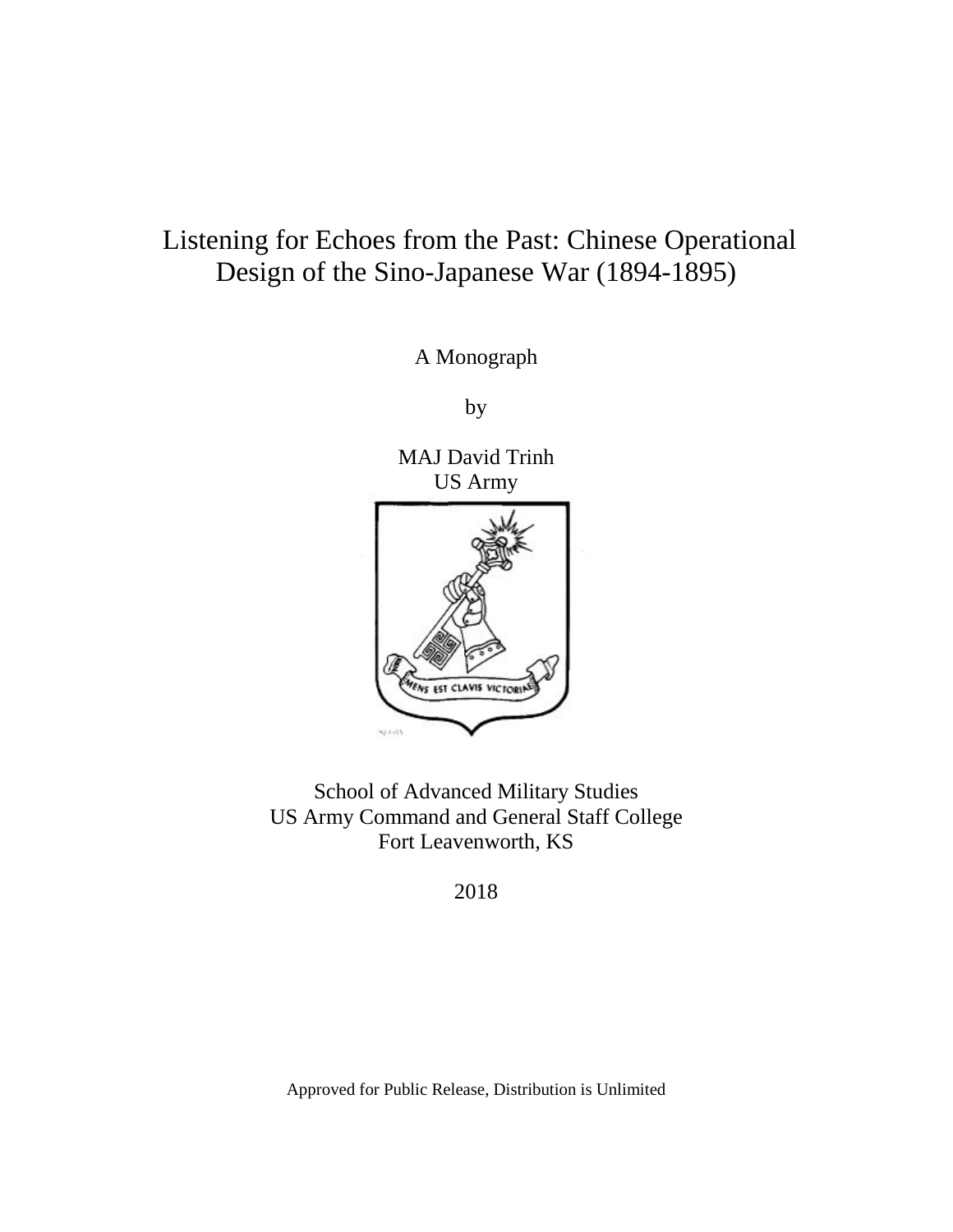| <b>REPORT DOCUMENTATION PAGE</b>                                                                                                                                                                                                                                                                                                                                                                          |                           | Form Approved<br>OMB No. 0704-0188                                              |
|-----------------------------------------------------------------------------------------------------------------------------------------------------------------------------------------------------------------------------------------------------------------------------------------------------------------------------------------------------------------------------------------------------------|---------------------------|---------------------------------------------------------------------------------|
| The public reporting burden for this collection of information is estimated to average 1 hour per response, including the time for reviewing instructions, searching existing data sources, gathering and maintaining the data<br>PLEASE DO NOT RETURN YOUR FORM TO THE ABOVE ADDRESS.                                                                                                                    |                           |                                                                                 |
| 1. REPORT DATE (DD-MM-YYYY)<br>2. REPORT TYPE<br>24-05-2018                                                                                                                                                                                                                                                                                                                                               | <b>Master's Thesis</b>    | 3. DATES COVERED (From - To)<br><b>JUN 2017 - MAY 2018</b>                      |
| <b>4. TITLE AND SUBTITLE</b>                                                                                                                                                                                                                                                                                                                                                                              |                           | <b>5a. CONTRACT NUMBER</b>                                                      |
| Listening for Echoes from the Past: Chinese Operational Design of the                                                                                                                                                                                                                                                                                                                                     |                           |                                                                                 |
| Sino-Japanese War (1894-1895)                                                                                                                                                                                                                                                                                                                                                                             |                           | <b>5b. GRANT NUMBER</b>                                                         |
|                                                                                                                                                                                                                                                                                                                                                                                                           |                           | <b>5c. PROGRAM ELEMENT NUMBER</b>                                               |
| 6. AUTHOR(S)                                                                                                                                                                                                                                                                                                                                                                                              |                           | <b>5d. PROJECT NUMBER</b>                                                       |
| Major David Trinh                                                                                                                                                                                                                                                                                                                                                                                         |                           |                                                                                 |
|                                                                                                                                                                                                                                                                                                                                                                                                           |                           | <b>5e. TASK NUMBER</b>                                                          |
|                                                                                                                                                                                                                                                                                                                                                                                                           |                           | <b>5f. WORK UNIT NUMBER</b>                                                     |
| 7. PERFORMING ORGANIZATION NAME(S) AND ADDRESS(ES)                                                                                                                                                                                                                                                                                                                                                        |                           | <b>8. PERFORMING ORGANIZATION</b>                                               |
| US Army Command and General Staff College                                                                                                                                                                                                                                                                                                                                                                 |                           | <b>REPORT NUMBER</b>                                                            |
| <b>ATTN: ATZL-SWD-GD</b>                                                                                                                                                                                                                                                                                                                                                                                  |                           |                                                                                 |
| Fort Leavenworth, KS 66027-2301                                                                                                                                                                                                                                                                                                                                                                           |                           |                                                                                 |
| 9. SPONSORING/MONITORING AGENCY NAME(S) AND ADDRESS(ES)                                                                                                                                                                                                                                                                                                                                                   |                           | 10. SPONSOR/MONITOR'S ACRONYM(S)                                                |
| School of Advanced Military Studies, Advanced Military Studies Program                                                                                                                                                                                                                                                                                                                                    |                           |                                                                                 |
|                                                                                                                                                                                                                                                                                                                                                                                                           |                           | <b>11. SPONSOR/MONITOR'S REPORT</b>                                             |
|                                                                                                                                                                                                                                                                                                                                                                                                           |                           | NUMBER(S)                                                                       |
| <b>12. DISTRIBUTION/AVAILABILITY STATEMENT</b>                                                                                                                                                                                                                                                                                                                                                            |                           |                                                                                 |
| Approved for Public Release, Distribution is Unlimited                                                                                                                                                                                                                                                                                                                                                    |                           |                                                                                 |
| <b>13. SUPPLEMENTARY NOTES</b>                                                                                                                                                                                                                                                                                                                                                                            |                           |                                                                                 |
|                                                                                                                                                                                                                                                                                                                                                                                                           |                           |                                                                                 |
| <b>14. ABSTRACT</b>                                                                                                                                                                                                                                                                                                                                                                                       |                           |                                                                                 |
| As the US recognizes a revisionist China, there has been much speculation about inevitable conflict. Political commentators concede<br>that this conflict as predetermined, but their predictions are based on sensationalism. Whether these pundits are correct is still<br>unknown, but contemporary US leaders and military planners should examine key historical events as a part of understanding a |                           |                                                                                 |
| potential adversary.                                                                                                                                                                                                                                                                                                                                                                                      |                           |                                                                                 |
| The case of the Sino-Japanese War and the events leading up to it is an example of how the Chinese government and military<br>leadership developed capability in response to Western imperialism. This response, known as the self-strengthening movement,                                                                                                                                                |                           |                                                                                 |
| coupled with existing cultural views and biases translated into how the Chinese executed the war against Japan. At the very least the                                                                                                                                                                                                                                                                     |                           |                                                                                 |
| study of such a critical event in Chinese history may allow current leaders to understand the relationship between worldview,<br>military capability, and operational approach.                                                                                                                                                                                                                           |                           |                                                                                 |
| <b>15. SUBJECT TERMS</b>                                                                                                                                                                                                                                                                                                                                                                                  |                           |                                                                                 |
| Operational Art, Military History, Sino-Japanese War (1894-1895)                                                                                                                                                                                                                                                                                                                                          |                           |                                                                                 |
|                                                                                                                                                                                                                                                                                                                                                                                                           |                           |                                                                                 |
| <b>16. SECURITY CLASSIFICATION OF:</b><br><b>17. LIMITATION OF</b>                                                                                                                                                                                                                                                                                                                                        |                           | 18. NUMBER 19a. NAME OF RESPONSIBLE PERSON                                      |
| <b>ABSTRACT</b><br>a. REPORT<br><b>b. ABSTRACT</b><br>c. THIS PAGE                                                                                                                                                                                                                                                                                                                                        | <b>OF</b><br><b>PAGES</b> | Major David Trinh                                                               |
| (U)<br>(U)<br>(U)<br>(U)                                                                                                                                                                                                                                                                                                                                                                                  | 42                        | 19b. TELEPHONE NUMBER (Include area code)                                       |
|                                                                                                                                                                                                                                                                                                                                                                                                           |                           | <b>Standard Form 298</b> (Rev. 8/98)<br>Reset<br>Prescribed by ANSI Std. Z39.18 |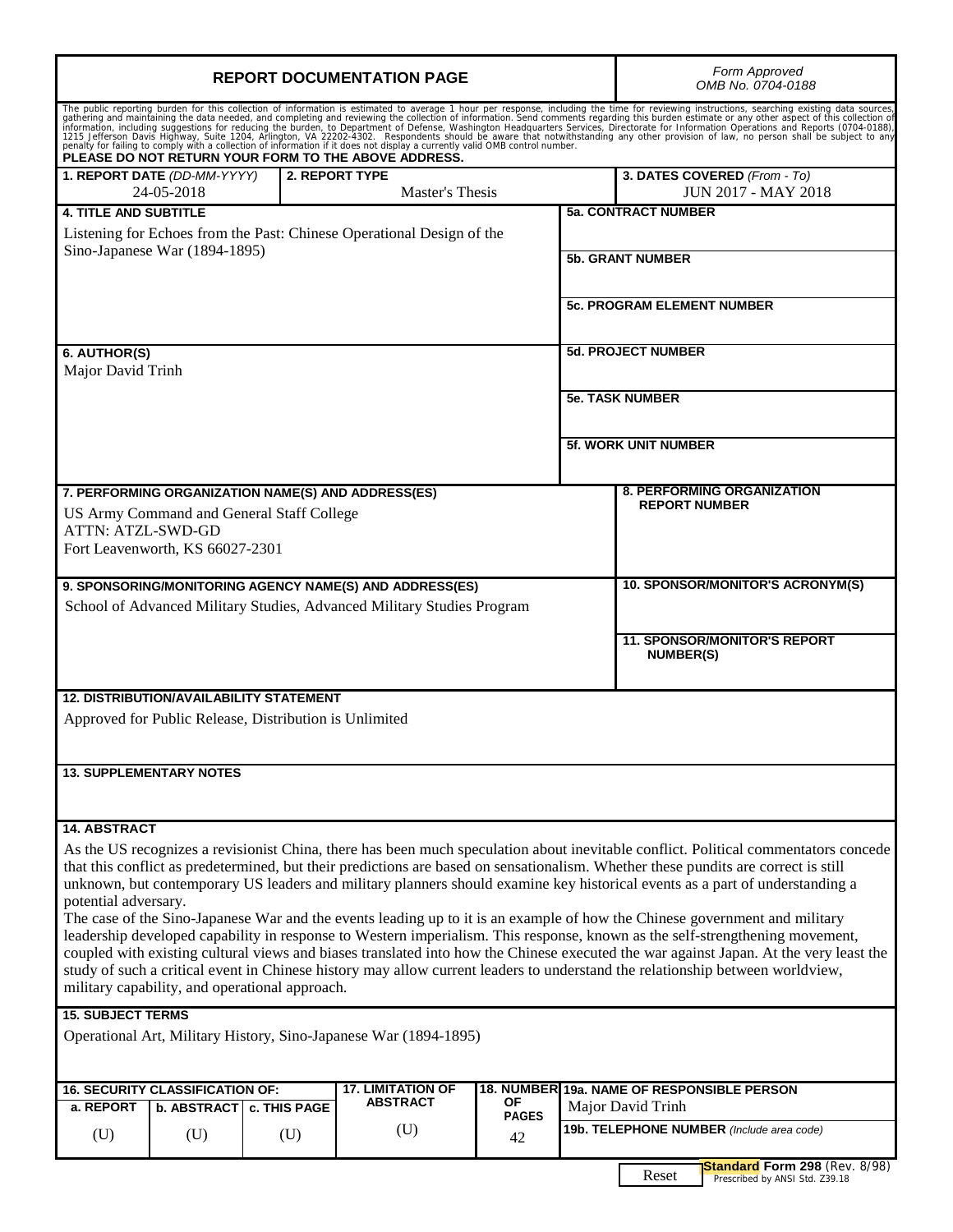## Monograph Approval Page

Name of Candidate: MAJ David Trinh

Monograph Title: Listening for Echoes from the Past: Chinese Operational Design of the Sino-Japanese War (1894-1895)

Approved by:

\_\_\_\_\_\_\_\_\_\_\_\_\_\_\_\_\_\_\_\_\_\_\_\_\_\_\_\_\_\_\_\_\_\_, Monograph Director Ricardo A. Herrera, PhD

\_\_\_\_\_\_\_\_\_\_\_\_\_\_\_\_\_\_\_\_\_\_\_\_\_\_\_\_\_\_\_\_\_\_, Seminar Leader

Richard A. Martin, COL

\_\_\_\_\_\_\_\_\_\_\_\_\_\_\_\_\_\_\_\_\_\_\_\_\_\_\_\_\_\_\_\_\_\_\_, Director, School of Advanced Military Studies James C. Markert, COL

Accepted this 24th day of May 2018 by:

\_\_\_\_\_\_\_\_\_\_\_\_\_\_\_\_\_\_\_\_\_\_\_\_\_\_\_\_\_\_\_\_\_\_\_, Director, Graduate Degree Programs Robert F. Baumann, PhD

The opinions and conclusions expressed herein are those of the student author and do not necessarily represent the views of the US Army Command and General Staff College or any other government agency. (References to this study should include the foregoing statement.)

Fair use determination or copyright permission has been obtained for the inclusion of pictures, maps, graphics, and any other works incorporated into this manuscript. A work of the United States Government is not subject to copyright, however further publication or sale of copyrighted images is not permissible.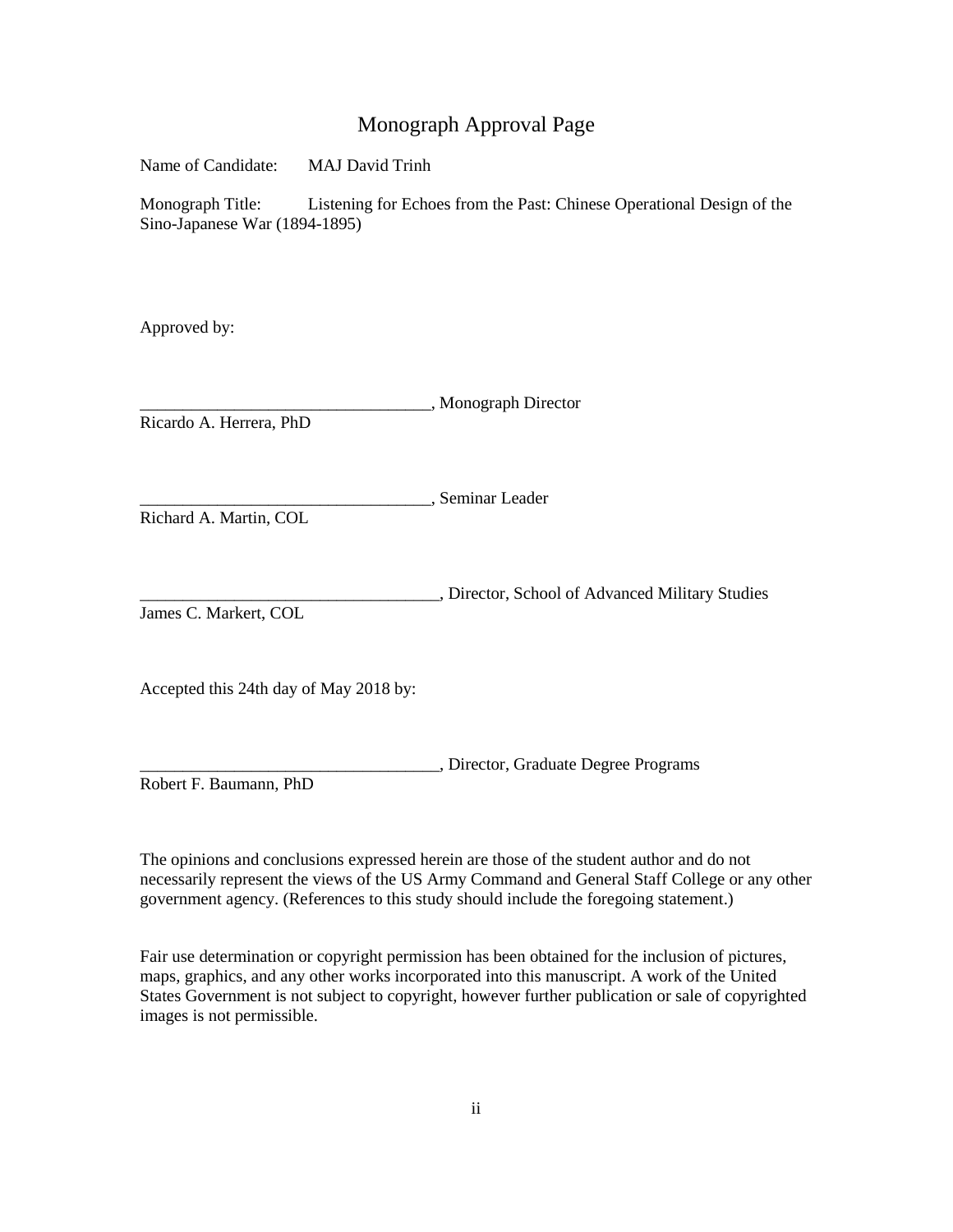#### Abstract

<span id="page-3-0"></span>Listening for Echoes from the Past: Chinese Operational Design of the Sino-Japanese War (1894- 1895), by MAJ David Trinh, US Army, 40 pages.

As the United States recognizes a revisionist China, there has been much speculation about inevitable conflict. Political commentators concede that conflict is predetermined, but their predictions are based on sensationalism. Whether these pundits are correct is still unknown, but contemporary US leaders and military planners may examine key historical events as a part of understanding a potential adversary.

The case of the Sino-Japanese War and the events leading up to it is an example of how the Chinese government and military leadership developed capability in response to Western imperialism. This response, known as the self-strengthening movement, coupled with existing cultural views and biases translated into how the Chinese executed the war against Japan. At the very least the study of such a critical event in Chinese history may allow current leaders to understand the relationship between worldview, military capability, and operational approach.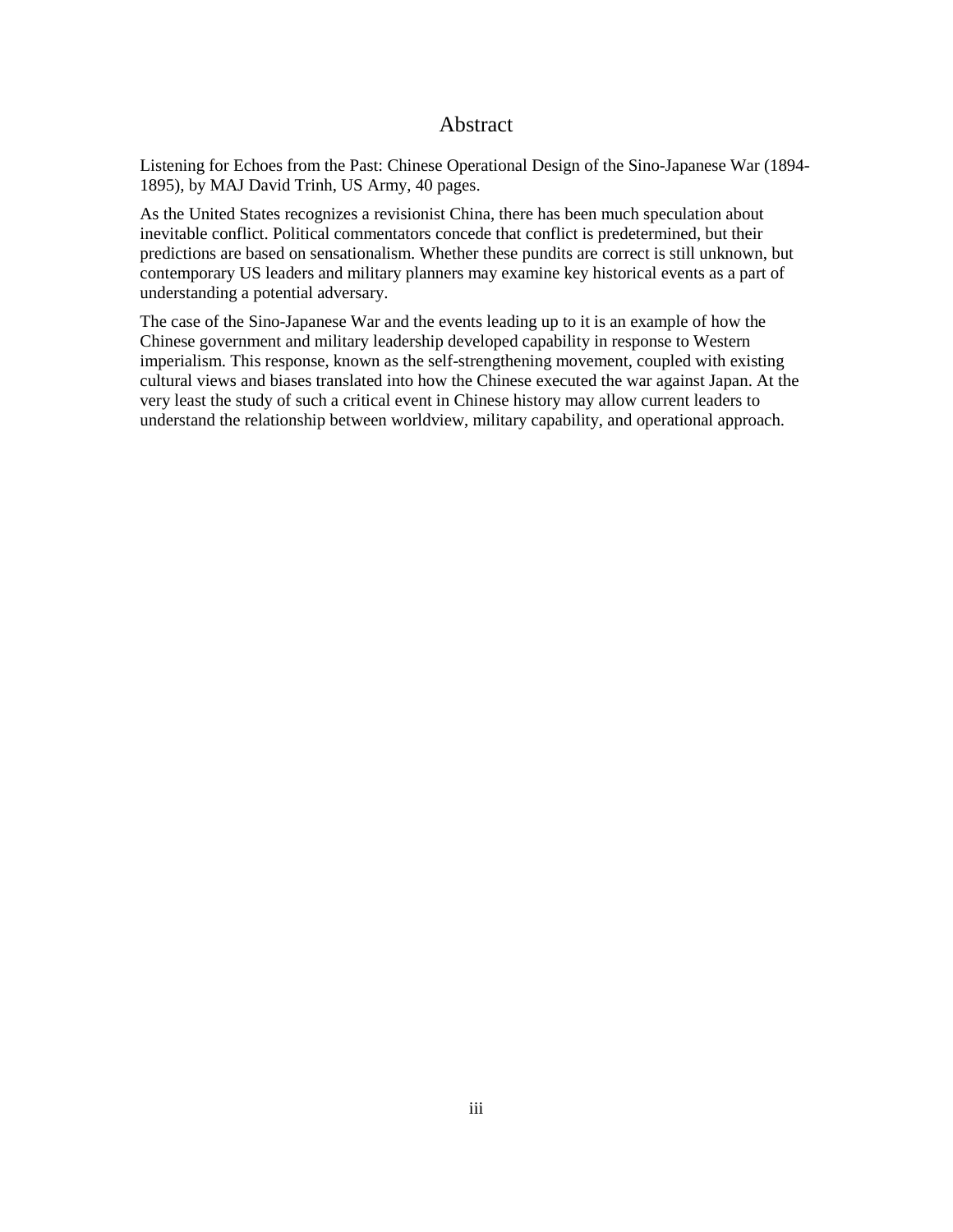| The Self-Strengthening Movement and Its Effects on Chinese Military Capability 12 |  |
|-----------------------------------------------------------------------------------|--|
|                                                                                   |  |
|                                                                                   |  |
|                                                                                   |  |
|                                                                                   |  |

## Contents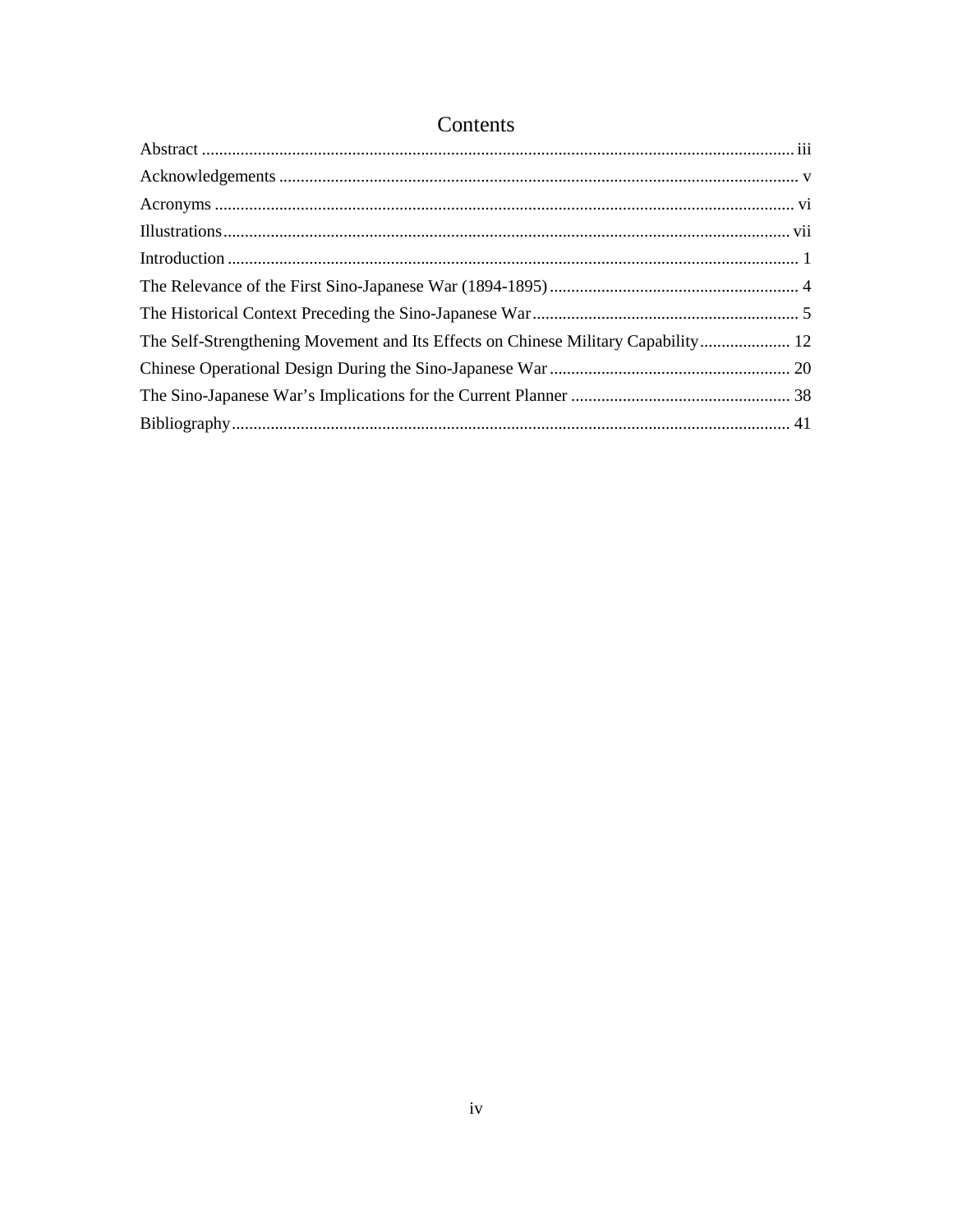## Acknowledgements

<span id="page-5-0"></span>I would like to thank Dr. Ricardo Herrera for his guidance and feedback. He made this assignment a learning experience and an analytical exercise worthy of the standards of this course. I would also like to thank my Seminar Leader COL Richard Martin, and my colleagues for their inspiration. They constantly remind me to approach each repetition as a precious opportunity to improve, so that I may be prepared to lead soldiers next year. Finally, my sincerest gratitude is due to my wife Cristina, for her daily encouragement and personal example.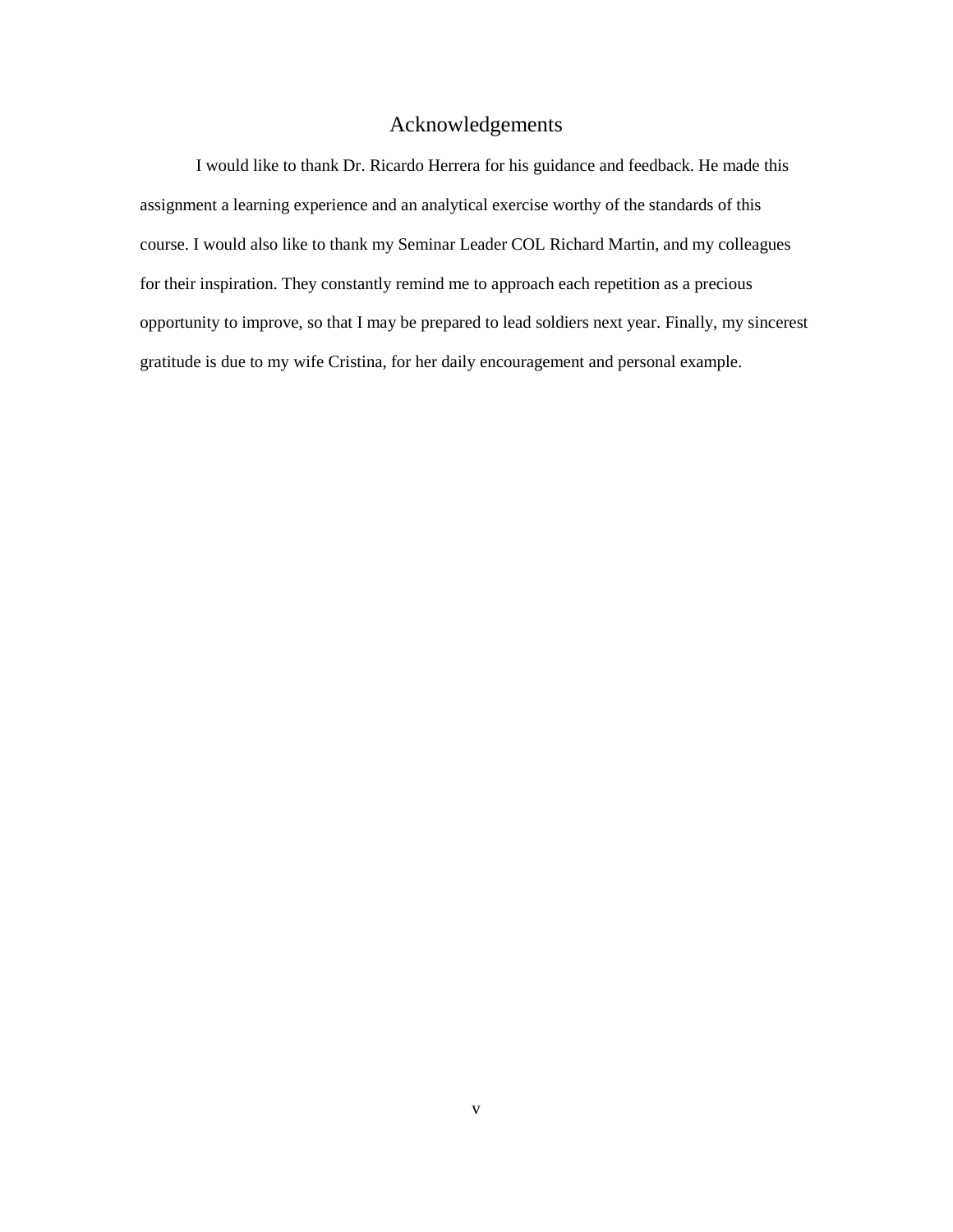## Acronyms

<span id="page-6-0"></span>

| <b>PACOM</b> | Pacific Command                    |
|--------------|------------------------------------|
| <b>AOR</b>   | Area of Responsibility             |
| <b>IJA</b>   | Imperial Japanese Army             |
| <b>IJN</b>   | <b>Imperial Japanese Navy</b>      |
| <b>PLA</b>   | Peoples' Liberation Army           |
| <b>PLAAF</b> | Peoples' Liberation Army Air Force |
| <b>PLAN</b>  | Peoples' Liberation Army Navy      |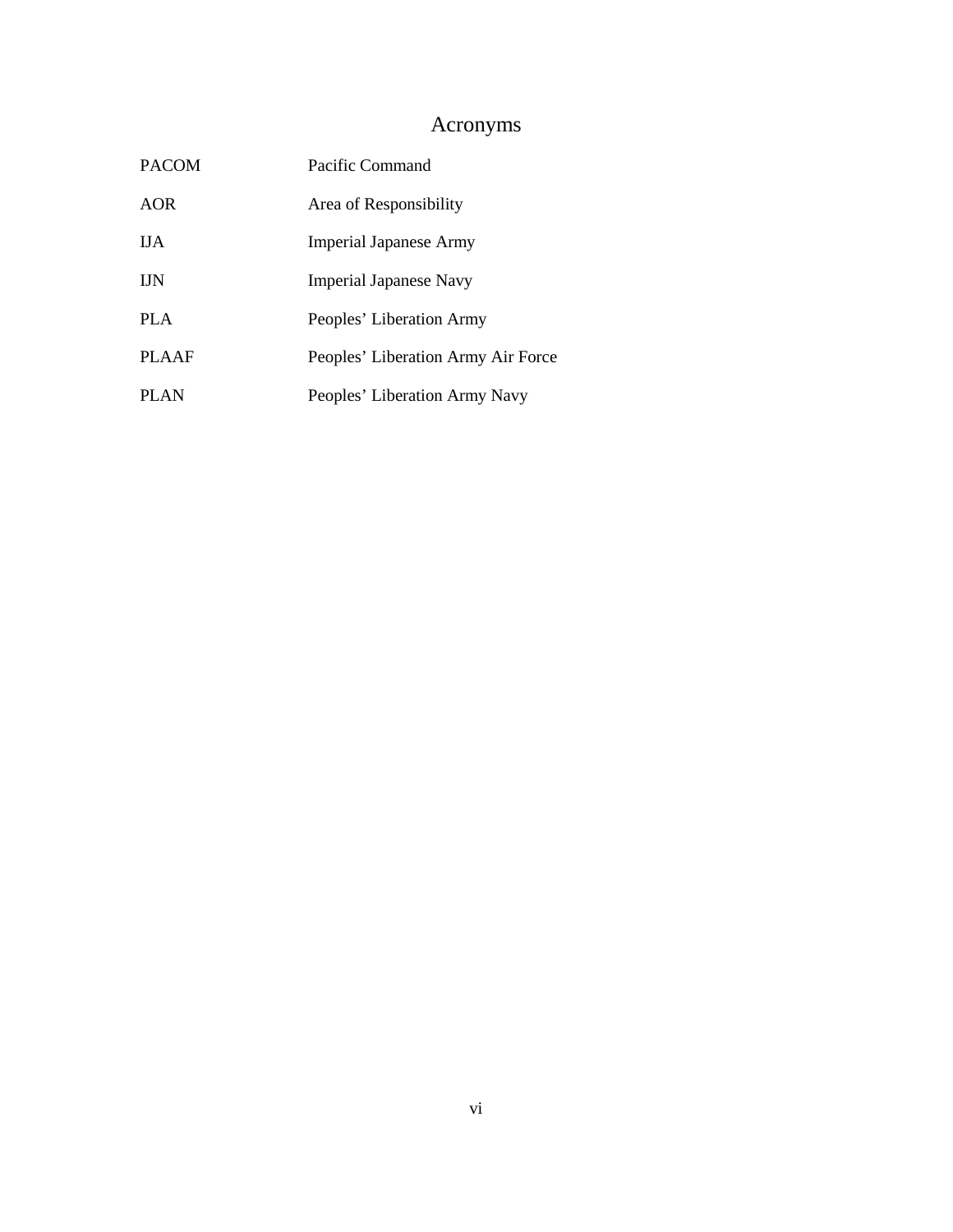## Illustrations

<span id="page-7-0"></span>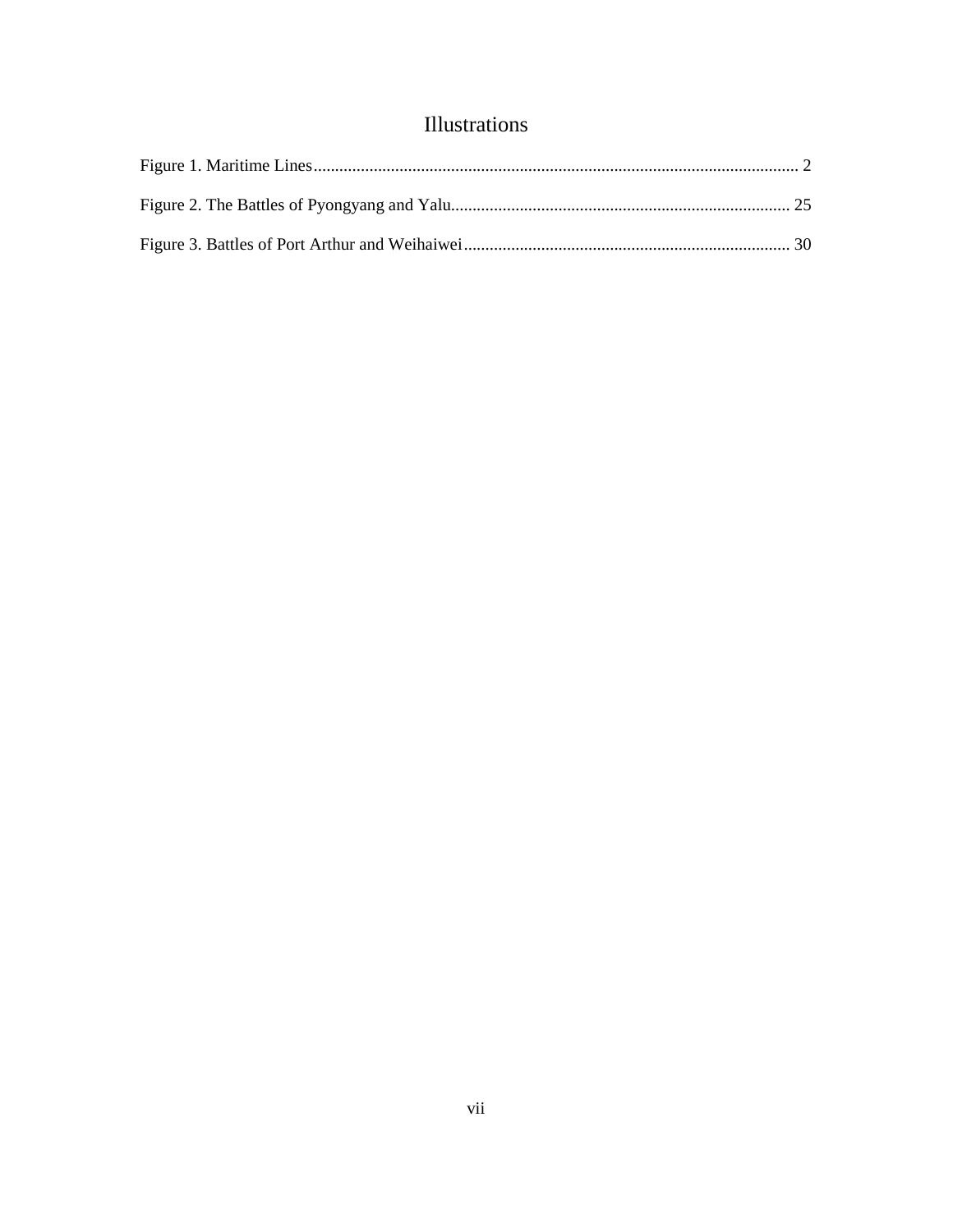#### Introduction

<span id="page-8-0"></span>The Chinese came to recognize that civilization was not singular but plural. Theirs was just one among a constellation of civilizations. This realization made them see the world in a very different light.

—SCM Paine, *The Sino-Japanese War of 1894-1895: Perceptions, Power, and Primacy*

The 2017 National Security Strategy of the United States describes Chinese actions in the Indo-Pacific as destabilizing to the region. The Chinese have made territorial claims in the South China Sea and threatened their neighbors by building bases in the Spratly Islands and challenging freedom of navigation operations. These actions are part of a strategy to secure territory and exclusive economic rights in the South China Sea. The United States recognizes China as a revisionist power with a potential to either transform into a more reliable security and economic partner or an adversary. As a result, US security strategy has shifted focus to respond to China's actions, which has implications on how planners from the US Army's Pacific Command (PACOM) Area of Responsibility (AOR) frame their operational environment.<sup>[1](#page-8-1)</sup>

Pundits point to China's growing political, military, and economic power and its territorial claim to the "cow's tongue" as factors that drive disagreement. This dispute could become armed conflict against the backdrop of historic and current Indo-Pacific geopolitics. Robert Kaplan, a senior fellow for the Center for New American Security, states that the South China Sea is a strategic maritime crossroad of global trade and energy, and nations will compete to control it. Kaplan highlights the Straits of Malacca as a chokepoint in the transit of China's oil from the Middle East and untapped natural resources in the South China Sea among the reasons for competition.<sup>2</sup> Geoffrey Till, the British naval expert, echoes Kaplan, making the point that

<span id="page-8-1"></span> <sup>1</sup> Donald J. Trump, *National Security Strategy of the United States of America, December 2017*  (Washington DC: The White House, 2017), 45-46.

<span id="page-8-2"></span><sup>2</sup> Robert D. Kaplan, *Asia's Cauldron: The South China Sea and the End of a Stable Pacific* (New York: Random House, 2014), 10-11.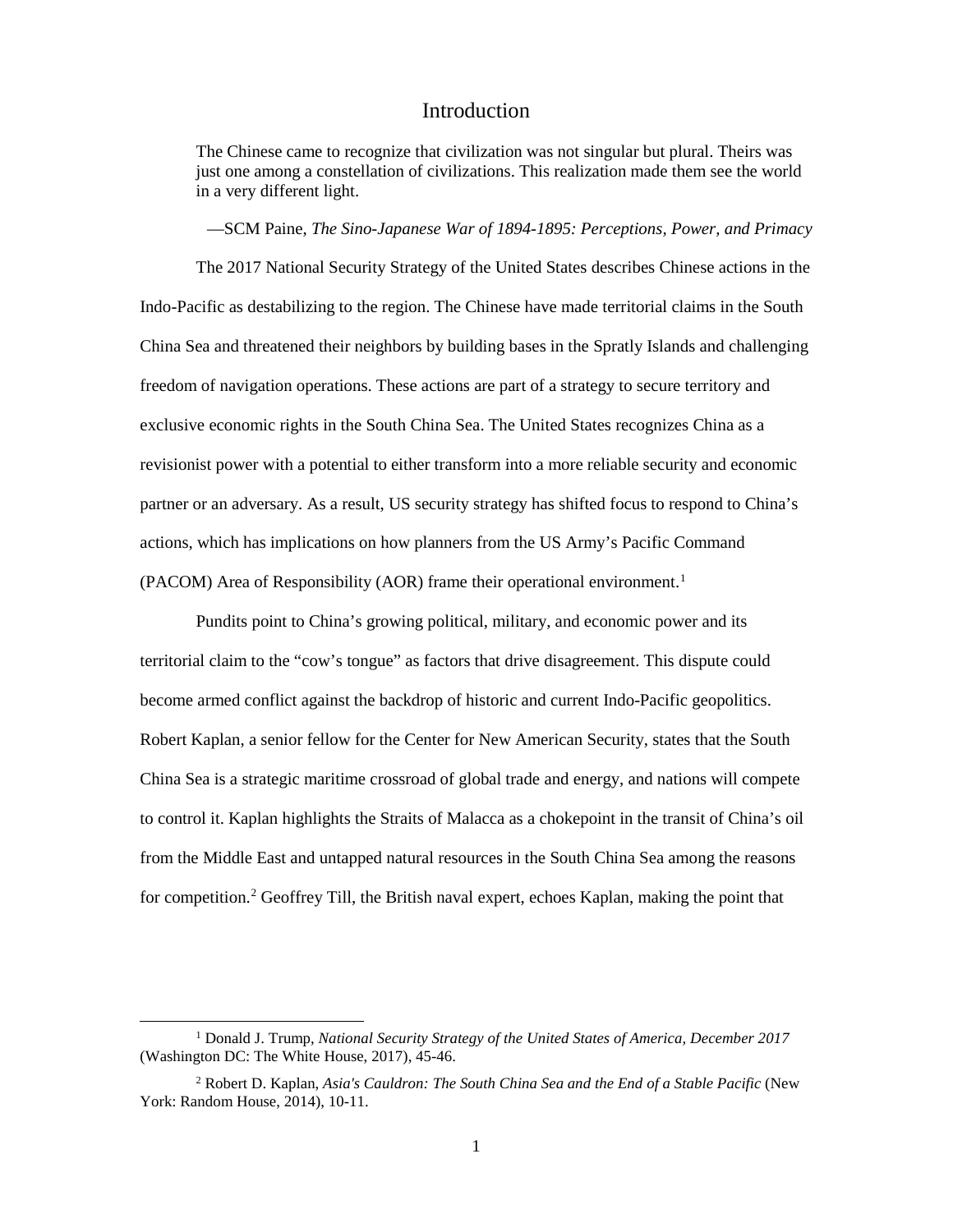since the beginning of globalized age in the sixteenth century, trade routes have historically generated increasing rivalry and contention. [3](#page-9-1)



<span id="page-9-0"></span>Figure 1. "Maritime Lines" (map) Robert D. Kaplan, Asia's Cauldron: The South China Sea and the End of a Stable Pacific (New York: Random House, 2014), 2-3.

As Chinese leaders consider what the South China Sea means for China's economic competitiveness, Alfred Mahan's concept of sea power aids the understanding of Chinese actions. Mahan was the American maritime theorist who coined the term sea power, but the most fitting definition of sea power as it relates to the Chinese comes from American historian Peter Paret. Paret calls sea power the "command of the sea through naval superiority and the combination of maritime commerce, overseas possessions, and privileged access to foreign markets that produces 'national wealth and greatness.' "<sup>[4](#page-9-2)</sup>. This means that control of sea lanes is essential to military

 <sup>3</sup> Kaplan, *Asia's Cauldron*, 11.

<span id="page-9-2"></span><span id="page-9-1"></span><sup>4</sup> Philip A. Crowl, "Alfred Thayer Mahan: The Naval Historian," in *Makers of Modern Strategy: From Machiavelli to the Nuclear Age,* ed. Peter Paret (Princeton, NJ: Princeton University Press, 1986), 451.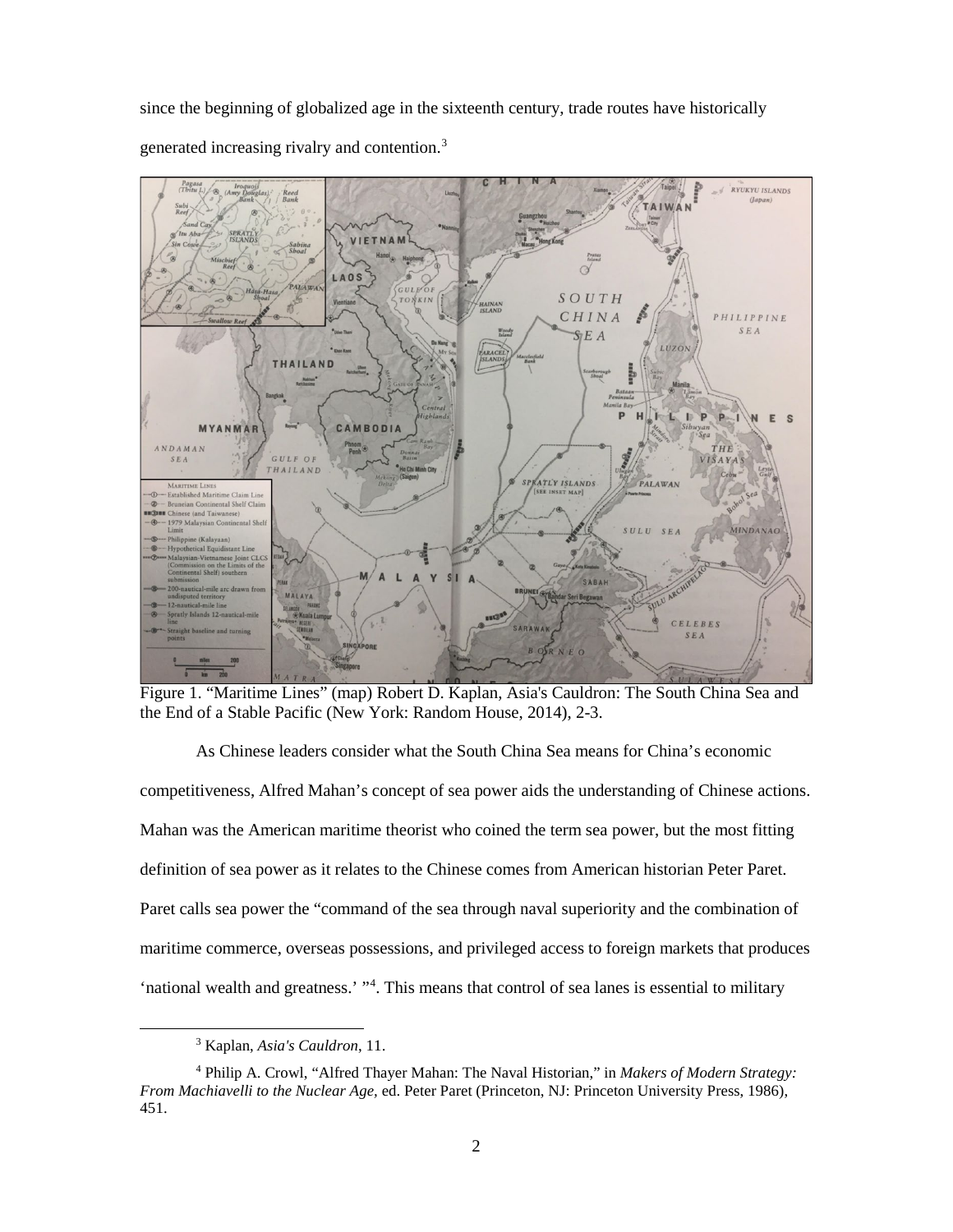power and China's economic potential. Additionally, as a continental power, China can create a geographical buffer between it and potential adversaries by using sea power to control the South China Sea. Kaplan suggests that China understands its role and place in the world through a Middle Kingdom mentality, meaning China's claim to the South China Sea harkens back to times when China was the political and cultural center of the world.<sup>[5](#page-10-0)</sup> This mentality is important to understand as China seeks to extend its influence from the mainland to what it calls the first island chain of the Western Pacific and eventually to the mid-Pacific and beyond.<sup>6</sup>

In this context, the United States must evaluate its position in relation to China as both vie for strategic advantage. US military planners must account for a potential adversary with increasing military capability while operating in today's complex and uncertain environment. Former PACOM Commander Admiral Samuel J. Locklear said, "we will need ever more transparency and understanding of Chinese military intentions and capabilities if we are to minimize friction and avoid conflict in the future."[7](#page-10-2) The challenge for US military planners is to determine Chinese strategic aims and how they could use their capabilities in an operational approach to achieve those aims. The US military must avoid false assumptions, as they may lead to miscommunication, misunderstanding, and miscalculation.

Therefore, it is imperative for planners to help commanders fully understand a potential adversary in the operational environment. Analyzing the factors that affect worldview may allow a planner to make sense of how an actor decides and acts. Planners must study history as a key input to understanding the operational environment. Social scientists Peter Berger and Thomas Luckmann state that "it is impossible to understand an institution adequately without an

 <sup>5</sup> Kaplan, *Asia's Cauldron*, 11.

 $6$  Ibid., 41.

<span id="page-10-2"></span><span id="page-10-1"></span><span id="page-10-0"></span><sup>7</sup> *Statement of Admiral Samuel J. Locklear, US Navy Commander, US Pacific Command Before the Senate Committee on Armed Services on US Pacific Command Posture,* day 12, 113th Cong., 2d sess., 25 March 2014, 9.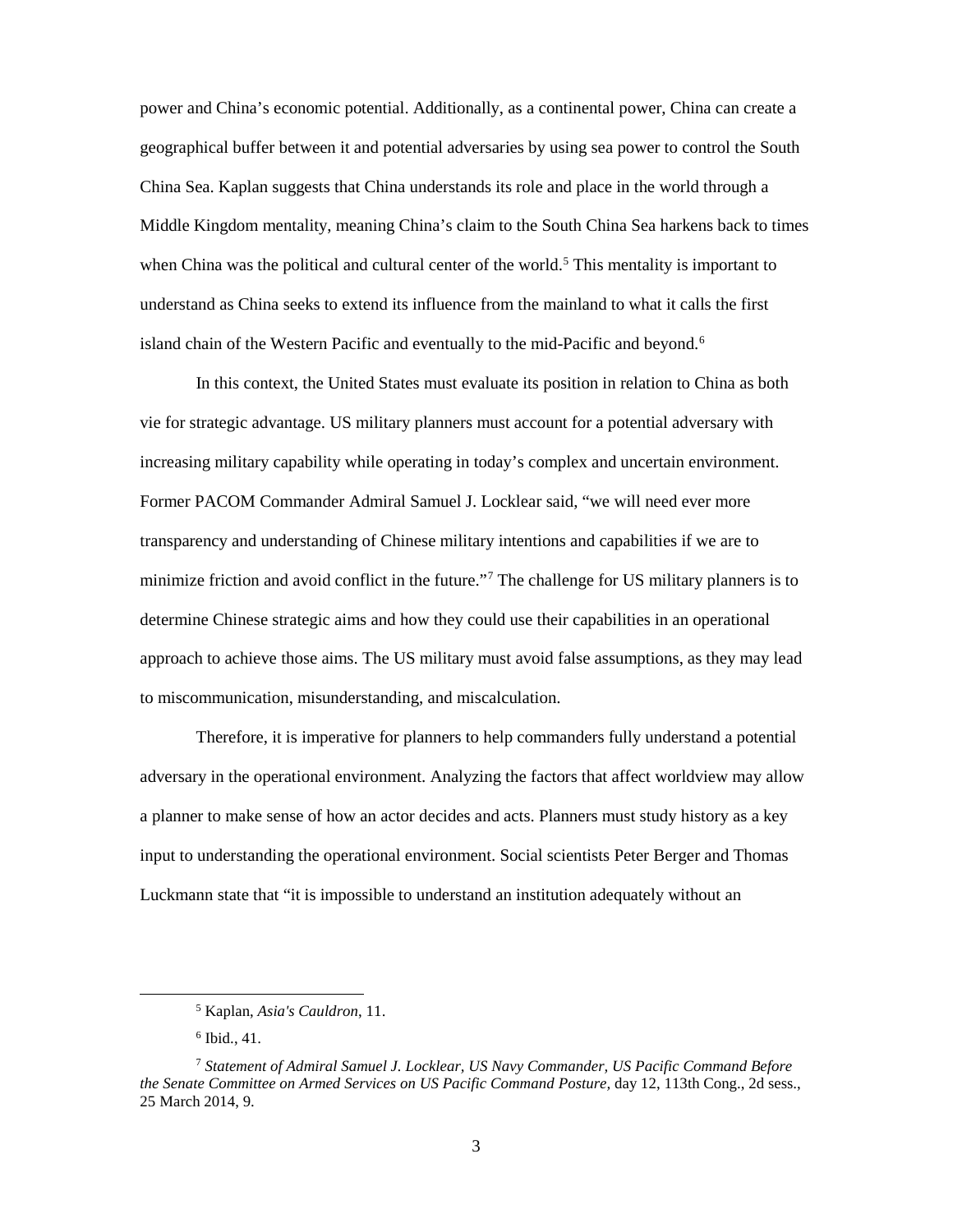understanding of the historical process in which it was produced."[8](#page-11-1) Thus, history may aid understanding of Chinese political aims and military actions. Furthermore, planners may find continuities across time by appropriate scaling and scoping of a historical case study to help anticipate the future. [9](#page-11-2)

#### The Relevance of the First Sino-Japanese War (1894-1895)

<span id="page-11-0"></span>Using a historical lens to analyze how the Chinese translated strategic aims into an operational approach (using today's terms) during the First Sino-Japanese War of 1894-1895 may help contemporary military planners understand China's current worldview. The Sino-Japanese War is a historical example that shows how Chinese policy and political objectives affected military capabilities, and how that capability manifested into operational design during war. This war was a pivotal event in China's history because it was the intersection of the fall of China and the rise of Japan, both rooted in Confucian philosophical origins. The war resulted in the Japanese invasion of Korea and mainland China, and Japan supplanting China as the hegemon in East Asia. Japan's victory shattered Chinese elites' worldview of the Middle Kingdom as the center of world and the only civilization among barbarians. Additionally, the defeat shocked the Chinese because its leaders had always considered Japan the subordinate nation in filial Confucian tradition. As Japan rose to be the pre-eminent power in East Asia, China declined as part of a century of humiliation characterized by imperialism and invasion.<sup>[10](#page-11-3)</sup>

Although China's defeat in the Sino-Japanese War shocked the world, it was the final blow in a decline that was years in the making. The origins of Chinese defeat came from the inept Qing Dynasty and China's repeated failures to adapt to its changing strategic and operational environments. To attempt change, the Dowager Empress Cixi of the Qing Dynasty charged

<span id="page-11-1"></span> <sup>8</sup> Peter L. Berger and Thomas Luckmann, *The Social Construction of Reality: A Treatise in the Sociology of Knowledge* (New York: Irvington, 1980), 54-55.

<span id="page-11-2"></span><sup>9</sup> John Lewis Gaddis, *The Landscape of History: How Historians Map the Past* (New York: Oxford University Press, 2002), 22-30.

<span id="page-11-3"></span><sup>10</sup> S. C. M. Paine, *The Sino-Japanese War of 1894-1895: Perceptions, Power, and Primacy* (New York: Cambridge University Press, 2003), 3-5.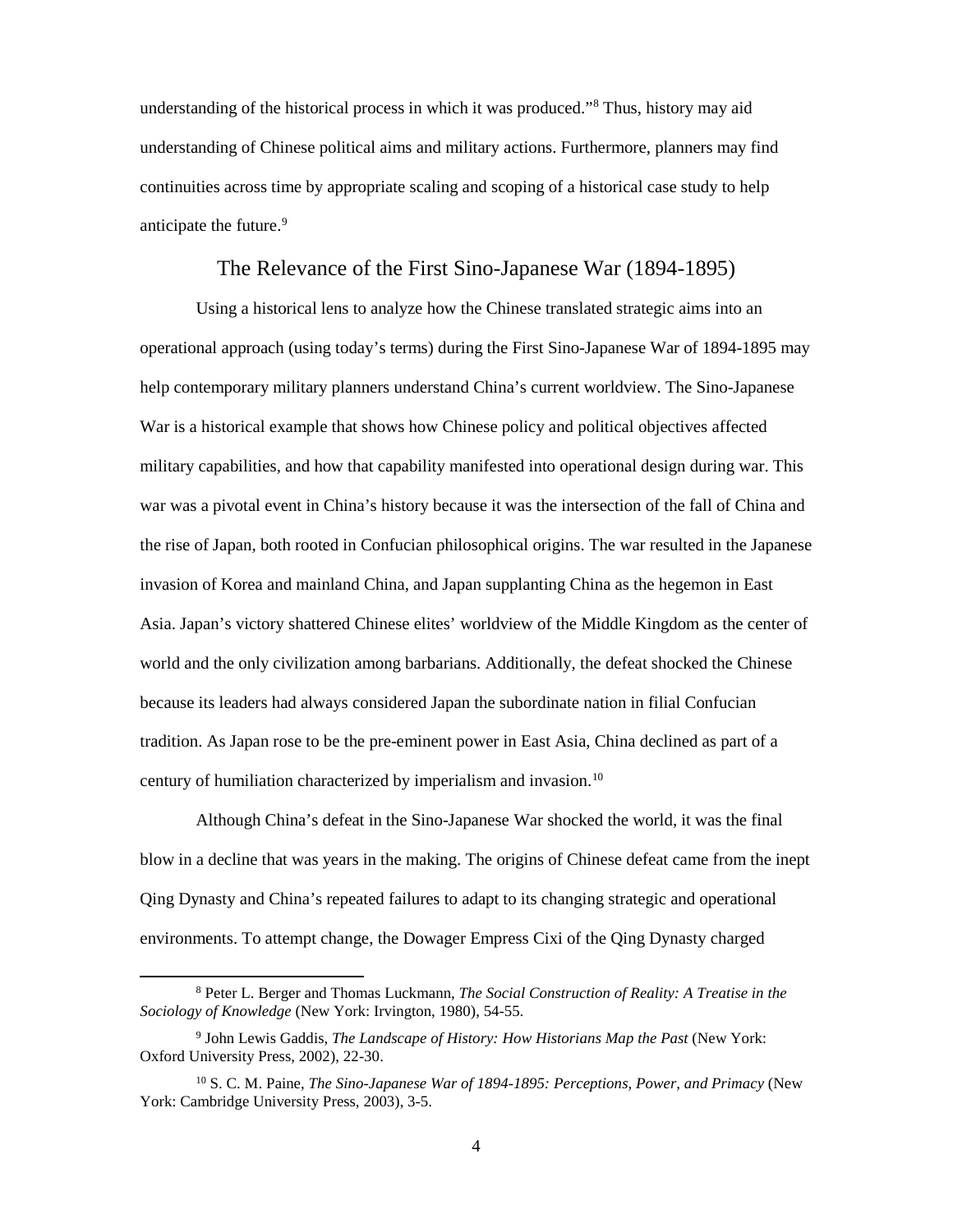provincial leaders like Viceroy Li Hongzhang to institute the self-strengthening movement in 1862 as her best attempt to quell further domestic unrest and Western imperialism. The politicalmilitary relationships and military capabilities established during the movement directly influenced China's operational approach for the war. Despite this effort, the Chinese could not improve enough to reverse their decline.<sup>[11](#page-12-1)</sup>

The Sino-Japanese War shows how the Chinese ingrained their history into their culture, an idea that Berger and Luckmann call institutionalization.<sup>[12](#page-12-2)</sup> The war gives contemporary military planners an example of how China's policy, strategic aims, and capabilities led to its operational approach. Additionally, the specific case of the Sino-Japanese War is germane to the current planner because this defeat is rooted in the Chinese national psyche. An example of this indoctrination is the Communist Party's use of China's decline in the nineteenth century to show that the current regime has recovered its international standing. President Xi Jinping often reminds the Chinese people of the foreign violations of China to engender national unity and build support for his ideas such as the "Chinese Dream."[13](#page-12-3) Therefore, the Sino-Japanese War is a primer for US military planners to understand the Chinese worldview, anticipate how Chinese policy dictates strategy, grasp how history informs the Chinese, and allow the United States to prepare for how the Chinese may use operational design to achieve political and military objectives.

#### The Historical Context Preceding the Sino-Japanese War

<span id="page-12-0"></span>Before studying the Sino-Japanese War itself, examining China's historical context through political, military, economic, and social variables help the planner understand the Chinese state preceding this pivotal event. Tracing how the Middle Kingdom worldview changed from China's inception to the Sino-Japanese War shows the concept's continued relevance and its

 <sup>11</sup> Paine, *The Sino-Japanese War of 1894-1895,* 29.

<sup>12</sup> Berger and Luckmann, *The Social Construction of Reality,* 54-55.

<span id="page-12-3"></span><span id="page-12-2"></span><span id="page-12-1"></span><sup>&</sup>lt;sup>13</sup> Bill Hayton, *The South China Sea: The Struggle for Power in Asia* (New Haven, CT: Yale University Press, 2014), 177.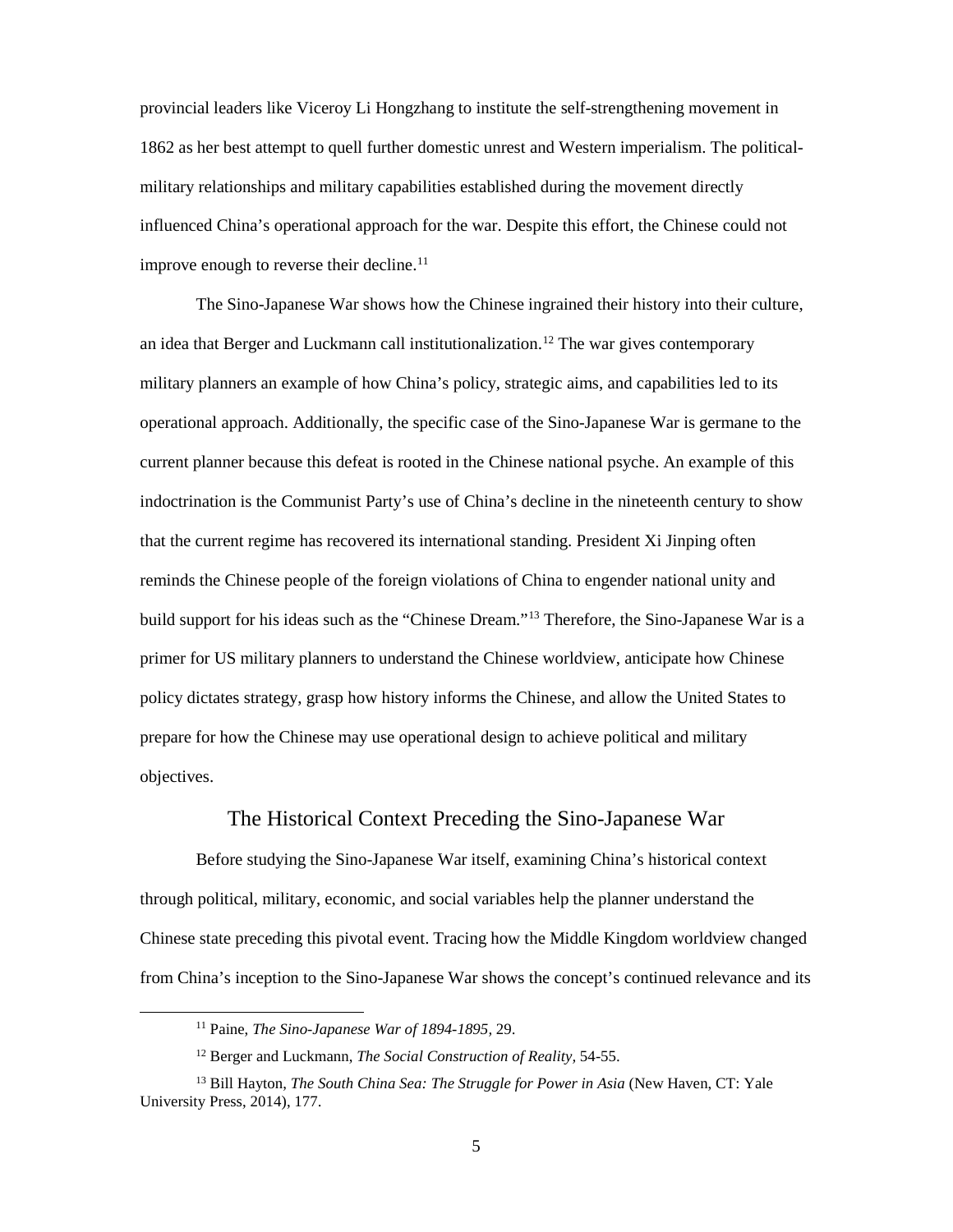effect on Chinese perceptions. For example, Qing Dynasty leaders used this worldview to justify their ruling mandate over the people and maintain prestige within the international community. Studying how the Qing Dynasty responded to domestic unrest and European imperialism with the self-strengthening movement explains how these events affected the Chinese operational approach of the Sino-Japanese War.

The strength of the Middle Kingdom concept stems from Chinese civilization becoming the dominant cultural influence in Asia from its beginning in circa 2,000 BCE.<sup>[14](#page-13-0)</sup> The spread of Chinese culture, or Sinicization, allowed China to establish tributary states, of which Japan was one. Japanese adoption of Chinese culture and institutions was widespread. For example, during the Tang Dynasty (618-907 CE), Japanese envoys traveled to China and "copied the plan of Ch'angan [Xi'an] in their capitals, and in art, literature, religion, and administrative organization sought to imitate their great neighbor."<sup>[15](#page-13-1)</sup> Far-reaching Chinese influence established the Middle Kingdom concept that China was the cultural center of the world.

Confucianism, the most influential school of Chinese philosophy, reinforced this view. Ceremonial rites, ethical behavior, and the education of man were the hallmarks of Confucianism. The purpose of Confucianism was to advise correct conduct and self-improvement.<sup>[16](#page-13-2)</sup> Part of this correct behavior was the was the idea of filial piety. China's relation to Japan demonstrated this concept, in that China and Japan had a father-son or older brother-younger brother relationship, with Japan being the subordinate and owing respect and deference to the elder.<sup>[17](#page-13-3)</sup>

Confucianism, the Legalist concept of the absolute power of the emperor, and the Taoist concept of ethical conduct established the foundation of the Han Synthesis. The Han Synthesis was a cultural concept that brought these philosophies together and laid the groundwork for a

<span id="page-13-0"></span> <sup>14</sup> Peter M. Worthing, *A Military History of Modern China: From the Manchu Conquest to Tian'Anmen Square* (Westport, CT: Praeger Security International, 2007), 1.

<span id="page-13-3"></span><span id="page-13-2"></span><span id="page-13-1"></span><sup>15</sup> Kenneth Scott Latourette, *The Chinese, their History and Culture* (New York: Macmillan, 1964), 168.

<sup>16</sup> Latourette, *The Chinese, their History and Culture*, 54-56.

<sup>17</sup> Ibid., 568.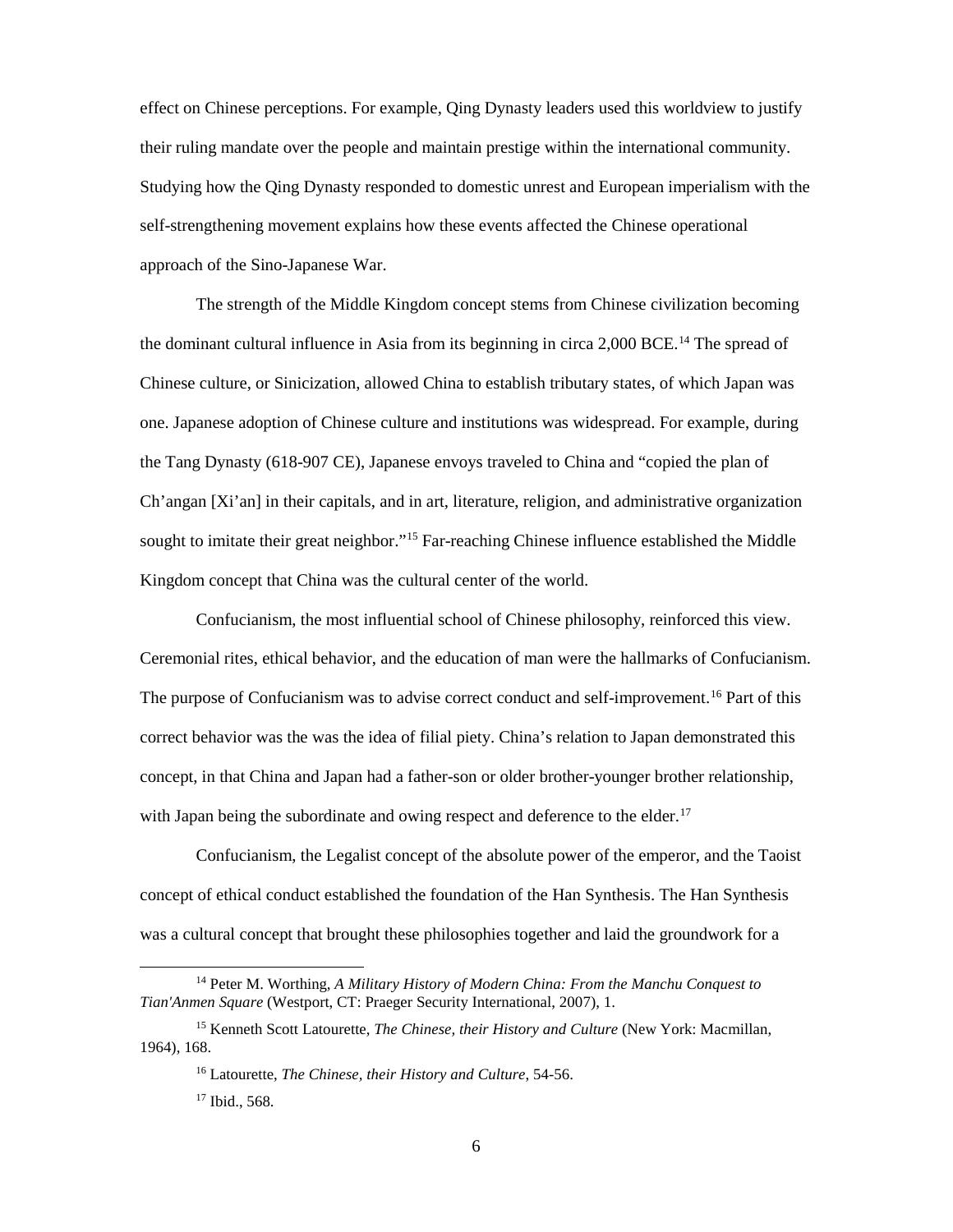pattern of Chinese suzerainty over neighboring states, beginning with the Han Dynasty in the third century. Therefore, China was always the leader within Asia, as it dominated subordinate states from Han Dynasty to the Jin (Qing) Dynasty during the Sino-Japanese War, after which its influence waned until the proclamation of the republic in 1912. Throughout this time period, China subdued client states with war and diplomacy, and enjoyed a tribute system in return for military protection.<sup>18</sup> This political and cultural system perpetuated the concept of the Mandate of Heaven, wherein a Chinese ruler derived the power to rule from the favor of heaven.<sup>[19](#page-14-1)</sup>

Politically, the Jin Dynasty's mandate was complicated because it was not Han, but ethnically Manchu, a minority within China. In 1625, the Jin minority took advantage of a weak Ming Dynasty and consolidated power, setting up its political power base in Shenyang. Eventually, the Jin Dynasty became the Qing Dynasty (Sinicized name) in 1644, further showing the Han influence even as the Manchu pacified the Han Chinese in the following century. The history between the Han and Manchu shows the Han practice of "using the barbarian to control the barbarian," as the Han gave the Manchu a ruling mandate in exchange for fighting off the more hostile Mongolians of the north. Therefore, even after the Manchu gained control of China, the ethnic Manchu-Han divide always directly influenced Qing power.<sup>[20](#page-14-2)</sup>

The Manchu-Han relationship highlights the deep-seated xenophobia and Han exclusivism in Chinese culture. This relationship is an example of China's constant discord not just between Han and Manchu, but of Han and ethnic groups like the Mongols, Uighurs, and Tibetans throughout its history. The persistent threat of overthrow by other ethnic groups and the Han majority drove the Qing Dynasty's strategic aims and decision-making. Consequently, the Qing Dynasty separated the Chinese Army along ethnic lines in different regions of the country, in the *fu bing* (soldier-farmer, or local militia) system. By dividing the army along ethnic lines,

 <sup>18</sup> Worthing, *A Military History of Modern China,* 8-9.

<span id="page-14-2"></span><span id="page-14-1"></span><span id="page-14-0"></span><sup>19</sup> David Andrew Graff and Robin D. S. Higham, *A Military History of China* (Lexington: University Press of Kentucky, 2012), 22.

<sup>20</sup> Worthing, *A Military History of Modern China,* 17.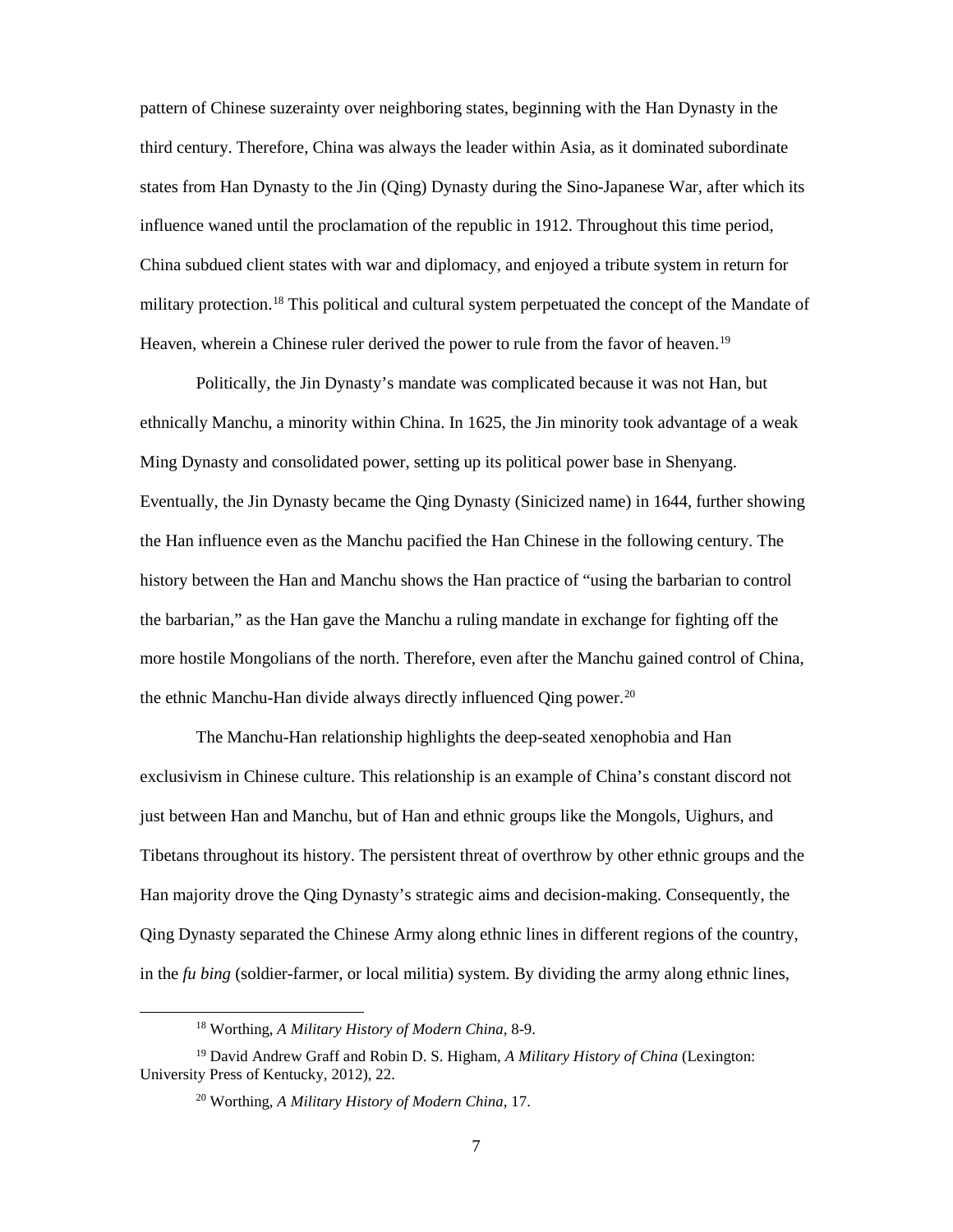the Qing organized army units to control ethnically homogenous groups in each province. The Qing maintained power by using this patronage system of *fu bing* to pacify groups like the Han Chinese, who were loyal to the Ming Dynasty.  $21$ 

Therefore, the Manchu emperors were always aware of the need to "continually try to present themselves as Confucian rulers worthy of the Mandate of Heaven to win acceptance from the Chinese population."<sup>22</sup> To continue the Mandate of Heaven, the Manchu divided its military strength into the Army of the Manchu Banner Forces and the Army of the Green Standard. The Banner Forces consisted of separate Manchu, Mongol, and Chinese Banners, whose job was to defend the dynasty against overthrow. At its height, the Banner System had eight Chinese, eight Mongol, and eight Manchu banners, with each banner consisting of 8,000-25,000 soldiers. These units primarily consisted of foot soldiers, with some cavalry and artillery. The Manchu Banners were the best equipped and best paid, and only they could join the Imperial Guard.<sup>[23](#page-15-2)</sup>

Armies of the Green Standard, on the other hand, consisted of captured Chinese soldiers, which the Qing used to pacify their own people in rural areas. The Armies of the Green Standard numbered 600,000 at their height. While they governed both Han and Manchu, the Qing did not incorporate these Han into their Banners, keeping them nominally and physically separate. These army units were more akin to a constabulary force, as they handled keeping the peace and law enforcement. [24](#page-15-3)

This division under the *fu bing* system resulted in an ethnically and geographically fractured army. Since the Banner Army defended the Qing against internal threats, and the Green Standard Army policed the provinces, the Chinese Army was more a constabulary force than an expeditionary force. Local army commanders led these regionally based units, so internal rivalries

<span id="page-15-0"></span> <sup>21</sup> Worthing, *A Military History of Modern China,* 10-11.

<span id="page-15-2"></span><span id="page-15-1"></span><sup>22</sup> Ibid.*,* 28-29.

<sup>23</sup> Ibid., 24-25.

<span id="page-15-3"></span><sup>24</sup> Ibid.*,* 25.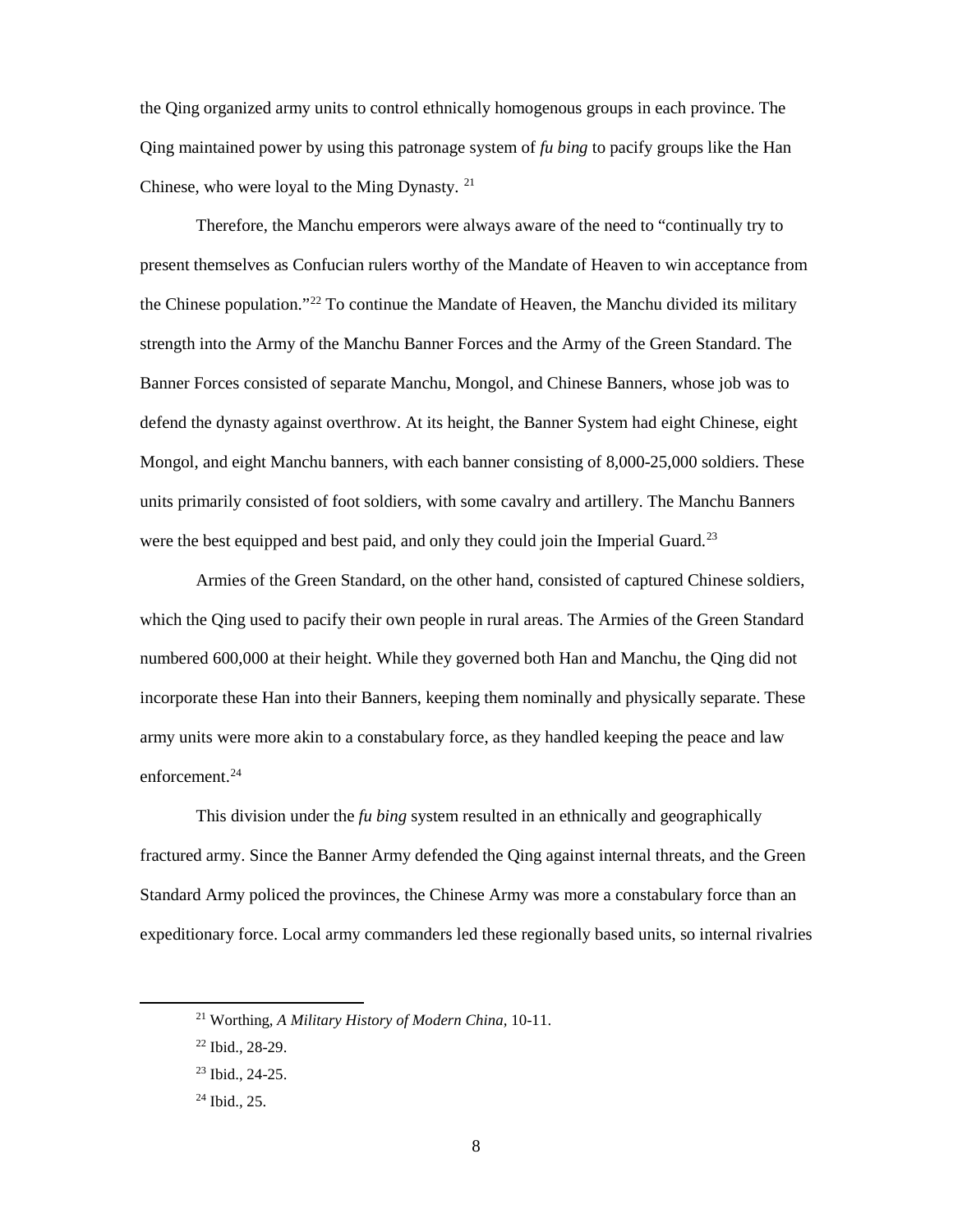materialized as they competed for funding. These factors resulted in the Chinese Army's lack of cohesion and contributed to its ineffectiveness in the Sino-Japanese War.[25](#page-16-0)

Even before the Sino-Japanese War, the army had performed poorly when trying to keep order against the White Lotus Rebellion, starting in 1796. At the time, overpopulation and environmental erosion had reduced the amount of arable and grazable land, which resulted in unemployment and reduced tax revenues for the government. Consequently, public infrastructure deteriorated, and famine struck the population. As the Qing mandate to govern weakened, the White Lotus sprang up to challenge to Qing authority. The White Lotus was a political and religious movement with followers that were determined to overthrow the Qing and re-install the Ming Dynasty. Although the Banner Forces eventually quelled the domestic unrest in 1804, they displayed poor leadership and inefficiency. The Banner Armies were ineffective because of the wanton corruption and budgetary cuts stemming from the reduced tax revenues. Civilians started to view the army as the chief representative of an illegitimate government that was not only unable to defend the people but posed more of a threat to its people through its nepotism and crookedness. The Banner Armies' performance during the White Lotus Rebellion contributed to the Qing loss of the Mandate of Heaven.<sup>[26](#page-16-1)</sup>

Against this backdrop of civil unrest, European imperialism compounded the Qing's political and socio-economic problems. As European nations took advantage of their political power in relation to a weakened China, they eventually foisted unequal treaties upon China to impose their economic wills. Great Britain first opened China to trade in the eighteenth century. At first, the Chinese maintained their veneer of a superior civilization even as the barbarians refused to submit to the emperor by kowtowing. The Chinese imposed the Canton System in 1759, which relegated the British to trade in only the port of Guangzhou (Canton). At this lone port, the Chinese subjected the British East India Company to unreasonable prices and tariffs for

<span id="page-16-0"></span> <sup>25</sup> Worthing, *A Military History of Modern China,* 20-21.

<span id="page-16-1"></span><sup>26</sup> Pamela Kyle Crossley, *The Manchus* (Cambridge, MA: Blackwell, 1997), 151-154.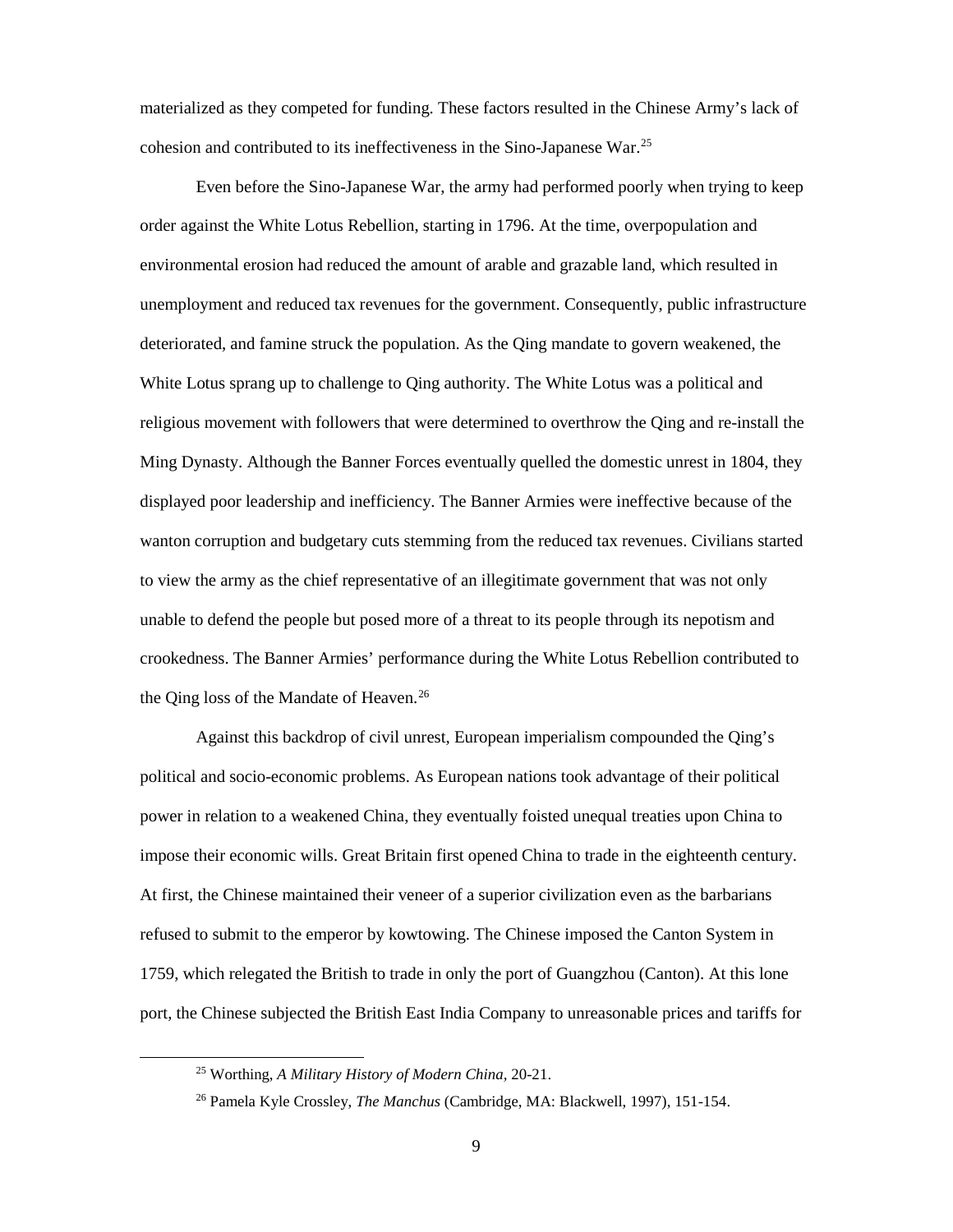Chinese goods and refused to barter for Western goods. As a result, a trade imbalance developed, in favor of the Chinese. To overturn the trade imbalance, the British started smuggling highly addictive opium through the port in 1767. Opium usage increased until the trade deficit turned in the British favor. Even as the Qing government tried to enforce the prohibition of opium, many of its government officials were themselves addicts.<sup>[27](#page-17-0)</sup>

In an attempt at restoring its sovereignty, the Qing government appointed imperial advisor and bureaucrat Lin Zexu to the post of Imperial Commissioner. This gave him broad powers to enforce the opium ban. Lin suspended trade, confiscated opium at Guangzhou, and temporarily incarcerated British officials at the Canton trading house. His enforcement drove the China-trade proponents in the British Parliament to lobby for war to protect British interests, thus establishing the pretext for war.<sup>[28](#page-17-1)</sup>

The Opium War (1839-1842) proved that the Chinese military was no match for a Western one. China's lack of a navy prevented the fragmented Banner and Green Standard Armies from moving quickly. Conversely, the British used steam power to move and land forces and dictate the time and place of each battle. British soldiers used modern weapons and artillery that outmatched the Chinese matchlocks and swords. In 1842, the Qing had no choice but to negotiate the Treaty of Nanking as British troops threatened the former capital of Nanjing.<sup>[29](#page-17-2)</sup>

The unequal Treaty of Nanking humiliated the Chinese. It abolished the Canton System and gave European traders freedom to move trade outside of Guangzhou. It also opened five treaty ports exclusive to the British with a British official presiding over each. The treaty charged the Chinese twenty million dollars in war reparations. As a final insult, the Treaty of Nanjing granted Great Britain "most favored nation" status. Most favored nation status meant that the Chinese would have to give the British any terms that they granted any other trading partner if

<span id="page-17-0"></span> <sup>27</sup> Worthing, *A Military History of Modern China,* 32-33.

<span id="page-17-1"></span><sup>28</sup> Ibid.*,* 33-34.

<span id="page-17-2"></span><sup>29</sup> Ibid.*,* 155-156.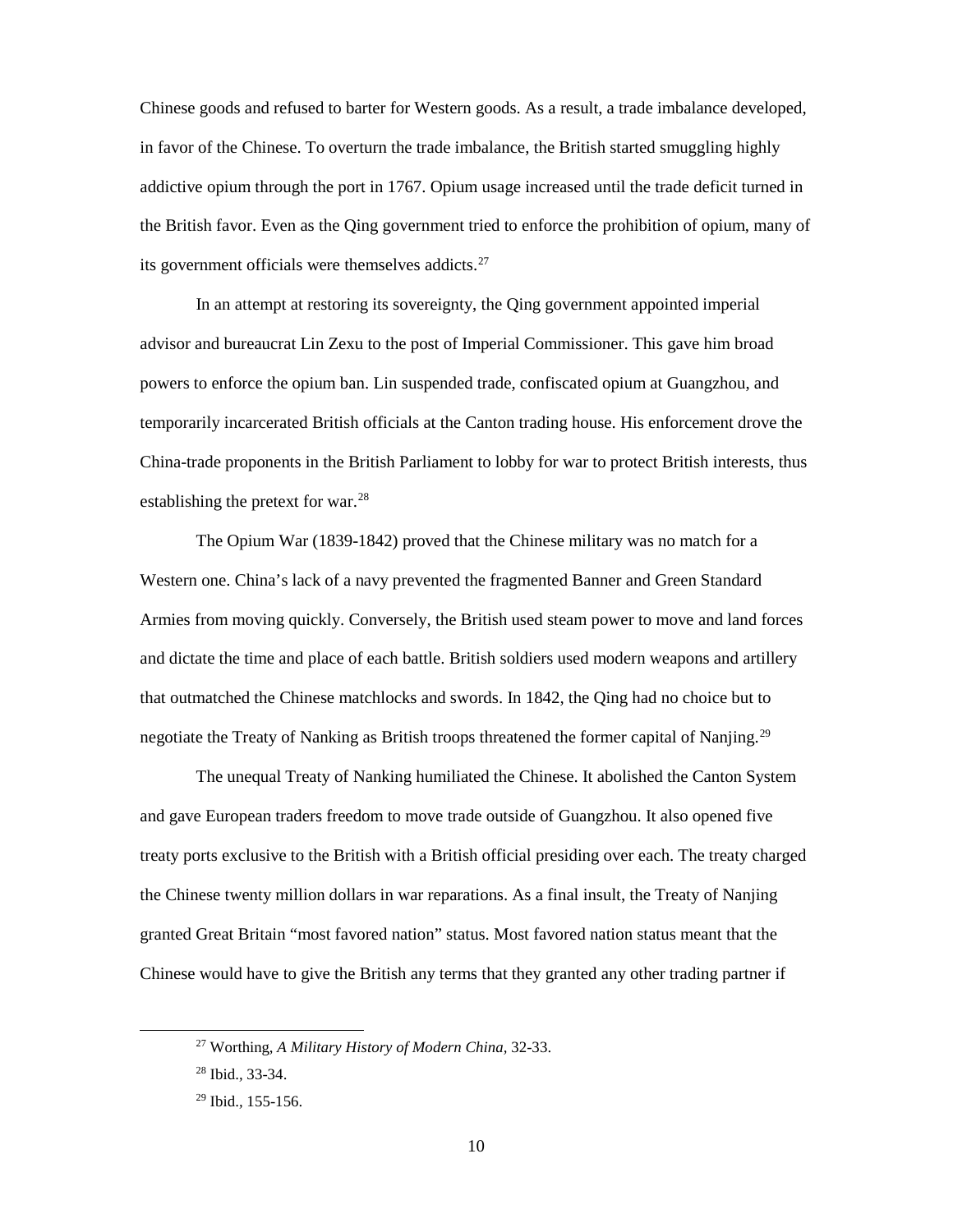they were better than the existing agreements. The Opium War's secondary effects were that other Europeans took advantage and negotiated their own unequal treaties.<sup>[30](#page-18-0)</sup>

As unequal treaties weakened the Qing mandate, domestic unrest followed with the Taiping Rebellion (1851-1864), which was a civil war that inflicted an estimated twenty million deaths and bankrupted the Qing Dynasty as it devoted resources to suppressing it. The aims of the Taiping rebels were to overthrow the Qing government, redistribute wealth through land reform, and establish an egalitarian government. Disaffected masses were also moved to join because of anti-Manchu sentiment. Rebel leader Hong Xiuquan led the Taiping from Guangdong and Guangxi Provinces and seized the symbolic imperial capital of Nanjing. His fighters displayed surprising resilience against the Banner Forces in defending the city. Most of Hong's tens of thousands of rebels did not subscribe to his bizarre Chinese-Christian ideas such as he was Jesus Christ's younger brother. Instead, his followers fixed on the alternative he provided to the futile Qing government whom which they saw as indifferent to the plight of the peasant class.<sup>[31](#page-18-1)</sup>

Ironically, the British and French prevented the Qing overthrow by invading Beijing in 1860 during the Arrow War (Second Opium War) of 1856-1860. The imperialists' military forces helped the Qing to defeat the Taiping rebels, and restored order. They did this to prevent disruption to the unequal trade treaties from which they profited. On the grounds that the Chinese needed European imperialists to suppress the Taiping Rebellion, "The end of the Taiping War marked, in the eyes of many people, the actual end of the Qing Empire, though the emperors continued on the throne until 1912"<sup>[32](#page-18-2)</sup> Although the Qing Dynasty stayed in power, the damage to its political capital was irreversible.

<span id="page-18-0"></span>The way the Taiping Rebellion ended continued and even intensified the intrusive foreign presence in Qing affairs. Independent provincial governors gained power at the expense of the

 <sup>30</sup> Worthing, *A Military History of Modern China,* 21.

<span id="page-18-1"></span><sup>31</sup> Ibid.*,* 46-49.

<span id="page-18-2"></span><sup>32</sup> Crossley, *The Manchus*, 163.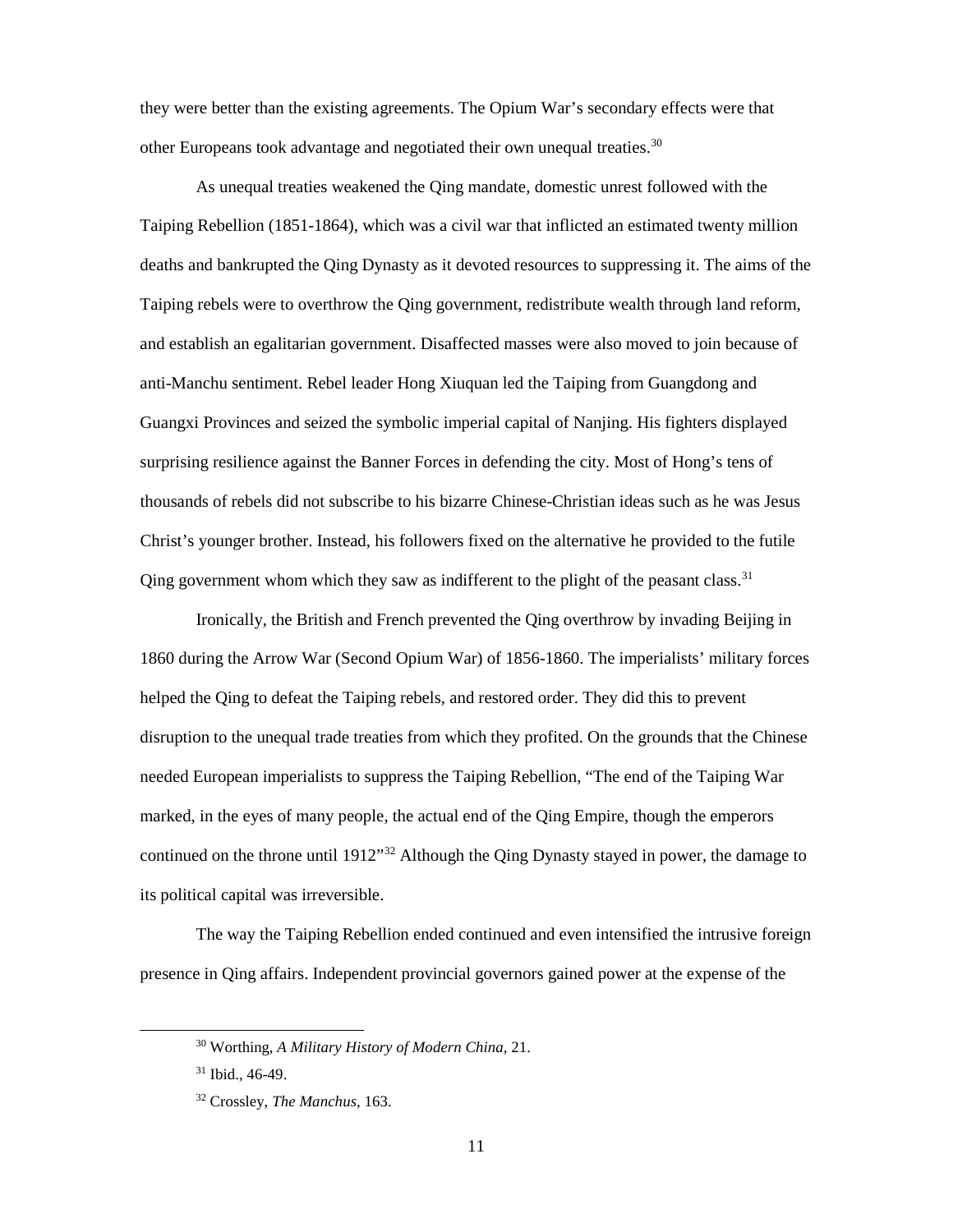Qing central government, and that encouraged secessionist movements. The British installed an inspector-general in Beijing to levy customs tariffs as part of the war reparations, and China ceded territory north of the Amur River to the Russians. This marked the beginning of the Russo-Japanese competition for influence in East Asia, which sowed the seeds for the Sino-Japanese War and later Russo-Japanese War (1904-1905). As part of this competition for influence in East Asia, Japan started expansionist treaties with Korea. Muslim uprisings such as those in Shaanxi Province cued off the Taiping Rebellion, adding to the unrest. The provincial governors levied their own taxes to raise and train their own armies to fight these uprisings, which in turn strengthened their hands against the Qing government.<sup>[33](#page-19-1)</sup>

The gradual loss of Qing power in relation to provincial governors and Westerners began to change the idea of Chinese superiority put forth by the Middle Kingdom worldview. However, the Chinese held on to their Confucian concept of filial piety, so they still regarded Japan and Korea as inferiors. Westerners were still very much barbarians, but barbarians the Chinese could not ignore. Civil war and Western imperialism had caused the Manchu to redouble their efforts to keep their mandate to rule. To keep their mandate, the Manchu had to adapt, which led to the selfstrengthening movement.

## <span id="page-19-0"></span>The Self-Strengthening Movement and Its Effects on Chinese Military **Capability**

The self-strengthening movement started in 1862, when the Qing tried to transform its military to meet existing and anticipated threats. Dowager Empress Cixi appointed Viceroy Li Hongzhang, a Han, the leader for the modernization effort. Viceroy Li and his military counterparts who had fought the Taiping created a modern military force, to include a navy during this period. The self-strengthening movement shaped the political-military relationships, military organizations, doctrine, and capabilities that the Chinese took into the Sino-Japanese War. The Chinese improved equipment and education with the self-strengthening movement.

<span id="page-19-1"></span> <sup>33</sup> Crossley, *The Manchus*, 165-169.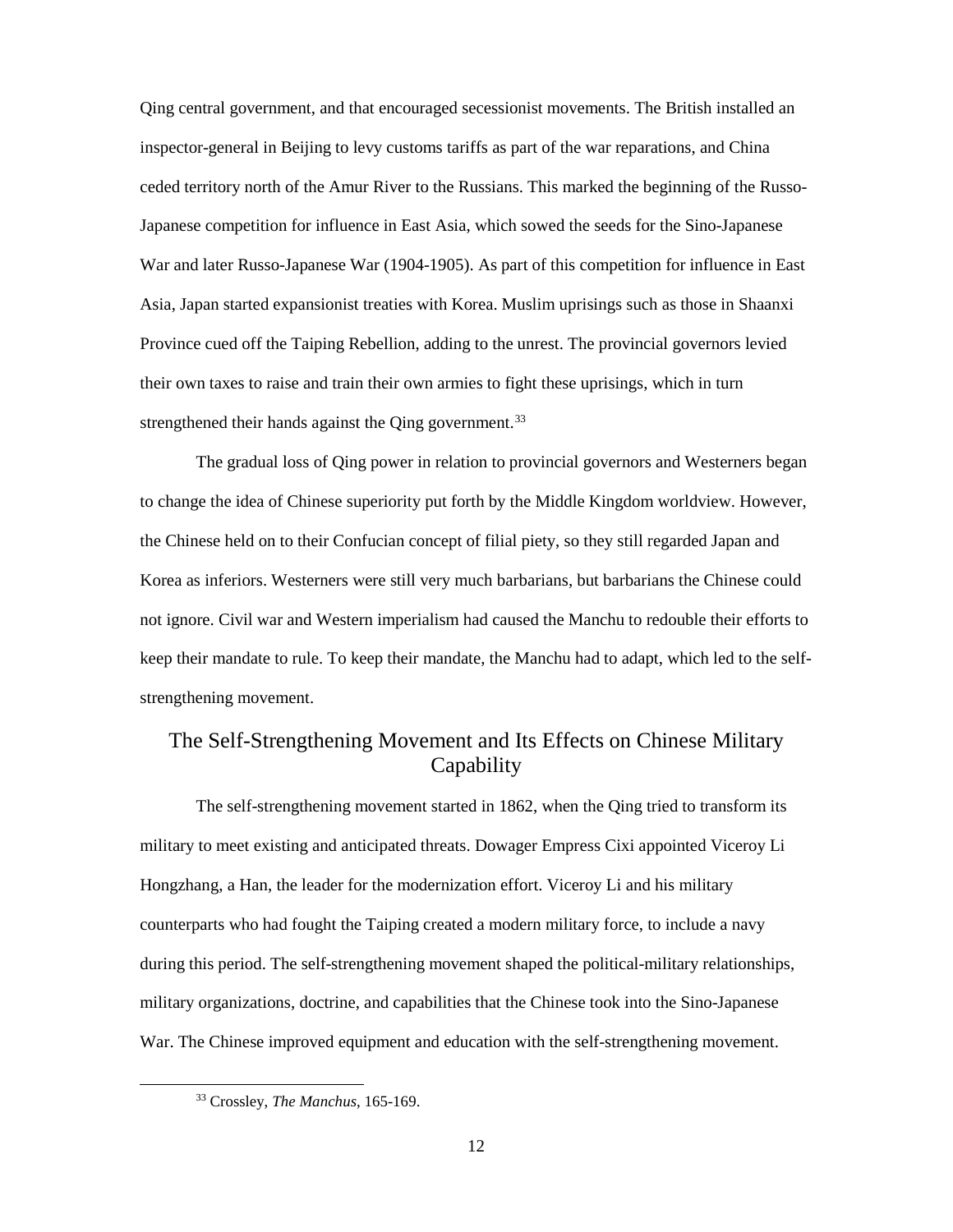However, they could not escape Manchu-Han distrust, the weak central government, and deepseated biases about Westerners. Therefore, the Chinese preference to incorporate Western technology but not embrace Western ideas limited improvement.<sup>[34](#page-20-0)</sup>

Viceroy Li implemented the reforms that brought the Chinese modern military equipment such as repeating rifles, artillery, and warships, but did not change how they employed these weapons. He was effective in military equipment reform, not doctrinal reform. Li was not a proponent of maritime command of the seas, and instead emphasized a coastal defense force to protect ports. This favoring of an army-centric military against command of the seas would directly affect the Chinese Navy's operational approach against the Japanese Navy.<sup>[35](#page-20-1)</sup>

Predominant Confucian thought and xenophobia toward Westerners affected military policies on army training. The resistance to ideas on training was a partly a product of the Qing Dynasty struggling to keep its last measure of legitimacy. It was also partly because "the Chinese had consciously learned little from any one: they regarded themselves as teachers, not pupils."<sup>[36](#page-20-2)</sup> This attitude stunted the adoption and adaptation of Western military doctrine and training, even after the Chinese had seen firsthand its effectiveness against their existing practices. For instance, soldiers still drilled with spears, only trained marksmanship at fifty feet, and many simply did not know how to operate their weapons. Henry Bristow, the British consul at Tianjin, noted that Chinese Army "drill was purely spectacular…[but] for fighting purposes it was beneath contempt."[37](#page-20-3) Even as Bristow highlighted Chinese drill as impressive, the Chinese Army lacked

 <sup>34</sup> Worthing, *A Military History of Modern China,* 60-62.

<span id="page-20-1"></span><span id="page-20-0"></span><sup>35</sup> John Lang Rawlinson, *China's Struggle for Naval Development, 1839-1895* (Cambridge, MA: Harvard University Press, 1967), 69.

<sup>36</sup> Latourette, *The Chinese, their History and Culture*, 306.

<span id="page-20-3"></span><span id="page-20-2"></span><sup>&</sup>lt;sup>37</sup> Quoted in Allen Fung, "Testing the Self-Strengthening: The Chinese Army in the Sino-Japanese War of 1894-1895," in *Warfare in China Since 1600,* ed. Kenneth Swope (Wiltshire, UK: Ashgate, 2005), 205-206.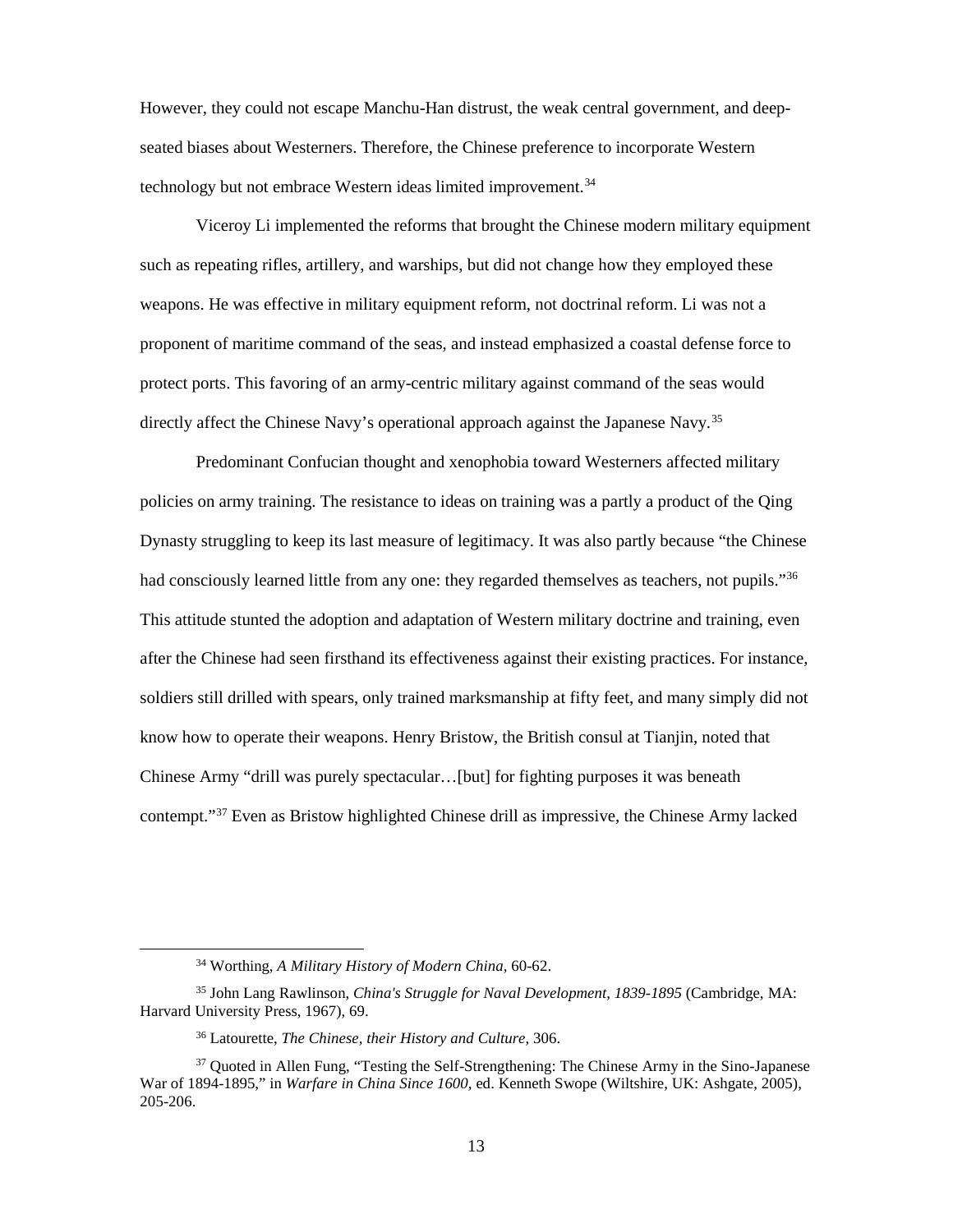basic discipline and skill as its officers never fully adopted the practice of building cohesion and competence. [38](#page-21-0)

Training for the new Chinese Navy was better, but still had shortfalls. Li built naval training academies at the major arsenals and ports, as he fought skeptical bureaucrats who objected to the expenses incurred from running the schools. His emphasis on coastal defense forces meant that guarding the "gateway to China"<sup>39</sup> from the Liaotung Peninsula to Shantung Province was imperative to maritime forces. Therefore, Li became the commissioner of Northern Coastal Defenses, along with his responsibilities as commander of the Anhui (Huai) Provincial Army. [40](#page-21-2) As Northern Commissioner, Li personally founded the Tientsin Academy, where his Beiyang (Northern) Fleet was based.<sup>[41](#page-21-3)</sup> Furthermore, two schools were established at Fuzhou (Foochow) to teach construction in French and naval studies in English, the latter consisting of a five-year curriculum focused on navigation and maritime maneuver."[42](#page-21-4)

Although Li set up schools and bases for seamanship training, which was beyond what the army had done, the Chinese could not get past their prejudices to take full advantage of these opportunities. Conservatives in the dynasty opposed foreign education and training because they feared the foreigners would Christianize the recruits.<sup>43</sup> Compounding the problems, Chinese society at large did not respect the military profession. It was more prestigious to study, take the civil service examinations, and enter the bureaucracy than to serve in the military. Even as cadets went through naval training, civil service exams still enamored them, an influence of the Confucian value system. As a British observer noted, "Not even Li Hongzhang could make the

 <sup>38</sup> Fung, "Testing the Self-Strengthening," 204-209.

<span id="page-21-5"></span><span id="page-21-4"></span><span id="page-21-3"></span><span id="page-21-2"></span><span id="page-21-1"></span><span id="page-21-0"></span><sup>39</sup> Stanley Spector, *Li Hung-Chang and the Huai Army; a Study in Nineteenth-Century Regionalism* (Seattle: University of Washington Press, 1964), 180.

<sup>40</sup> Ibid., 181.

<sup>41</sup> Rawlinson, *China's Struggle for Naval Development, 1839-1895*, 154.

 $42$  Ibid., 52-56.

<sup>43</sup> Ibid., 89.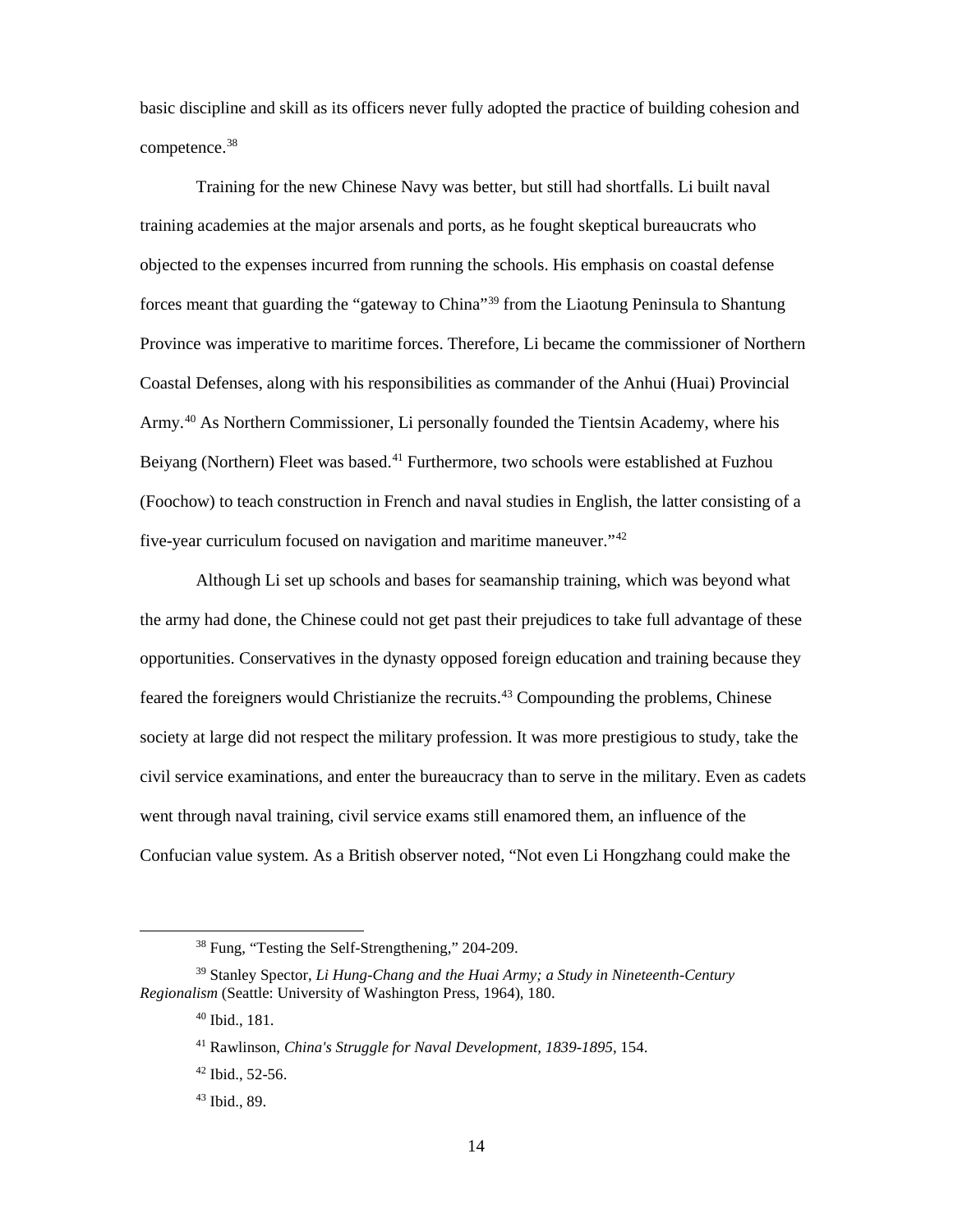navy into a respected profession or career in China." <sup>[44](#page-22-0)</sup> A consequence of this view was that the military could not recruit the best soldiers and sailors from the civilian population. Even when qualified recruits got through navy training, the fleet commissioners had to compete over the graduates, as there was no personnel management system to dictate the stationing of sailors.<sup>[45](#page-22-1)</sup>

Aside from inconsistent training, inefficient military organization also contributed to the self-strengthening movement. The Chinese Army continued to operate under the *fu bing* system, characterized by abundant and well-equipped but disparate provincial forces that emerged from the Taiping Rebellion. Li Hongzhang's was a prime example, as he bought Western military equipment on its own to arm his Huai Army. Although it was effective in defeating the Taiping Rebellion, the Chinese Army as a whole was still divided along ethnic and provincial lines.<sup>[46](#page-22-2)</sup> The Green Standard Army, the traditional pacification force, was 500,000-strong at the time and actually outnumbered the Japanese.<sup>[47](#page-22-3)</sup> However, the Chinese Army's lack of coordination and loyalty to individual provincial leaders (and not the central government) fostered by nepotism would hurt Chinese operations later.

Since the Chinese Navy originated from the need for a coastal defense force to protect China's ports following the Opium Wars, it followed the Chinese Army's model of development. Empress Cixi's poor leadership and caution to not create a military rival that challenged Qing governance resulted in decentralized forces. At the time, these army and navy commanders often surpassed the War Office and Foreign Affairs Office (Tsungli Yamen) in influence. Therefore, Cixi tasked the Tsungli Yamen to set up a of a power-sharing system among three admirals in charge of these fleets, all competing for resources. [48](#page-22-4) The Tsungli Yamen organized the Chinese Navy into four separate fleets, based geographically: the Beiyang (Northern) Fleet, Nanyang

<span id="page-22-0"></span> <sup>44</sup> Quoted in Rawlinson, *China's Struggle for Naval Development, 1839-1895*, 166.

<span id="page-22-1"></span><sup>45</sup> Ibid., 90-94.

<span id="page-22-2"></span><sup>46</sup> Worthing, *A Military History of Modern China,* 62.

<span id="page-22-3"></span><sup>47</sup> Fung, "Testing the Self-Strengthening," 208-209.

<span id="page-22-4"></span><sup>48</sup> Rawlinson, *China's Struggle for Naval Development, 1839-1895*, 66-67.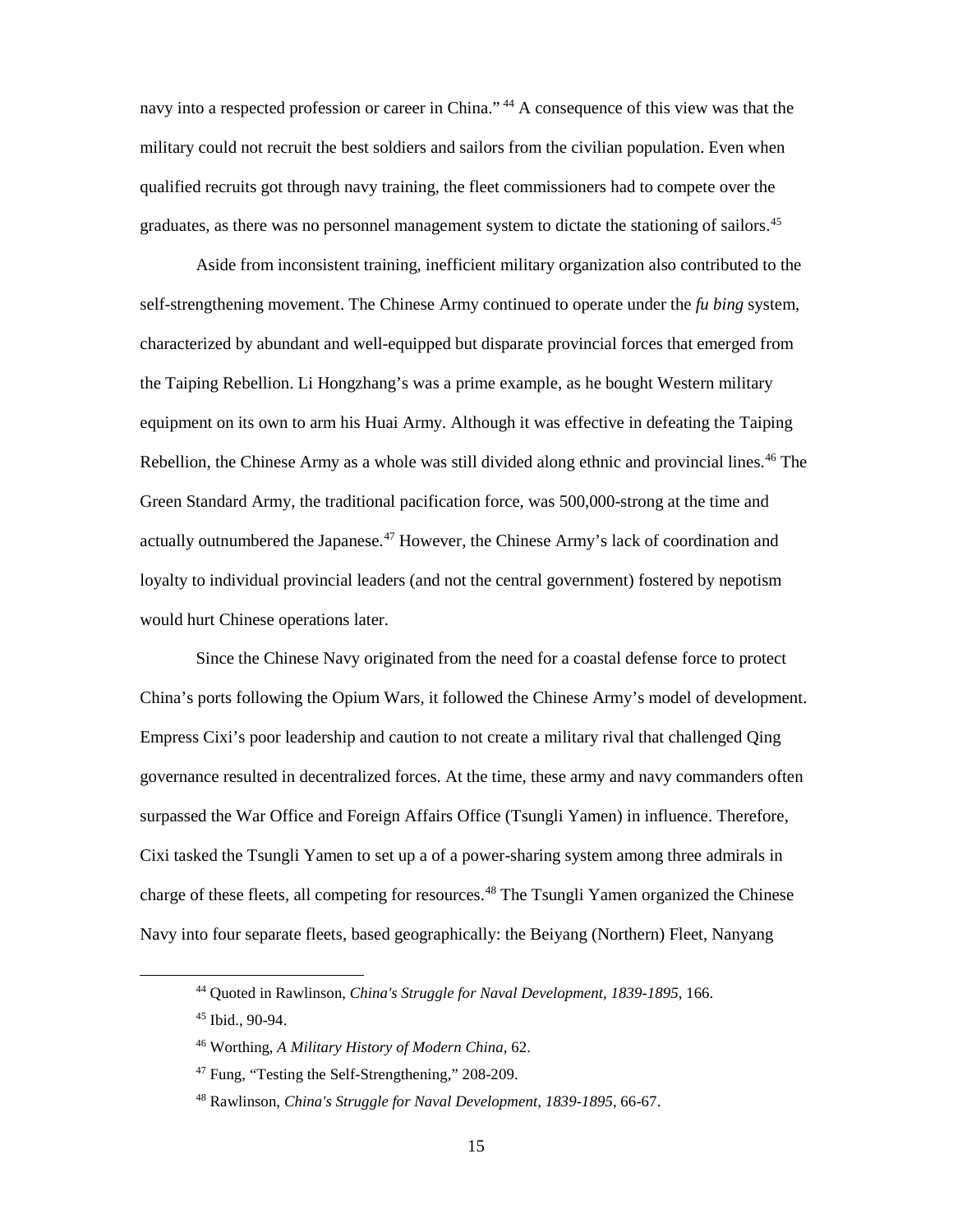(Southern) Fleet, Fuzhou (Foochow) Fleet, and Guangdong Fleet. Navy commissioners, like army commanders, (many, like Li, commanded both) raised separate navies of their own to guard their home ports.  $49$ 

After China's defeat in the Sino-French War (1884-1885), in which the French started the colonization of Vietnam, it was clear that the Chinese Navy needed centralization. General Tso-Tsung-T'ang, the founder of the Fuzhou Shipyard, advocated the need for a central Navy Board, which he helped establish in 1885. However, because Tso-Tsung T'ang and Li Hongzhang were rivals who competed for resources (the Fuzhou Fleet was one of the most modern at the time), Li just used his position on the board to strengthen his Northern Fleet at the expense of the others. Empress Cixi controlled funding. Also, her irrational decisions, poor leadership, and ignorance of naval affairs overruled the power of the board. In the end, the Navy Board did not improve organization and it remained up to each fleet commissioner to secure funding for his own fleet, which deepened existing rivalries. Despite advancements in training and ship-building, the single greatest failing of the Chinese Navy was its inability to form a unified fleet. Ironically, budget constraints hindered naval development, but a united fleet with centralized administration would have reduced training and maintenance costs.<sup>[50](#page-23-1)</sup>

Rivalries and mistrust characterized the Chinese at the individual soldier-sailor, interservice, and strategic leadership levels. The ethnic prejudice that existed in the Chinese Army also existed in the new Chinese Navy. For example, northerners from the Beiyang Fleet often mistreated and alienated the large southern Fukien contingent in their formation.<sup>51</sup> At the national strategic level, the head of state Empress Dowager Cixi, granted Li Hongzhang broad powers, but he was still a Han within a Manchu regime. Cixi monitored Li's activities to prevent him from

<span id="page-23-0"></span> <sup>49</sup> Worthing, *A Military History of Modern China,* 62.

<span id="page-23-1"></span><sup>50</sup> Rawlinson, *China's Struggle for Naval Development, 1839-1895*, 129-135.

<span id="page-23-2"></span><sup>51</sup> Ibid., 163-166.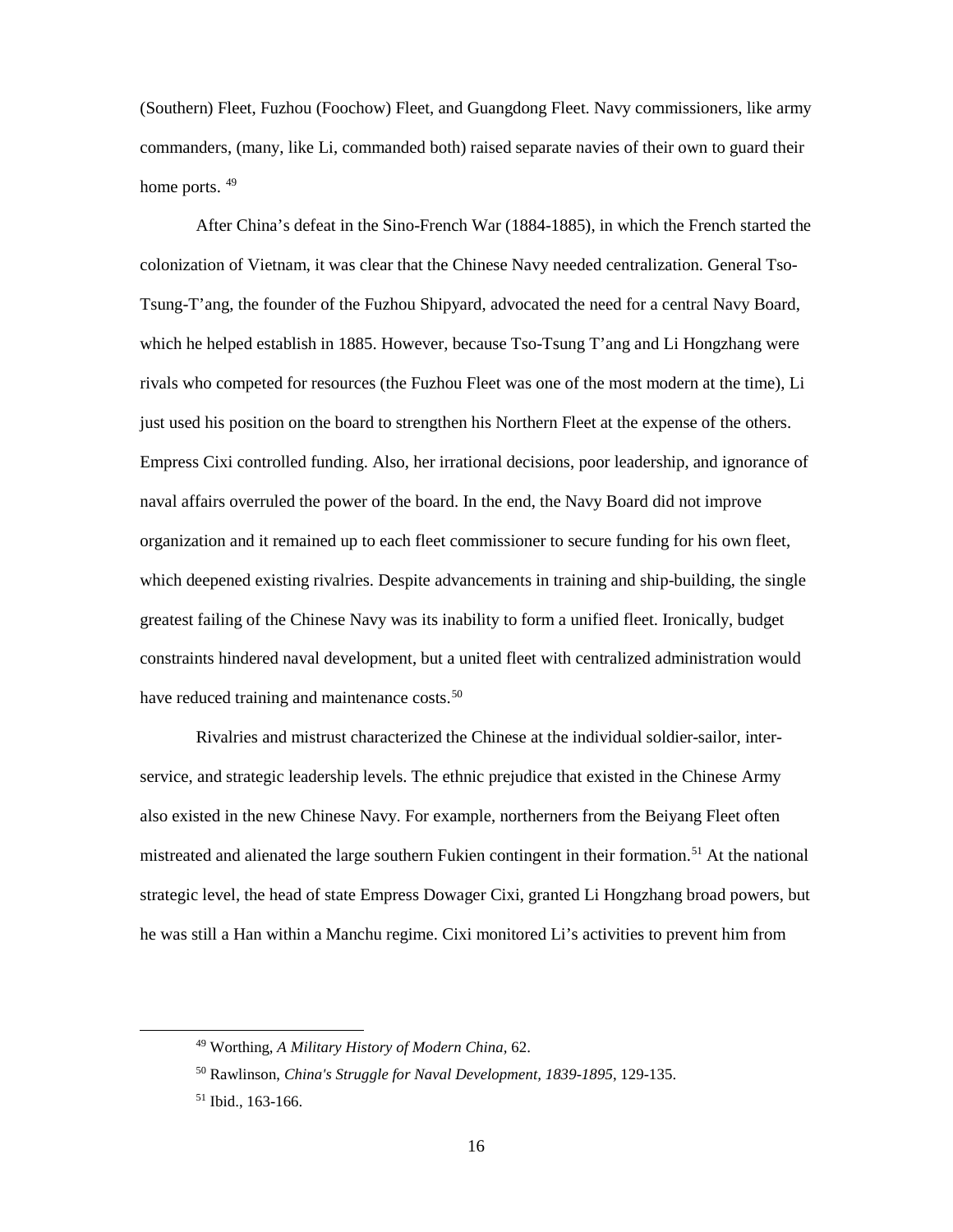gaining too much influence. It was a paradox that Cixi needed Li to succeed, but if he failed, Cixi would scapegoat him and save the Manchu regime.<sup>[52](#page-24-0)</sup>

Despite the infighting and shortsightedness, Chinese self-strengthening was not entirely dysfunctional. The Chinese developed the technical capability and industrial capacity to produce guns, ammunition, and ships, rather than just purchase them from others. They built important bases for naval maintenance and training. In 1868, the Jiangnan (Kiangnan) Arsenal in Shanghai used US-purchased machine tools and built its first ship, *T'ien Chi,* a 185-foot steamer with fifteen twenty-four-pound howitzers. Chinese and Western contractors developed expertise to the point where a British consul described *Hai An*, another steam-powered gun-boat, as a "most creditable specimen of naval architecture."<sup>53</sup> The Jiangnan Arsenal built six of these ships by 1871. The contracting of Westerners supervisors increased production scale even more, exhibited by the fact that "by 1882, China had fifty steamships, approximately half made in China." <sup>[54](#page-24-2)</sup> These steamships were manned by Chinese officers who had studied at naval academies at Fuzhou, Tianjin, or abroad.

While the Chinese Navy was successful in steamship development, the Tientsin Arsenal took the lead in small arms and artillery gun production in the 1870s. Li Hongzhang ran the arsenal himself, as the governor-general of Chihli.<sup>55</sup> The Fuzhou Shipyard and Jiangnan Arsenal joined Tientsin to produce small arms as well. [56](#page-24-4) By 1894, the Chinese produced reliable Mauser breech-loaders that compared well with Japanese Murata rifles.<sup>[57](#page-24-5)</sup>

<span id="page-24-0"></span>The main criticisms of Chinese equipment modernization were two-fold. First, most Chinese-made ships were wooden and inferior to Western iron-clads. Then, as budgetary

 <sup>52</sup> Paine, *The Sino-Japanese War of 1894-1895,* 162.

<span id="page-24-1"></span><sup>53</sup> Rawlinson, *China's Struggle for Naval Development, 1839-1895*, 42.

<span id="page-24-2"></span><sup>54</sup> Worthing, *A Military History of Modern China,* 62.

<span id="page-24-3"></span><sup>55</sup> Rawlinson, *China's Struggle for Naval Development, 1839-1895*, 43-44.

<span id="page-24-4"></span><sup>56</sup> Worthing, *A Military History of Modern China,* 60-62.

<span id="page-24-5"></span><sup>57</sup> Fung, "Testing the Self-Strengthening," 198.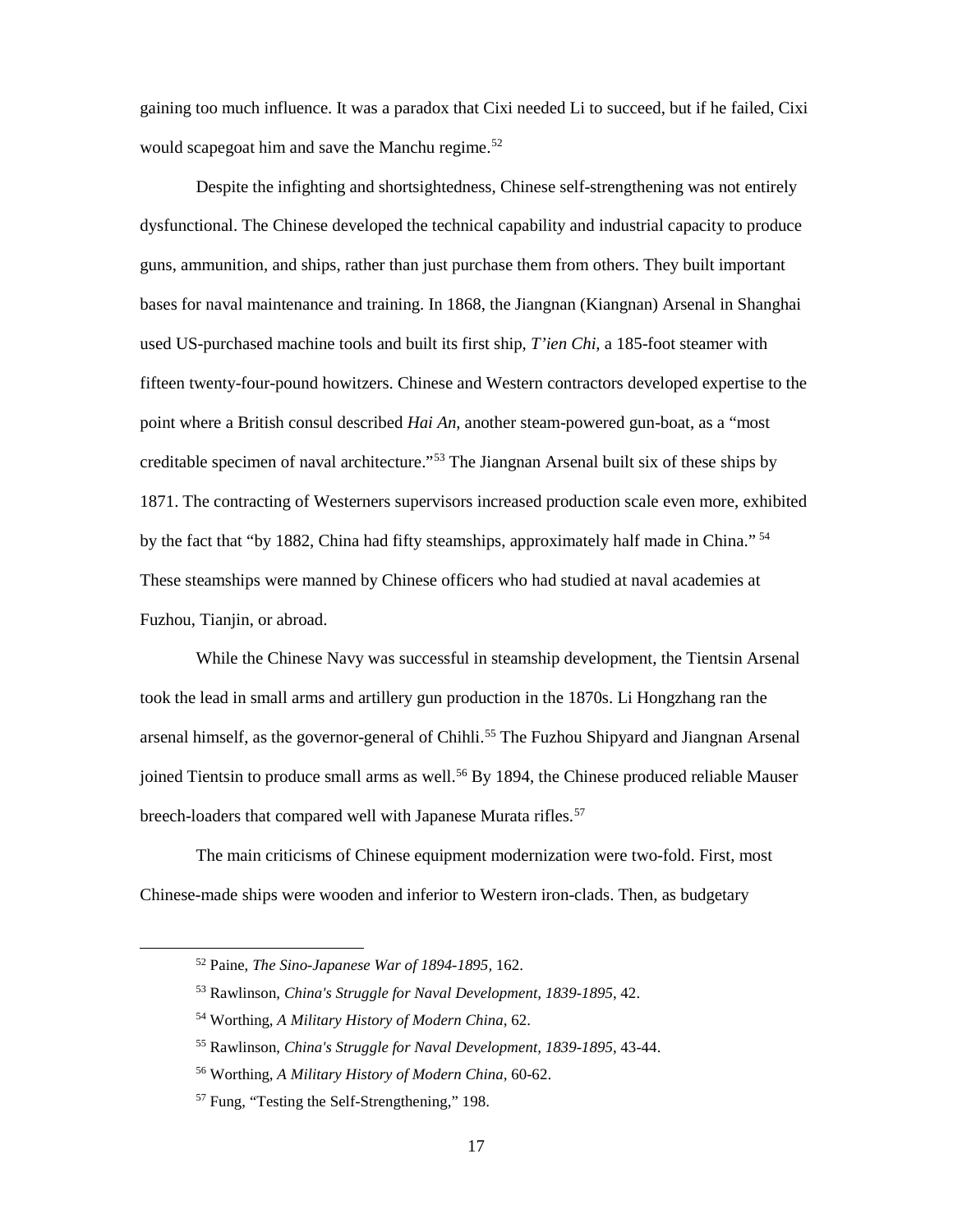constraints from famine and building the Dowager Empress' Summer Palace in Beijing diverted funds away from self-strengthening, defense production converted to commercial production.<sup>[58](#page-25-0)</sup> For example, the Fuzhou Shipyard became a merchant ship builder after the contract for French expertise ran out.<sup>59</sup> To keep up modernization, Li turned to foreign purchase rather than internal production of iron and steel gunboats starting in 1875.<sup>[60](#page-25-2)</sup> That same year, the Jiangnan Arsenal switched to guns and ammunition production because ship-building was too costly.<sup>61</sup> Foreign purchase of weapons was a solution to budget cuts, but that led to incompatible equipment, which was inefficient for subsequent combat operations.<sup>[62](#page-25-4)</sup>

While the Sino-French War showed a regionalized military that resulted in equipment incompatibility, it also showed other endemic problems that the self-strengthening did not address. In the years preceding the war, the French, like the British, had exploited the Chinese with unequal treaties and had taken advantage of the weak Qing government. This led to the Sino-French War, which tested the tenuous Chinese political-military relationship and showed the military flaws from the self-strengthening movement, a forewarning of the Sino-Japanese War. In short, the Chinese had modern equipment, but not doctrine, leadership, or training. These conditions resulted in their defeat as a mistrusting civilian-military relationship and lack of cohesion between the army and navy negated its technological parity and advantage of interior lines.

The most telling example of Chinese intra-service conflict and weak Qing leadership was when the French attacked and destroyed the Fuzhou Shipyard. The Fuzhou Shipyard was the home of the Nanyang (Southern) Fleet, so the southern commissioner appealed to the other fleets for aid. Li Hongzhang refused to risk his Beiyang Fleet to defend the shipyard, leading to its

<span id="page-25-0"></span> <sup>58</sup> Rawlinson, *China's Struggle for Naval Development, 1839-1895*, 68-75.

<span id="page-25-1"></span><sup>59</sup> Ibid., 52-54.

<span id="page-25-2"></span><sup>60</sup> Ibid., 68-75.

<span id="page-25-3"></span> $61$  Ibid., 41-42.

<span id="page-25-4"></span><sup>62</sup> Ibid., 79-81.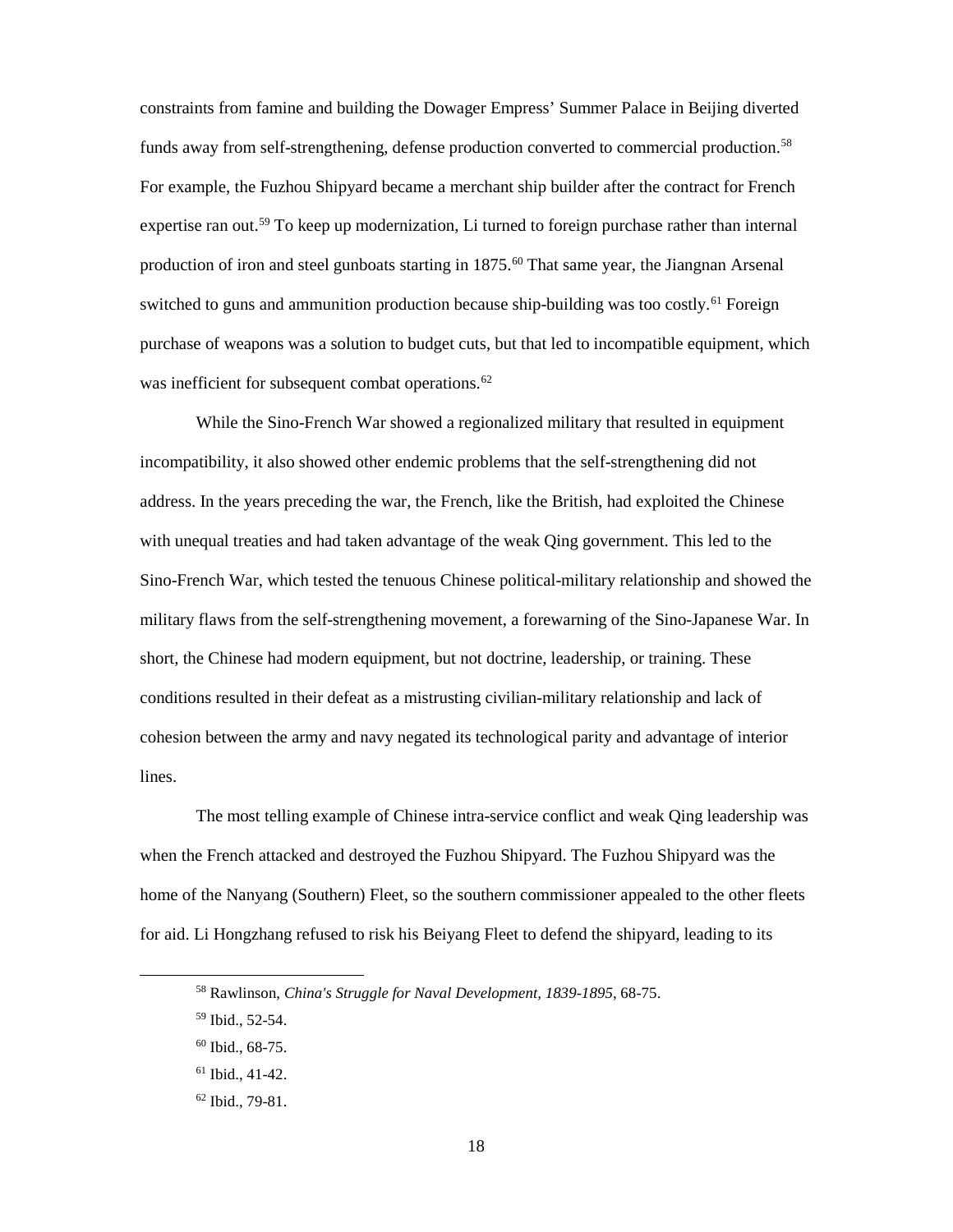destruction.<sup>[63](#page-26-0)</sup> The Nanyang Fleet Commissioner got retribution on Li during the Sino-Japanese War, when Li's fleet was at risk of being destroyed.<sup>64</sup> In both cases, the Qing never adopted the institutions to control these disparate military forces. Therefore, the Qing showed weak control when it came time to deploy its military. Along these lines, mixed fleets, unique guns, and mismatched ammunition contributed to Chinese defeat in the Sino-French War because local commanders raised and equipped units without central direction.<sup>[65](#page-26-2)</sup> At the end of the Sino-French War, the Treaty of Tianjin of 1885 was another embarrassment to the Chinese when the French took Vietnam as a protectorate and forced China to pay war indemnities.<sup>[66](#page-26-3)</sup>

As the final precursor to the Sino-Japanese War, the Sino-French War revealed that the Qing still could not counter Western imperialism, even after self-strengthening. However, the Chinese did not adjust after this defeat. This gave the Japanese the opportunity to join the European imperialists and challenge China, with the intention of gaining Korea as a client state. Against this backdrop, the Qing Dynasty faced a dilemma. If it completely assimilated Western ways to fight Japanese adventurism, the Qing would in effect renounce the Han Synthesis. This would mean that the Qing would lose legitimacy in the eyes of the Han majority. In Qing calculation, regime survival was paramount, so it was rational not to completely Westernize. However, by keeping Han traditions, the Chinese would hurt their chances against the Japanese, which had made major improvements in their military with the Meiji Restoration. As a result, by the outset of the Sino-Japanese War, Japan had risen to become a co-protector of Korea. In 1894, Japan supported the peasant uprising called the Tonghak Rebellion, favoring the Grand Prince Hungson to overthrow his son, King Kojong. This led to a buildup of Chinese and Japanese forces in Korea, with each sponsoring a side, leading up to the Sino-Japanese War.<sup>[67](#page-26-4)</sup>

<span id="page-26-0"></span> <sup>63</sup> Worthing, *A Military History of Modern China,* 63-66.

<span id="page-26-1"></span><sup>64</sup> Ibid.*,* 71.

<span id="page-26-2"></span><sup>65</sup> Rawlinson, *China's Struggle for Naval Development, 1839-1895*, 79-81.

<span id="page-26-3"></span><sup>66</sup> Worthing, *A Military History of Modern China,* 64-65.

<span id="page-26-4"></span><sup>67</sup> Paine, *The Sino-Japanese War of 1894-1895,* 112-113.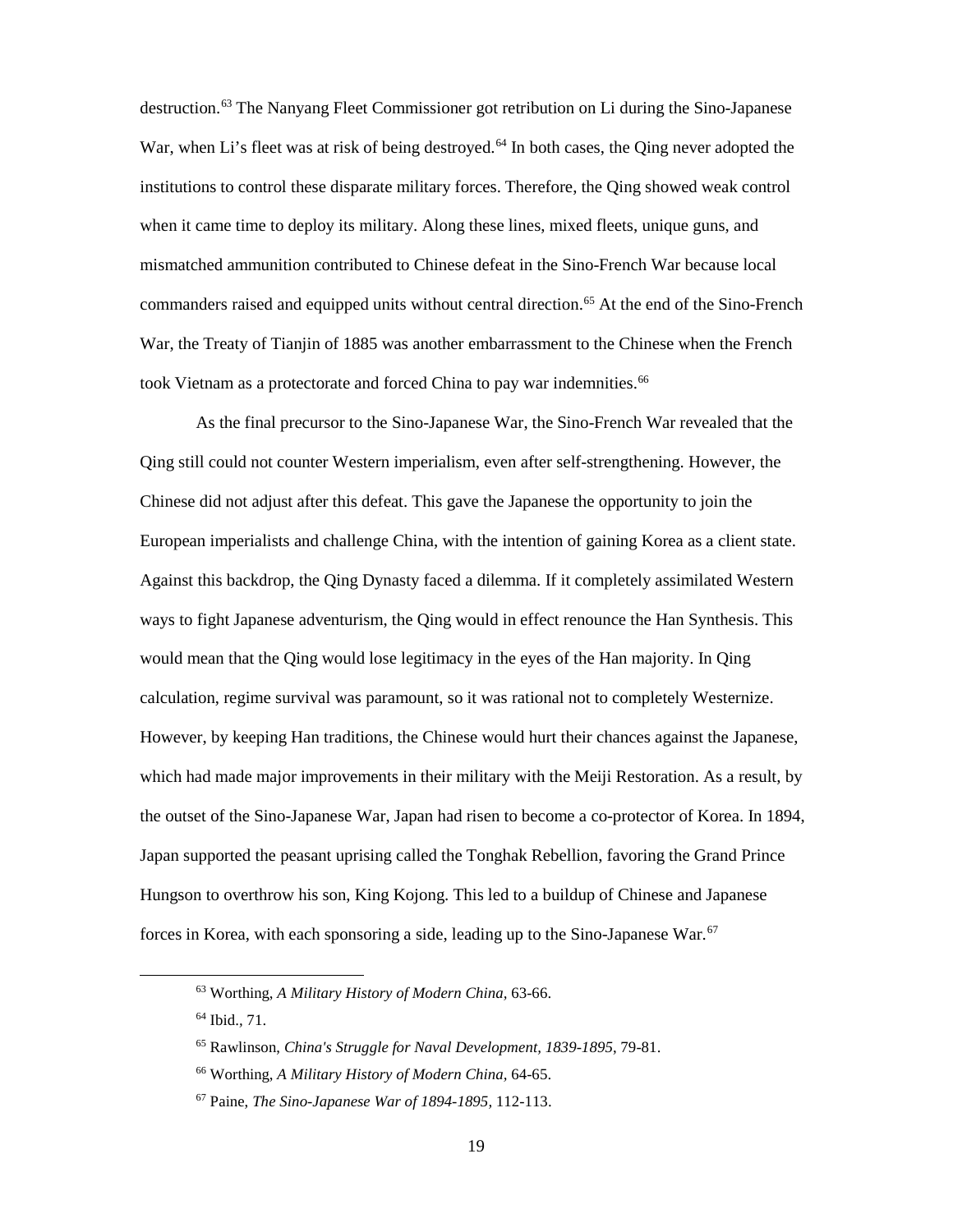#### Chinese Operational Design During the Sino-Japanese War

<span id="page-27-0"></span>At the beginning of the Sino-Japanese War, the Han Synthesis still predominated the Qing Dynasty's worldview. This worldview, combined with European imperialism and the selfstrengthening movement, led to China's strategic aim of continuing its hegemony in Asia. In the Qing frame of mind, Japan, another Asian nation, whose culture borrowed heavily from Chinese tradition, was still the younger brother in the Confucian filial relationship. Within this mental frame, Empress Cixi and the Chinese expected (as did many Western observers) to defeat the Japanese handily. Although European imperialists had dominated China for a century, the Chinese did not expect to lose to an Asian upstart.<sup>[68](#page-27-1)</sup>

China's strategic aim to continue East Asian predominance led to its political objective of maintaining Korean suzerainty. The political objective would complement the economic objective because keeping Korean suzerainty would ensure that China would have a viable economic market and continue as the cultural leader in the region. These political and economic objectives translated into the military aim of defeating the Imperial Japanese Army (IJA) and Imperial Japanese Navy (IJN). Japan's strategic aim was to use the excuse of extricating Korea from Chinese domination to advance its own objective of expanding influence in Korea. On the other hand, if the Chinese won, they could gain leverage against repeated Western incursions and eventually reverse some of the unequal treaties.<sup>[69](#page-27-2)</sup>

Therefore, the Chinese military had to defeat Japanese forces to maintain control of Korea. While the Japanese needed to force decisive victory, the Chinese just needed to not lose as they were fighting to keep the status quo by defending Korea. The Chinese aligned the military objective with the political aim because they did not have to win on Japanese soil. This meant

<span id="page-27-1"></span> <sup>68</sup> Paine, *The Sino-Japanese War of 1894-1895,* 126-127.

<span id="page-27-2"></span><sup>69</sup> Ibid.*,* 93-94.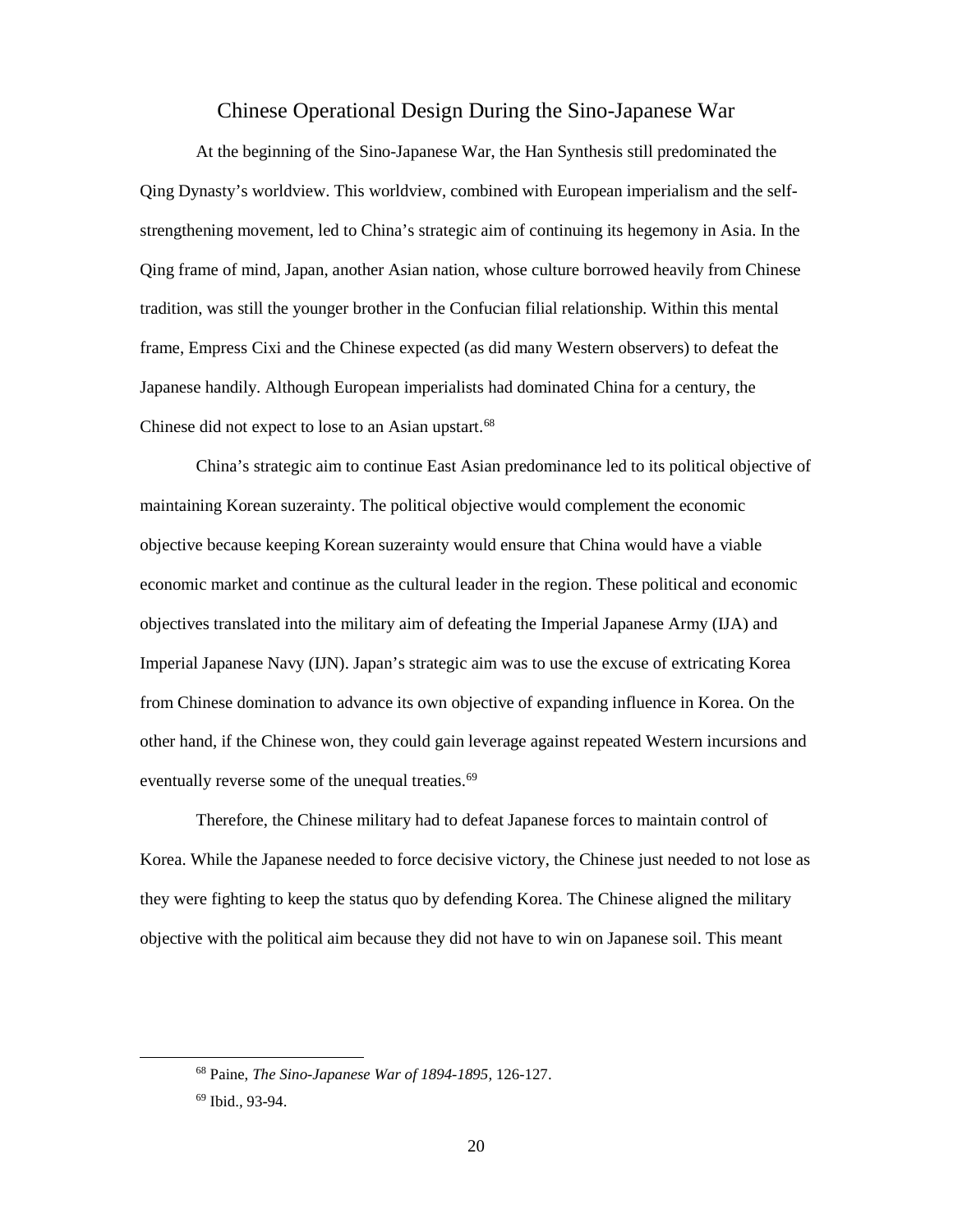China would fight a limited war. Consequently, the Chinese pursued aggressive diplomacy and employed a defensive approach at the operational and tactical levels.<sup>[70](#page-28-0)</sup>

A limited objective war fought with limited means characterized this defensive operational approach, guiding Chinese operations from the start of hostilities with the sinking of the transport ship *Kowshing* to the end of the war with Japan seizing Weihaiwei. To that end, Empress Cixi charged Viceroy Li Hongzhang with implementing a "policy of pursuing war and peace simultaneously.["71](#page-28-1) Therefore, when King Kojong of Korea appealed to China to quell the Tonghak Rebellion at the beginning of the war, the Chinese sent troops to Korea accompanied by a strong diplomatic outreach to the international community. Viceroy Li engaged the Russians and British to forestall Japanese escalation. In an effort not to provoke Japan, Arthur Cassini, the Russian minister in Beijing, warned Li not to deploy too many troops to Korea lest he squander the chance for peace. The British expressed same sentiment. China obliged, sending only 2,000 soldiers to Asan to deter the Tonghak rebels. Therefore, the international community hindered the Chinese from building combat power because of the desire to broker a quick end to conflict. This was an example of Chinese policy dictating strategy and thereby affecting military resources.<sup>[72](#page-28-2)</sup>

Ironically, by aligning military actions to political objectives, the Chinese gave the Japanese a combat power advantage on the Korean Peninsula. Since diplomatic constraints prevented Li from building combat forces in Korea, China ceded the maritime domain to the IJN. The Chinese only contested on the land because they did not want to instigate the fighting. The Japanese took advantage of Chinese passivity as the Tientsin Conventions allowed the Japanese to station forces in Korea equal with Chinese forces. Under Tientsin, Japan deployed its army to Korea under the guise of protecting its citizens and economic interests. It was clear that the

<span id="page-28-0"></span> <sup>70</sup> Fung, "Testing the Self-Strengthening," 202.

<span id="page-28-1"></span><sup>71</sup> Ibid., 196.

<span id="page-28-2"></span><sup>72</sup> Ibid., 195-196.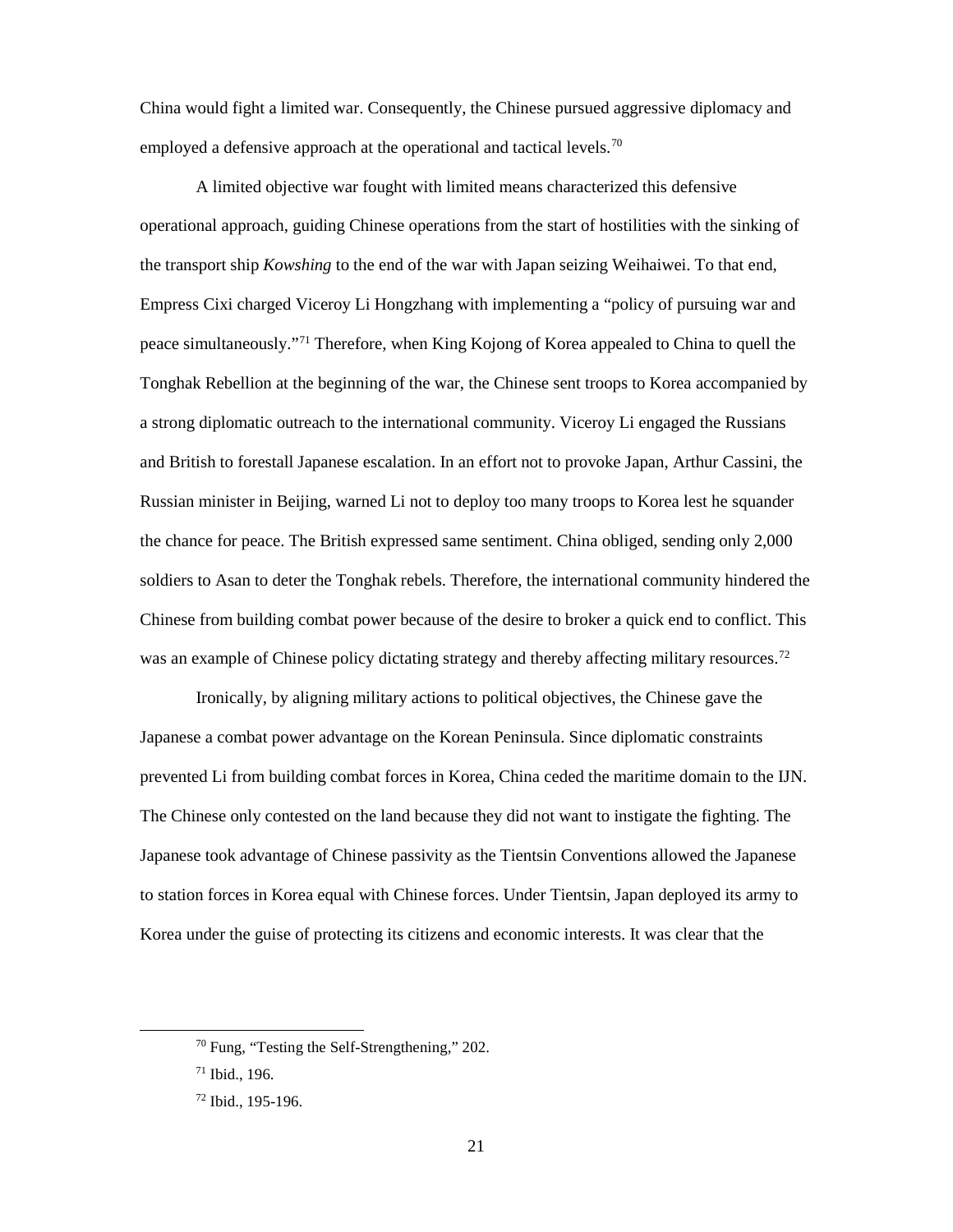Japanese "adopted a much more warlike posture from the beginning,"<sup>[73](#page-29-0)</sup> as the Japanese deployed five times the number of Chinese soldiers sent to the Korean Peninsula, without reprimand. They used uncontested sea lines of communication to mass up to 10,000 combat troops of the Japanese First Army in the capital of Seoul by mid-July of  $1894.<sup>74</sup>$  $1894.<sup>74</sup>$  $1894.<sup>74</sup>$ 

Once in Korea, Japanese forces helped the Tonghak rebels depose the Kojong monarchy in favor of his father, Grand Prince Hungson. Japan announced a new government for Korea on 23 July 1894. The Japanese's preliminary basing allowed them to set up lines of operation that extended their operational reach towards potential operations on the Chinese mainland. These actions forced the Chinese into a decision to either give up suzerainty of Korea or confront Japan.<sup>[75](#page-29-2)</sup>

As the Japanese took the initiative by driving the First Army to the Korean royal palace in Seoul, the Chinese staged their army at Asan to reinforce the existing garrison. The Chinese troops in Asan threatened the Japanese at Seoul. This location also provided a buffer between the Japanese and Chinese to prevent unintended hostilities. This decision put Chinese troops in a disadvantageous position, outnumbered and immobile at Asan. Poor troop positioning on the Korean Peninsula meant the Chinese could not disrupt the landing of more Japanese forces. [76](#page-29-3)

The Chinese Army also could not quickly reinforce Korea from the mainland China because the one million-soldier force still fell under the Banner and Green Standard Armies of the *fu bing* system. Moreover, the Chinese stationed the bulk of their army in major populated areas like Beijing and Shantung Province because of their history of internal rebellion. This distribution of forces meant the Chinese Army had limited operational reach due to poor roads and no railways. Inadequate infrastructure negated interior lines and initially forced the Chinese to use

 <sup>73</sup> Fung, "Testing the Self-Strengthening," 192.

<sup>74</sup> Ibid., 196.

<span id="page-29-3"></span><span id="page-29-2"></span><span id="page-29-1"></span><span id="page-29-0"></span><sup>75</sup> Vladimir [pseud.], *The China-Japan War: Compiled from Japanese, Chinese, and Foreign Sources* (Kansas City: Franklin Hudson, 1905), 65-66.

<sup>76</sup> Ibid.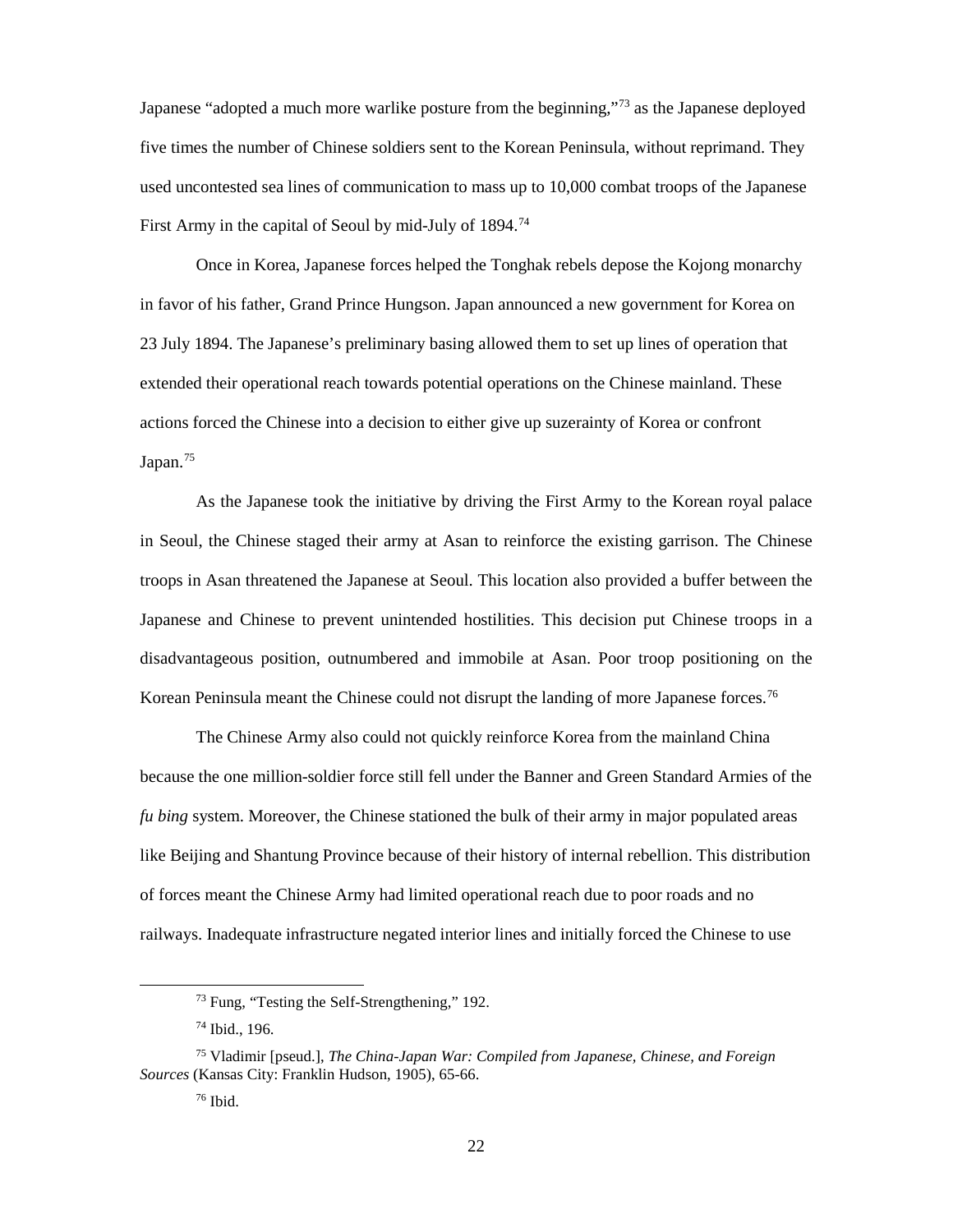maritime transport to reach the Korean Peninsula. This meant that the Chinese Army could not mobilize quickly even if ordered to.<sup>[77](#page-30-0)</sup>

Hence, the Chinese faced a mounting Japanese threat with only the troops they had in Korea. Viceroy Li could not prepare a more flexible plan and had to maximize the troops he had while waiting for reinforcements to come by land across the Yalu River. Li's plan called for a defensive posture to protect naval bases from the Liaodong Peninsula to the Yangzi River, holding a Yangzi-to-Weihaiwei defensive line.<sup>[78](#page-30-1)</sup> Once the reinforcements arrived from the north by way of the Yalu River and into Pyongyang, this army would drive the Japanese off the peninsula while the army at Asan fixed the Japanese First Army. This double-pincer maneuver called for the Chinese to synchronize simultaneous operations. Due to their inability to coordinate between forces, the Chinese never got to execute this plan, and ended up engaging the Japanese in piecemeal. The Chinese inability to coordinate between army and navy units was a byproduct of their disparate organization.[79](#page-30-2)

As Chinese operations stalled, the Japanese went on the offensive, first by disrupting Chinese units reinforcing Asan by sea. On 25 July 1894, Japan initiated hostilities when its Flying Squadron attacked Chinese transports near Feng Island. The Japanese fleet intercepted a convoy of Chinese soldiers in British-contracted transport ships carrying troops to Asan. After the Chinese soldiers refused arrest, the IJN's Flying Squadron sank *Kowshing*. [80](#page-30-3) The *Kowshing* sinking was a major blow to the Chinese foothold in Korea, weakening their base of operations at Asan and prompting a formal declaration of war.<sup>[81](#page-30-4)</sup> With the attack, the Japanese showed they

<span id="page-30-3"></span><span id="page-30-2"></span><span id="page-30-1"></span><span id="page-30-0"></span> <sup>77</sup> N.W.H. Du Boulay, *An Epitome of the Chino-Japanese War, 1894-1895: Compiled in the Intelligence Division of the War Office by Captain NWH Du Boulay, Royal British Army* (East Sussex, UK: Naval and Military Press, 2010), 10.

<sup>78</sup> Worthing, *A Military History of Modern China,* 70.

<sup>79</sup> Vladimir, *The China-Japan War,* 86.

<sup>80</sup> Ibid.*,* 68-74.

<span id="page-30-4"></span><sup>81</sup> Ibid.*,* 81.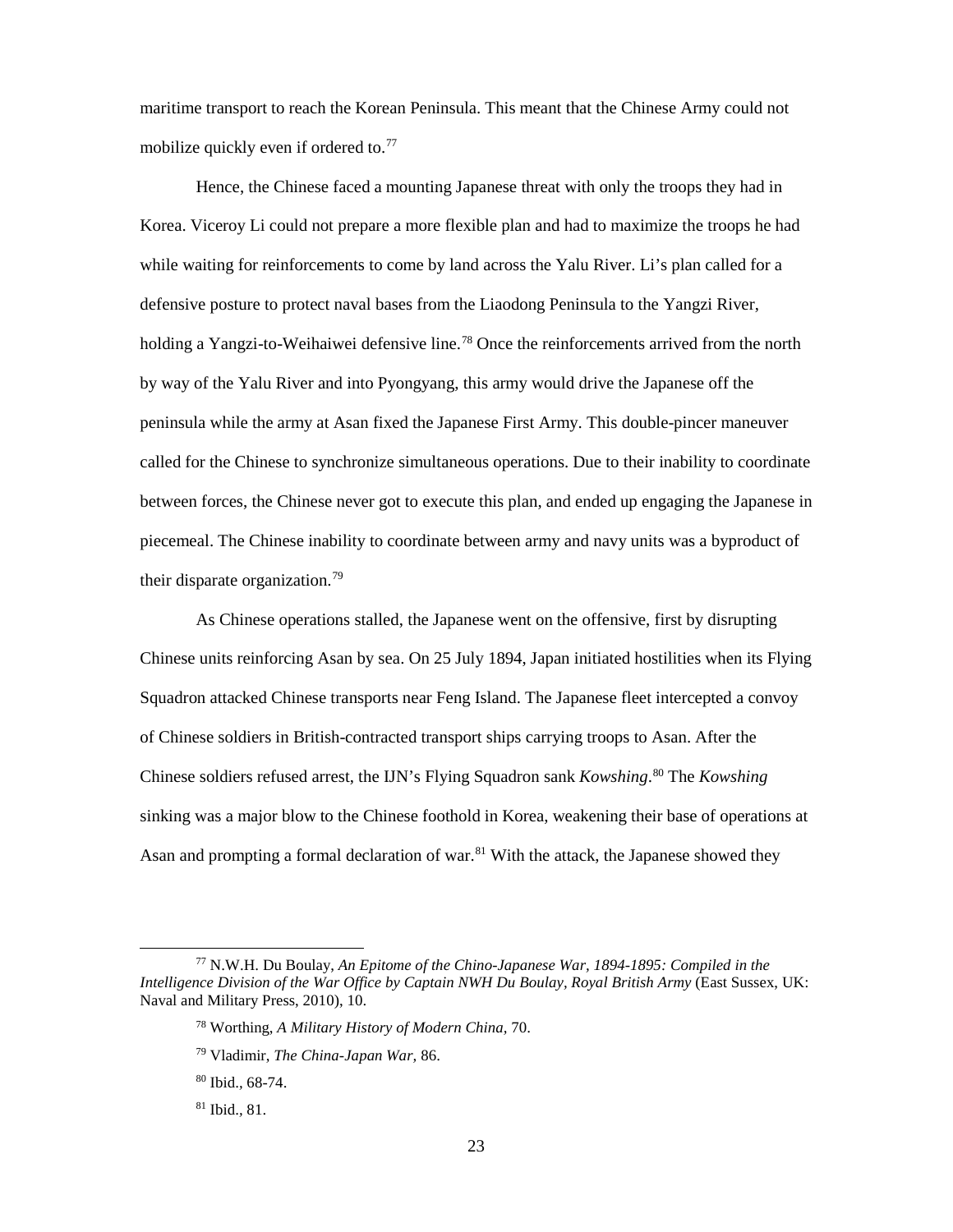could dictate tempo from the beginning of the war as the defeat cost the Chinese 1,000 of their best soldiers without any political or military gain.<sup>[82](#page-31-0)</sup>

After the *Kowshing* attack, the Japanese maintained the initiative and quickly transitioned to offensive operations on land. A brigade from the Japanese First Army left a security force to guard the Korean royal palace and conducted a two-day march to Songhwan, where Chinese forces encamped near Asan. During the Battle of Songhwan on 29 July, Major General Osima Yoshimasa and 2,500 soldiers from the First Army attacked and defeated the 1,500 Chinese soldiers. From their dug-in positions at Songhwan, the Chinese were the southern prong of the double-pincer movement, the other one being the direction of attack from Pyongyang. The Chinese-prepared defenses were no match as the Japanese forced a retreat to Pyongyang and captured significant supply stores. The outcome was predictable, General Ye-Zhichao (the Chinese commander), retreated ahead of the Japanese arrival. This action was indicative of future battles, starting a pattern of Chinese retreats that strengthened Japanese supply lines and combat power.<sup>[83](#page-31-1)</sup>

The Chinese loss of *Kowshing* and the defeat at Songhwan foiled their plan of a doublepincer movement converging on Seoul by simultaneous maneuver from Pyongyang and Asan. After losing the southern pincer, all the Chinese could do was continue their focus on defending their ground lines of operations from the Chinese mainland to Korea. At this point, the Chinese still owned the Yangzi-Weihaiwei defensive line and a prepared defense at Pyongyang. With this plan, the Chinese could still defeat the Japanese while defending north at the Yalu River, albeit through piecemeal effort. From the Japanese point of view, having neutralized the Chinese at Asan, the aggressive Japanese First Army could now attack Pyongyang from multiple directions.<sup>[84](#page-31-2)</sup>

<span id="page-31-0"></span> <sup>82</sup> Fung, "Testing the Self-Strengthening," 197.

<span id="page-31-1"></span><sup>83</sup> Vladimir, *The China-Japan War,* 77-79.

<span id="page-31-2"></span><sup>84</sup> Paine, *The Sino-Japanese War of 1894-1895,* 167.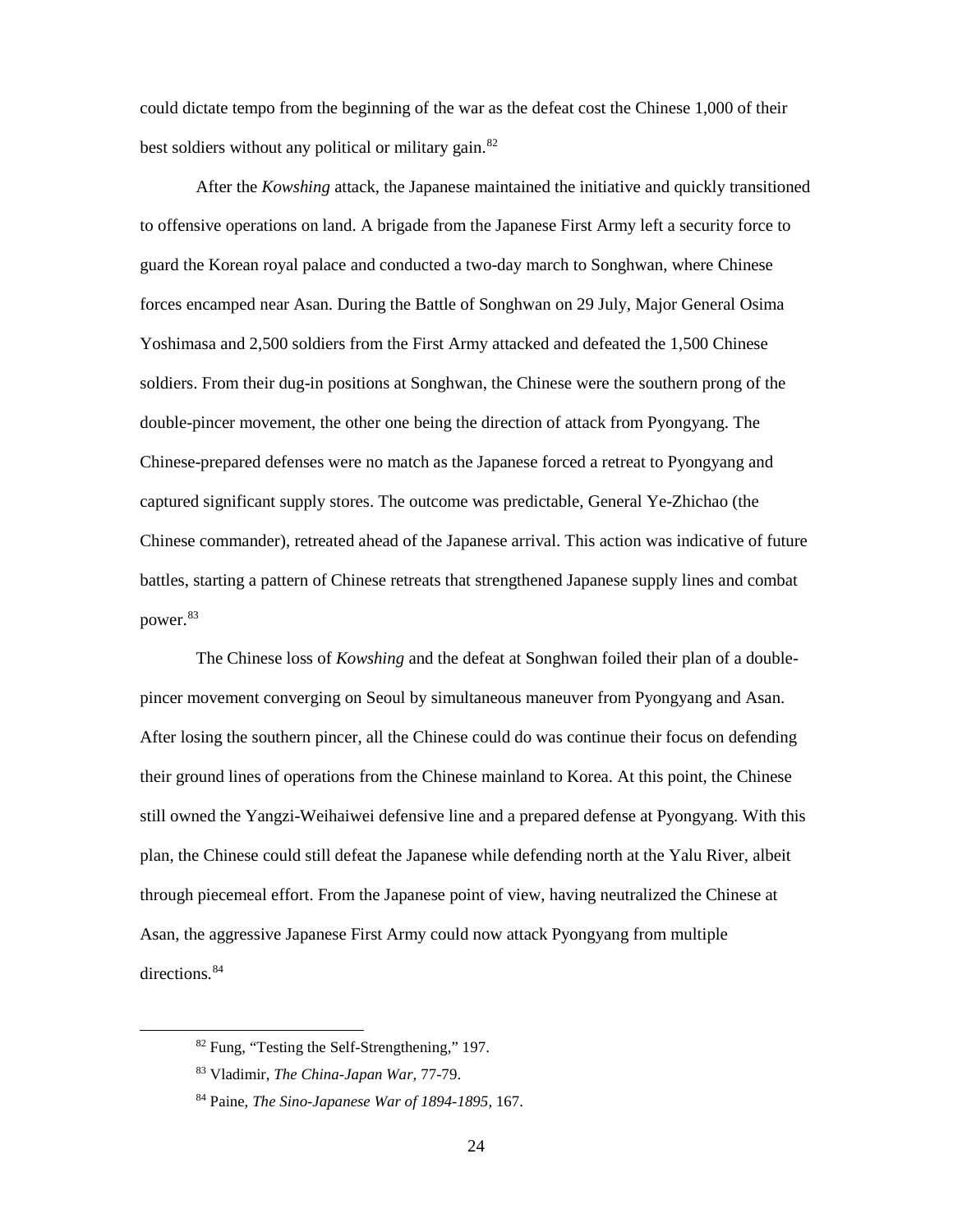The Japanese military followed the Battle of Songhwan with naval demonstrations against Port Arthur and Weihaiwei on 10 August, further capitalizing on their success. These naval actions fixed Chinese forces in their ports and covered the movement of their own transports to mass more troops on the Korean Peninsula. The Japanese were adept at sequencing their operations to continue the offensive, as the naval demonstrations concealed their next move on Pyongyang.<sup>[85](#page-32-1)</sup>



<span id="page-32-1"></span><span id="page-32-0"></span>Figure 2. "The Battles of Pyongyang and Yalu" (map) S. C. M. Paine, The Sino-Japanese War of 1894-1895: Perceptions, Power, and Primacy (New York: Cambridge University Press, 2003), 164.

 <sup>85</sup> Vladimir, *The China-Japan War,* 84.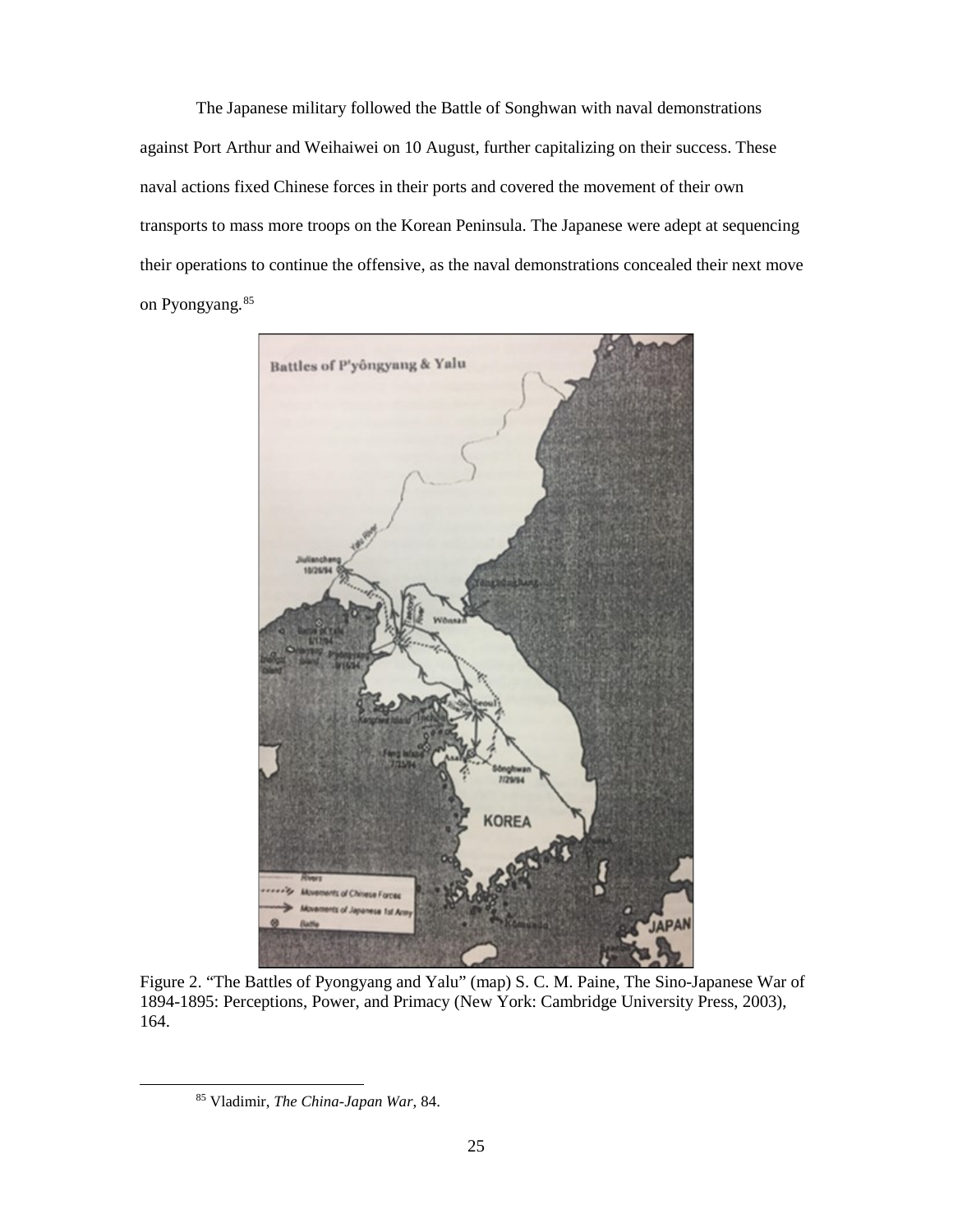In stark contrast to the passive Chinese, Field Marshal Yamagata Aritomo, commander in chief of the Japanese First Army in Korea, maneuvered his 14,000-soldier force simultaneously on Pyongyang. To prepare for this maneuver, the Japanese started pre-staging forces from five regiments into attack positions two weeks prior to the battle on 15 September. The naval raids on Port Arthur and Weihaiwei enabled deception and secured sea lines of communication for the heavy troop movement.<sup>[86](#page-33-0)</sup>

At the Battle of Pyongyang (15 September), the Chinese allowed the Japanese to advance on four routes, using a coastal route, two inland directions of march from Seoul, and one from the eastern coastal route from Wonsan. The Japanese consolidated their forces and attacked Pyongyang from the north, south, and east while the Chinese Army did not adjust its own forces to meet the threat. The 13,000 Chinese soldiers were well fortified and equipped, but poorly trained as they consisted of soldiers from four armies led by four generals. The only plan the generals devised was to divide Pyongyang into defensive sectors.<sup>[87](#page-33-1)</sup>

Thus, when the Japanese attacked, most of the army fled while few fought. The soldiers that fought only did so at the insistence of General Tso Pao-kuei, commander of 3,500 of the men. Consequently, General Tso died in battle, as he fought the most bravely while his peers ran from danger.[88](#page-33-2) General Ye-Zhichao (the commander from Songhwan), who was the ranking Chinese officer in this battle, did not wait to fight and urged retreat at once. However, the retreat was poorly planned and resulted in Japanese fire cutting down the retreating Chinese forces. Altogether, the Chinese lost 2,000 dead, with another 600 captured while the Japanese lost only 162 dead with 438 casualties. Keeping the precedent from Songhwan, the Chinese lost a key city

<span id="page-33-0"></span> <sup>86</sup> Vladimir, *The China-Japan War,* 116.

<span id="page-33-1"></span><sup>87</sup> Ibid.*,* 104.

<span id="page-33-2"></span><sup>88</sup> Du Boulay, *An Epitome of the Chino-Japanese War,* 26.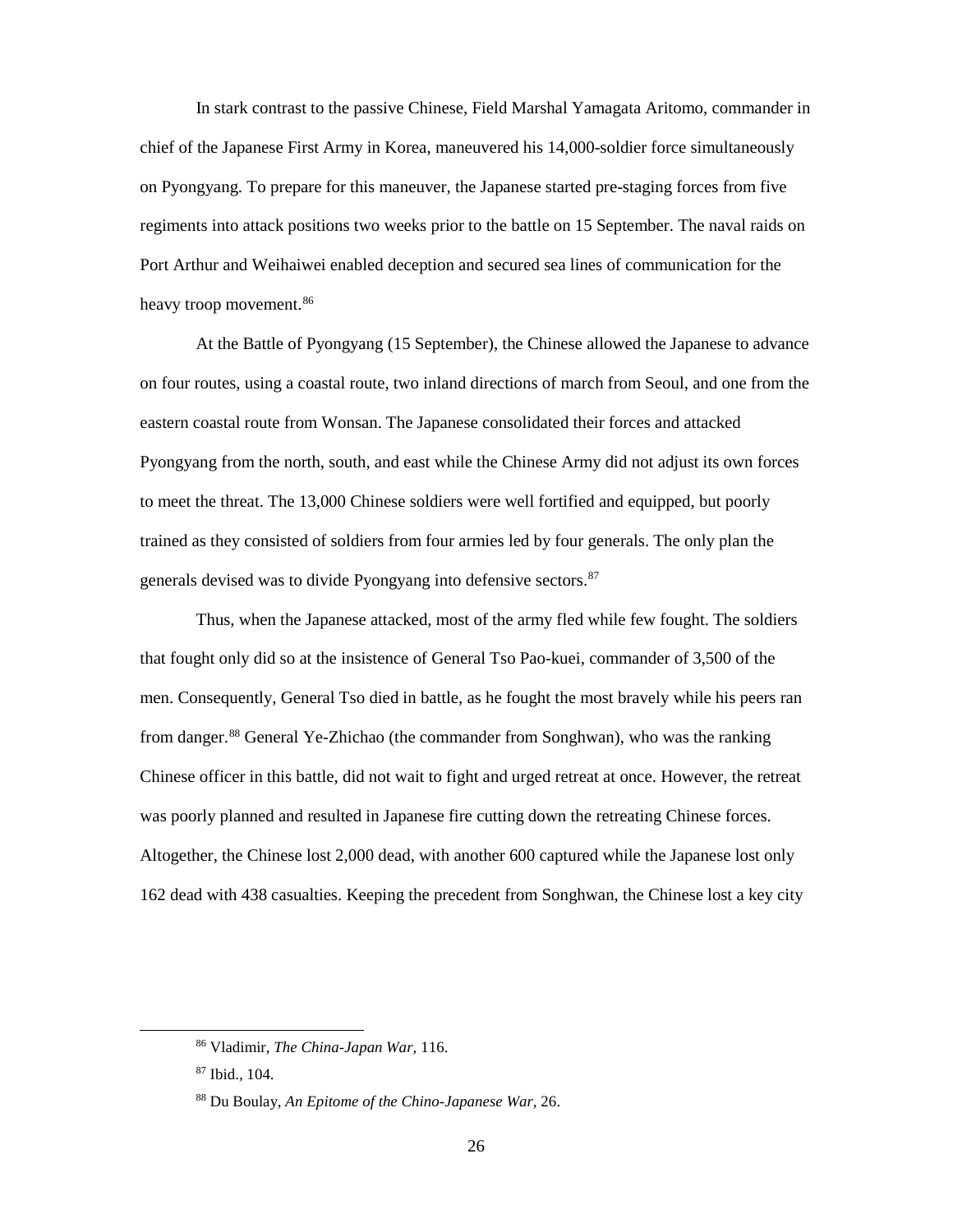in Pyongyang, their last foothold in Korea. The Chinese retreated 100 miles north to the Yalu River, as the Japanese drove them completely out of Korea [89](#page-34-0)

In the same manner of the sinking of *Kowshing* and the Battle of Songhwan, the Battle of Pyongyang was significant for the Chinese in terms of the irreplaceable loss of seasoned soldiers and tactical leadership. The Chinese Army showed an overall lack of training and discipline in their dismal performance and withdrawal. Although Chinese Army might have done well to fight a delaying action, its problem was in execution, as its disorderly escape to the Yalu River was their end. When it came time to fight, it was easier to save themselves and not sacrifice for the state because army commanders and soldiers had no loyalty to each other, nor to the Qing government. Once one army ran, the others followed, as they did not want to die in a lost cause. It was smarter to preserve combat power, resulting in another Japanese rout. The Chinese Army continued to show the ineffectiveness and propensity to abandon its mission from the Sino-French War.<sup>90</sup>

Two days later, as the Chinese leadership was still unaware of the Pyongyang defeat, a convoy of ten Chinese ships including six cruisers carrying 4,000 reinforcements and four escort torpedo boats reinforced units at the Yalu River from Taku (mainland). The Beiyang Fleet helped secure the ships. After delivering the reinforcements, Admiral Ito Yuko's IJN fleet, which included the First Flying Squadron and Main Squadron (also totaling ten vessels), detected the convoy. The IJN had been patrolling the coast since sinking *Kowshing,* tasked with interdicting sea lines of communication, a tactic the Chinese did not use. The Chinese defensive approach dictated that navy fleets would perform convoy escorts and not active patrolling. The contrasting approaches resulted in this chance encounter, the Battle of Yalu on 17 September. This battle further displayed the Chinese Navy's deficiencies from the self-strengthening movement. The

<span id="page-34-0"></span> <sup>89</sup> Vladimir, *The China-Japan War,* 113-115.

<span id="page-34-1"></span><sup>90</sup> Ibid.*,* 113-115.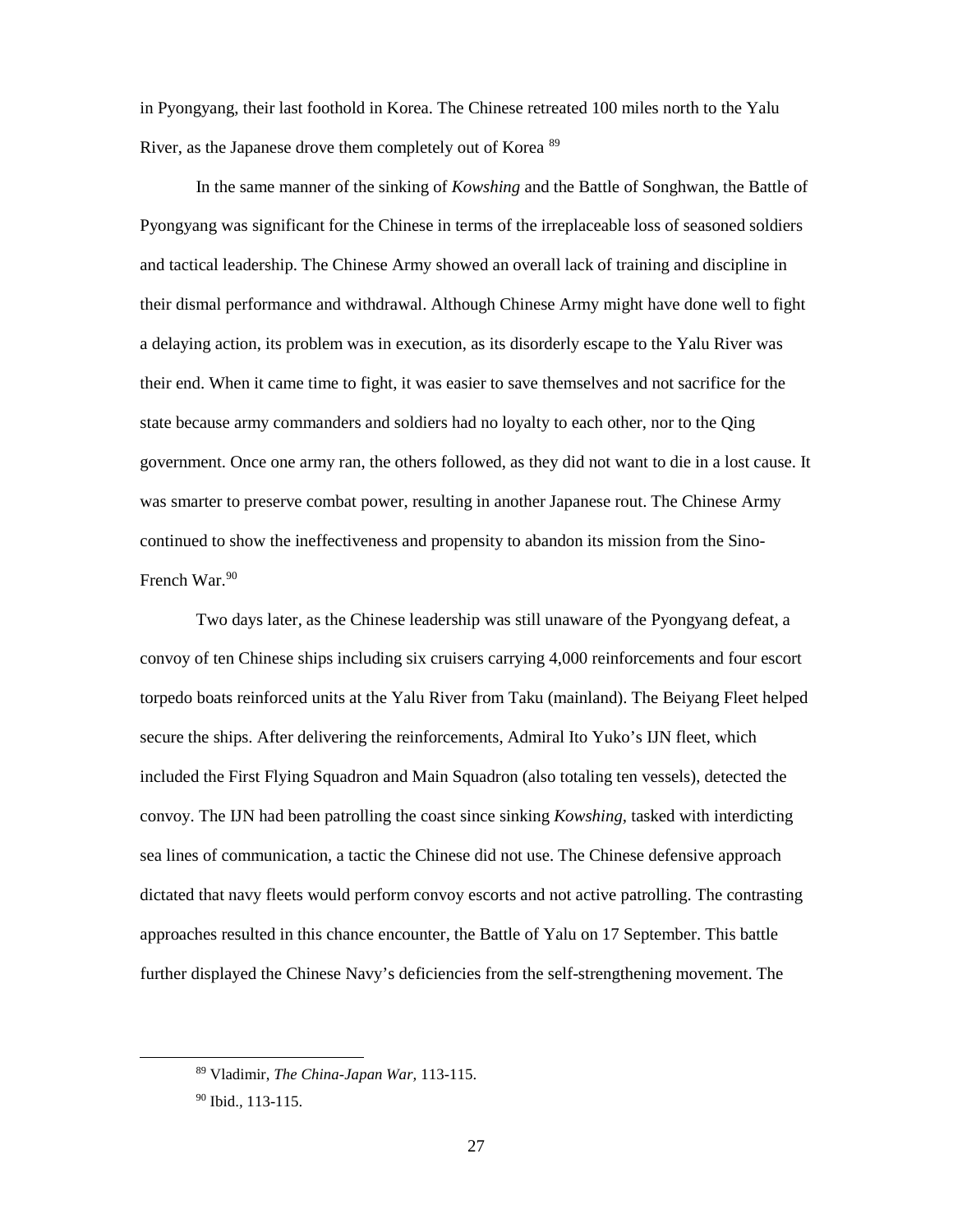Chinese convoy had interior lines and comparable ships but lost to the Japanese due to poor tactics.[91](#page-35-0)

The IJN was more competent and employed its fighting formation for greatest firepower on a weak Chinese flank. The Japanese column formation massed firepower on the Chinese line abreast.<sup>[92](#page-35-1)</sup> A foreign observer noted that "the Japanese vessels, working in concert and keeping together, as we began to perceive, seemed to sail round and round the enemy, pouring on them an incessant cannonade, and excelling them in rapidity of fire and maneuvering," compared to the Chinese, whose "vessels appeared to me to present an appearance of helplessness, and there was no indication of combination amongst their opponents."<sup>[93](#page-35-2)</sup> Here, the differences in training showed as Chinese lost the tactical battle by employing the wrong formation, playing into the hands of the IJN. The battle was so one-sided that the Chinese lost 700 sailors killed, along with five ships, with the remaining five retreated to Port Arthur for extensive repairs. On the other hand, the Japanese suffered 80 killed, 162 wounded, and damage to three ships, but lost none.<sup>[94](#page-35-3)</sup>

Admiral Ito Yuko received credit from his military and international observers for using his Flying Squadron to outmaneuver the Chinese fleet and his counterpart Admiral Ding Ruchang. The Chinese fleet did not pose a challenge, as Admiral Ding was a cavalry officer who was inexperienced in maritime operations. Ding, a Li Hongzhang appointee, was observed deferring his decision making to his German advisor General Constantin von Hannecken during the battle. [95](#page-35-4) An English engineer, contracted on the sunken *Chih-Yuen,* stated that the Chinese "are very brave…and I believe Ting to be a good man, but he is under the thumb of Von Hannecken (the German army officer)."[96](#page-35-5) Li Hongzhang's appointment of Admiral Ding speaks

 <sup>91</sup> Vladimir, *The China-Japan War,* 116-127.

<sup>92</sup> Rawlinson, *China's Struggle for Naval Development, 1839-1895*, 178-179.

<span id="page-35-5"></span><span id="page-35-4"></span><span id="page-35-3"></span><span id="page-35-2"></span><span id="page-35-1"></span><span id="page-35-0"></span><sup>93</sup> James Allan, *Under the Dragon Flag. My Experiences in the Chino-Japanese War* (London: W. Heinemann, 1898), 31.

<sup>94</sup> Du Boulay, *An Epitome of the Chino-Japanese War,* 29-30.

<sup>95</sup> Vladimir, *The China-Japan War,* 117-123.

<sup>96</sup> Allan, *Under the Dragon Flag,* 34.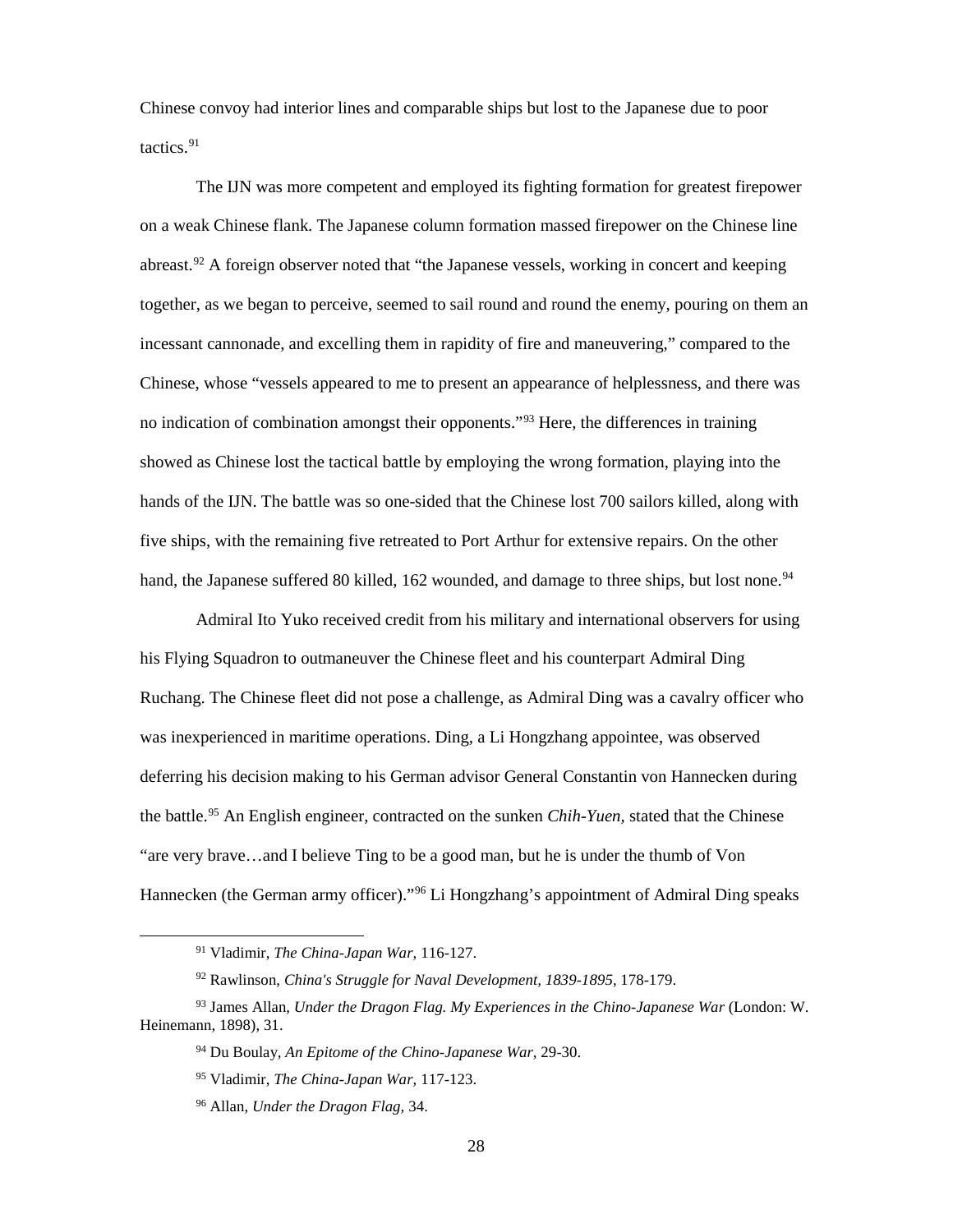to the nepotism that dominated the Chinese military, as Li put the maritime novice in charge of his best-equipped fleet, the one that Li personally built during the self-strengthening movement.

The destruction of the Beiyang (Northern) Fleet was a major decisive point in the Japanese maritime effort, as they defeated the Chinese Navy's most powerful unit in its first major naval clash. The attrition and defeat of the fleet was a heavy blow, as the Chinese lost their most maneuverable naval force. The significance of the Beiyang Fleet was both symbolic in showing Chinese prestige and operational, as well as their most mobile strategic asset. When the Battle of the Yalu combined with the Battle of Pyongyang, it destroyed Chinese morale.<sup>[97](#page-36-0)</sup>

The Japanese followed the victory at Yalu on 17 September by continuing to build combat forces in Korea with the Japanese Second Army landing in Hua-yuan-kou on 24 October 1894, this time with designs to seize Port Arthur. Adding significance to this unopposed landing was the fact that the Japanese treated the villagers respectfully and forbade plunder. This policy was key to proving legitimacy within the international community. The Japanese demonstrated their effective sequencing of operations, as infantry and engineers followed the marines to seize the lodgment and build combat power.<sup>[98](#page-36-1)</sup>

It was inexplicable to foreign observers that the Chinese did not oppose the landing of the Japanese Second Army, as "'a comparatively small Chinese naval force' could make it very difficult for the Japanese to transport large quantities of troops to the Asian mainland."<sup>[99](#page-36-2)</sup> Instead, the Chinese continued to follow their approach of a coastal and land defense, giving Japan maritime freedom of movement. This poor leadership decision resulted in the Chinese giving up the initiative at sea. After the major losses suffered by the Beiyang Fleet at Yalu, Empress Cixi ordered Admiral Ding to preserve the force. Therefore, Ding could only conduct defensive operations to protect the fleet, but he also lacked the combat power to disrupt the Japanese from

<span id="page-36-0"></span> <sup>97</sup> Vladimir, *The China-Japan War,* 125-127.

<span id="page-36-1"></span><sup>98</sup> Ibid.*,* 140-141.

<span id="page-36-2"></span><sup>99</sup> Paine, *The Sino-Japanese War of 1894-1895,* 206.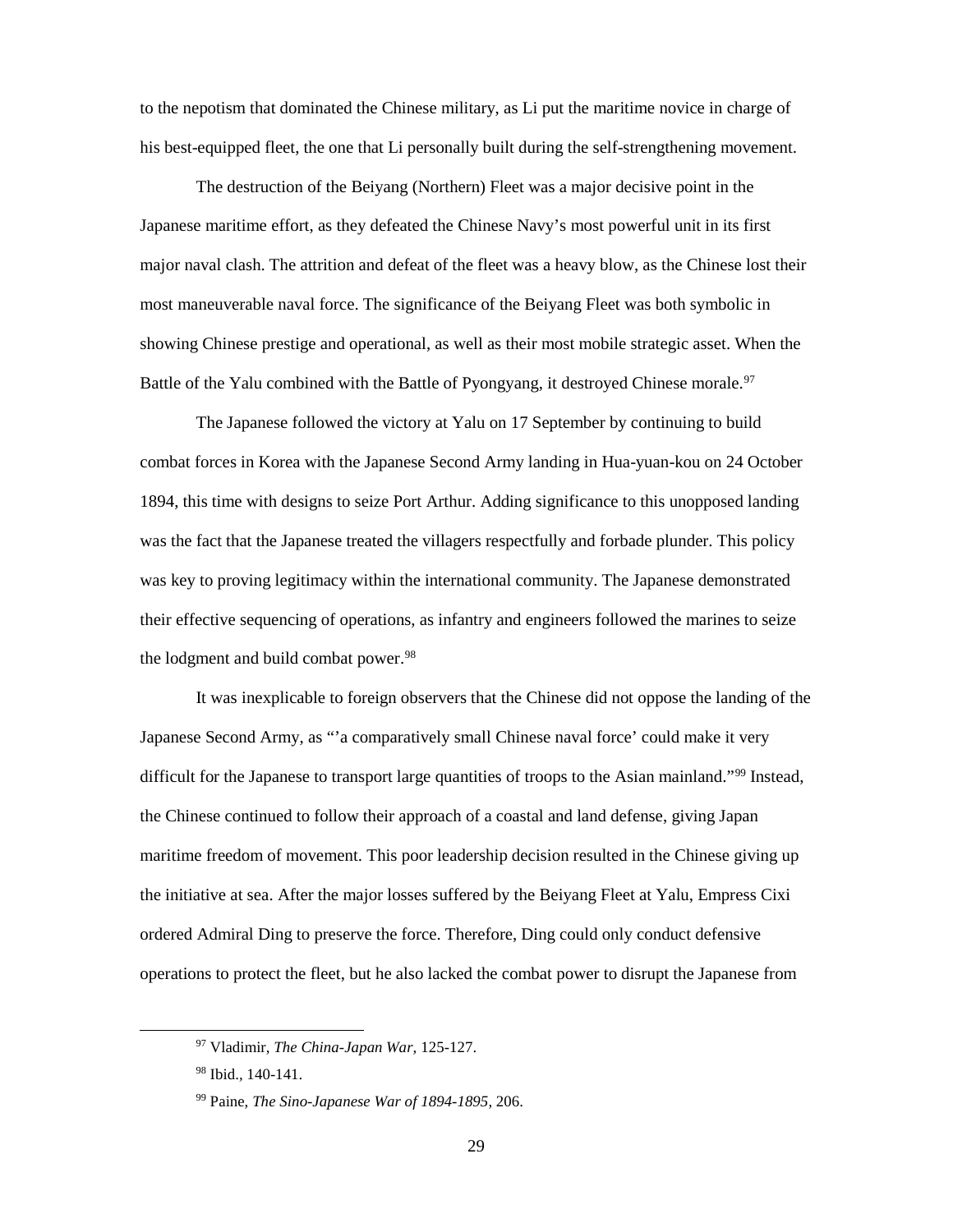commanding the seas. The other reason the Chinese Navy left the sea lanes uncontested was outdated concept of *guanxi*, which was the idea that the possession of an asset like the Beiyang Fleet was more of a threat than using it. In this vein, the possessor created more leverage from the threat of use than actual use, because once the possessor spent a resource, there would be no value to it.<sup>[100](#page-37-1)</sup>



<span id="page-37-0"></span>Figure 3. "Battles of Port Arthur and Weihaiwei" (map) S. C. M. Paine, The Sino-Japanese War of 1894-1895: Perceptions, Power, and Primacy (New York: Cambridge University Press, 2003), 196.

In any case, the Chinese defeats at Pyongyang and Yalu and China's disinterest in disrupting lines of communication allowed the Second Army to land at Hua-yuan-kou on the east side of the Liaodong Peninsula. Meanwhile, the First Army extended its line of operation and crossed the Yalu onto the Chinese mainland. The role of the Japanese First Army was to block the Chinese from reinforcing the Liaodong Peninsula from the north, isolating Port Arthur. The

<span id="page-37-1"></span> <sup>100</sup> Paine, *The Sino-Japanese War of 1894-1895,* 204-206.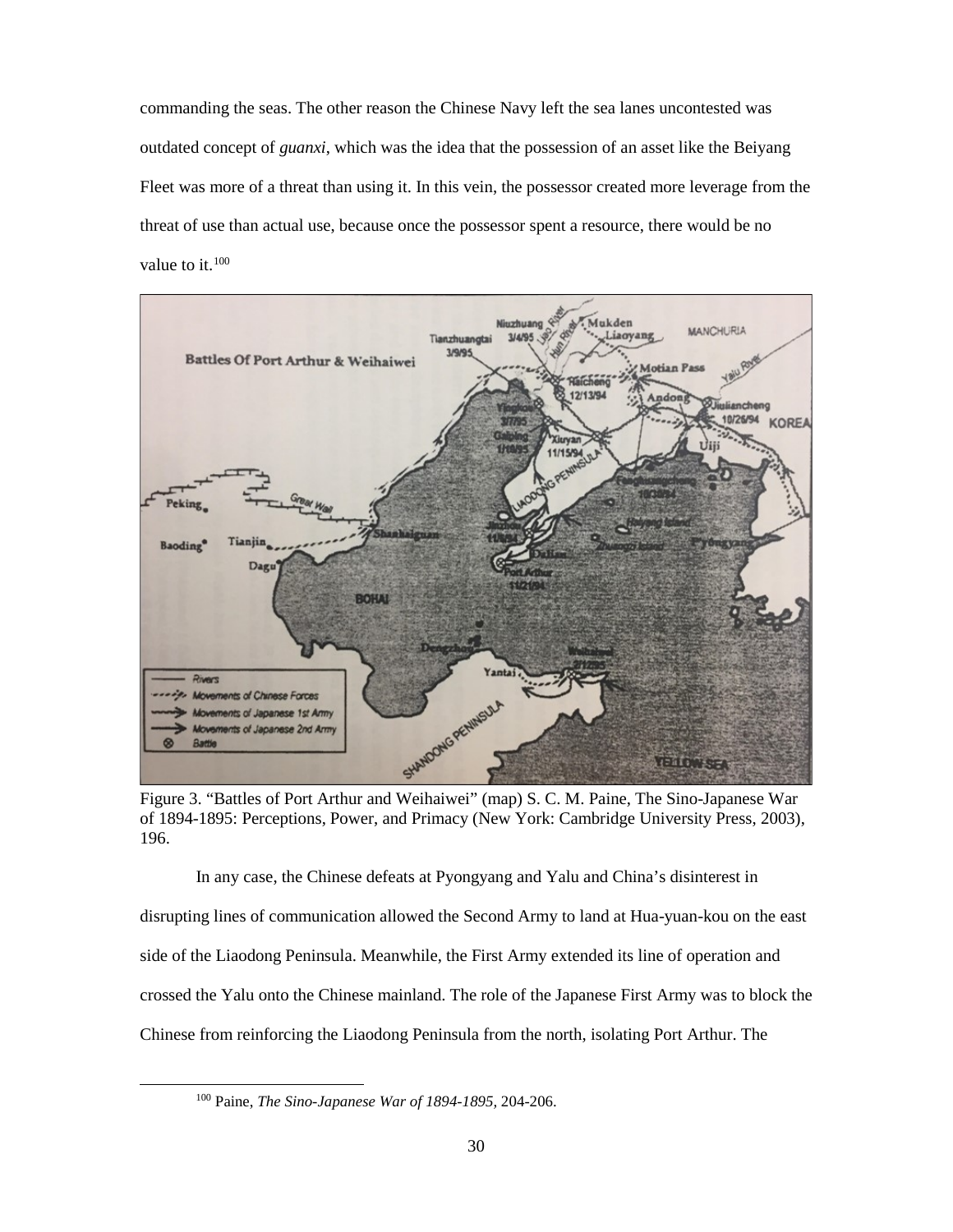Chinese Army had General Song Qing and 5,000 troops to oppose the Japanese First Army. Li Hongzhang had given the aged Song command of troops in Manchuria after the Taiping Rebellion, which he trained poorly during the self-strengthening. His soldiers were no match for the IJA in this campaign. On 26 October, the Japanese First Army seized Jiuliancheng, a foothold on the north side of the Yalu River, followed by Fenghuangcheng on 30 October to further the Japanese penetration. Although the Chinese had parity in land forces and were well-fortified, poor coordination prevented them from disrupting the IJA. General Song and his forces had to retreat towards Mukden. Following this formula, the Field Marshal Yamagata's First Army fixed the Chinese Army in place and threatened Beijing from two directions while maintaining the flexibility to advance towards Mukden (the symbolic capital of the Manchus).<sup>[101](#page-38-0)</sup>

The Japanese First Army's actions allowed the Japanese Second Army, which consisted of a division and a mixed brigade, to seize Port Arthur as the main effort in this campaign. The Second Army, under Field Marshal Oyama Iwao, established intermediate basing and emanated lines of operation from Hua-yuan-kou to Jinzhou (Chin-chow) and Dalian (Talien) Bay, critical objectives to choke off Liaodong Peninsula and isolate Port Arthur. The geography of the Liaodong Peninsula made Jinzhou (Chinchow) an important decisive point because it commanded ground lines of communication from the major Chinese port northwards to the mainland, allowing the Japanese options to threaten multiple Chinese defenses. General Song did not resist these actions. The 129 captured guns and ammunition supported the Japanese effort and continued the theme of Japanese combat power strengthening at the Chinese expense. The weapons went a long way to ensuring Japanese firepower supremacy as they continued their line of operations to Port Arthur on 21 November.<sup>[102](#page-38-1)</sup>

<span id="page-38-1"></span><span id="page-38-0"></span>The Chinese made their stand at Port Arthur with impressive defensive works. Port Arthur was a series of forts armed with guns on the high ground, guarded by over 10,000 troops.

 <sup>101</sup> Paine, *The Sino-Japanese War of 1894-1895,* 199-202.

<sup>102</sup> Vladimir, *The China-Japan War,* 147.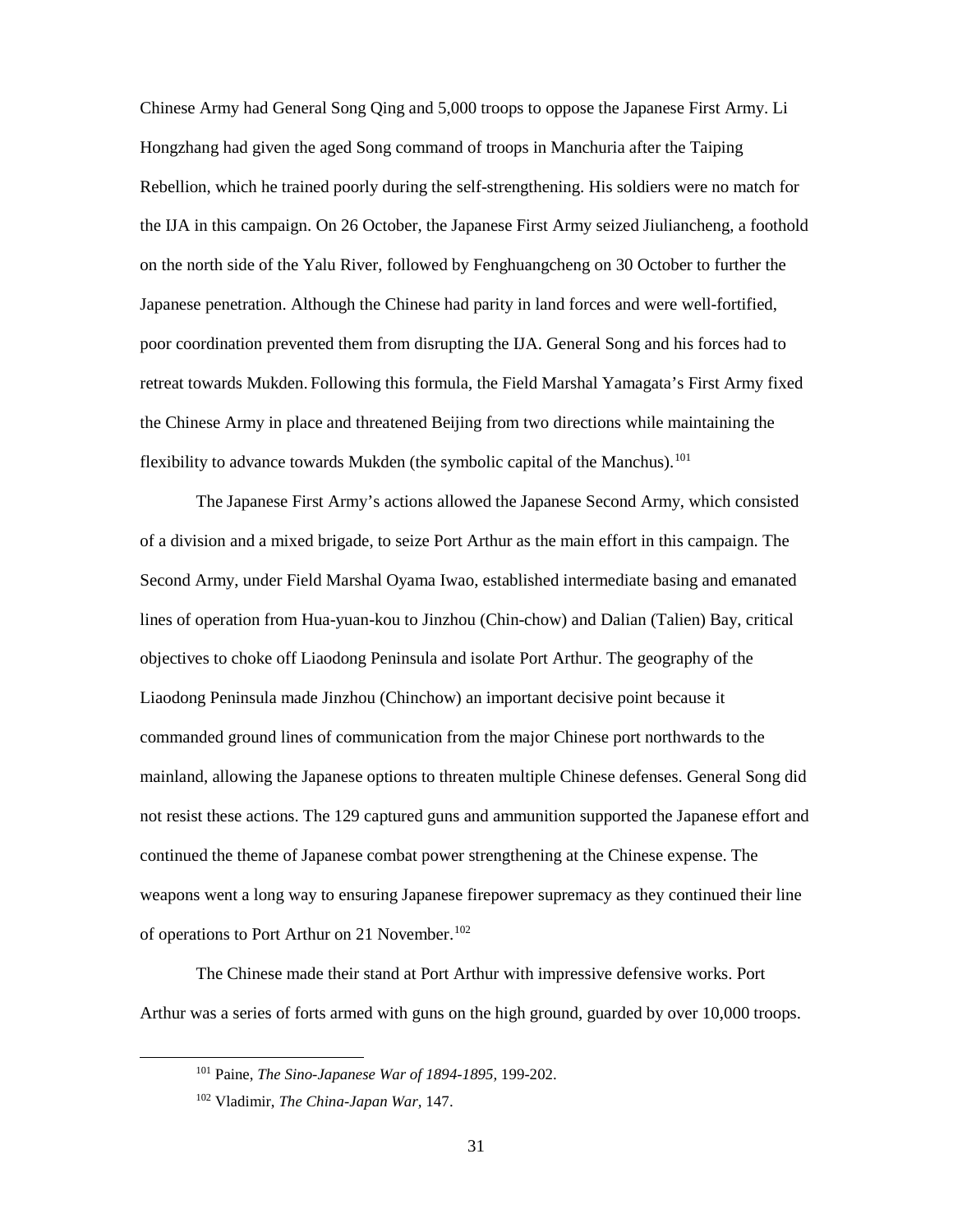However, the Japanese were undaunted. As the mixed brigade attacked, resulting in the mortal wounding of one of their officers, Major Hanaoka, his soldiers lamented "What a pity he cannot see Beijing!"<sup>103</sup> signifying their supreme confidence and ultimate intentions. The seizure of Port Arthur gave the Japanese partial control of the Gulf of Bohai (Pechili). It also gave the Japanese the best naval port/base in the Chinese Navy, the only one that could provide ship maintenance. This objective therefore hastened Chinese culmination by not allowing their fleet to repair.<sup>[104](#page-39-1)</sup>

The Chinese lacked coordination and esprit de corps at Port Arthur, as they gave up with little resistance. The Chinese numbered 13,000 soldiers, but from seven Banners.<sup>[105](#page-39-2)</sup> James Allan, a British merchant sailor-turned-observer noted the fall of Port Arthur, saying "It was with a feeling of bewilderment that I beheld such powerful defenses lost in such a manner, and realized that after three of four hours' bombardment on one side, without a shot fired against the tremendous coast defenses, it was all up with Port Arthur."<sup>[106](#page-39-3)</sup> Again, deficiencies from the selfstrengthening movement played out on the battlefield. Not only did the Chinese Army run, but it plundered, as officers abandoned their men. Undisciplined Chinese soldiers fired when the Japanese were still well out of their range, negating the dominant terrain they held. At Port Arthur, the Chinese had defensible terrain, quality equipment, and adequate numbers, yet the Japanese were able to win with relatively little cost. Again, the spoils of the battle supported the Japanese in their next objective of Weihaiwei by prolonging their operational reach.<sup>[107](#page-39-4)</sup>

Additionally, Chinese atrocities angered Japanese troops and made them retaliate. At Port Arthur, the Japanese Army stopped trying to engender international goodwill. They stopped abiding by the Geneva Conventions (that protected citizens and wounded soldiers), of which they were a signatory. However, the Japanese did not lose any legitimacy because they documented

<span id="page-39-0"></span> <sup>103</sup> Vladimir, *The China-Japan War,* 156.

<span id="page-39-1"></span><sup>104</sup> Ibid.*,* 157.

<span id="page-39-2"></span><sup>105</sup> Ibid.*,* 153.

<span id="page-39-3"></span><sup>106</sup> Allan, *Under the Dragon Flag,* 72.

<span id="page-39-4"></span><sup>107</sup> Paine, *The Sino-Japanese War of 1894-1895,* 210-215.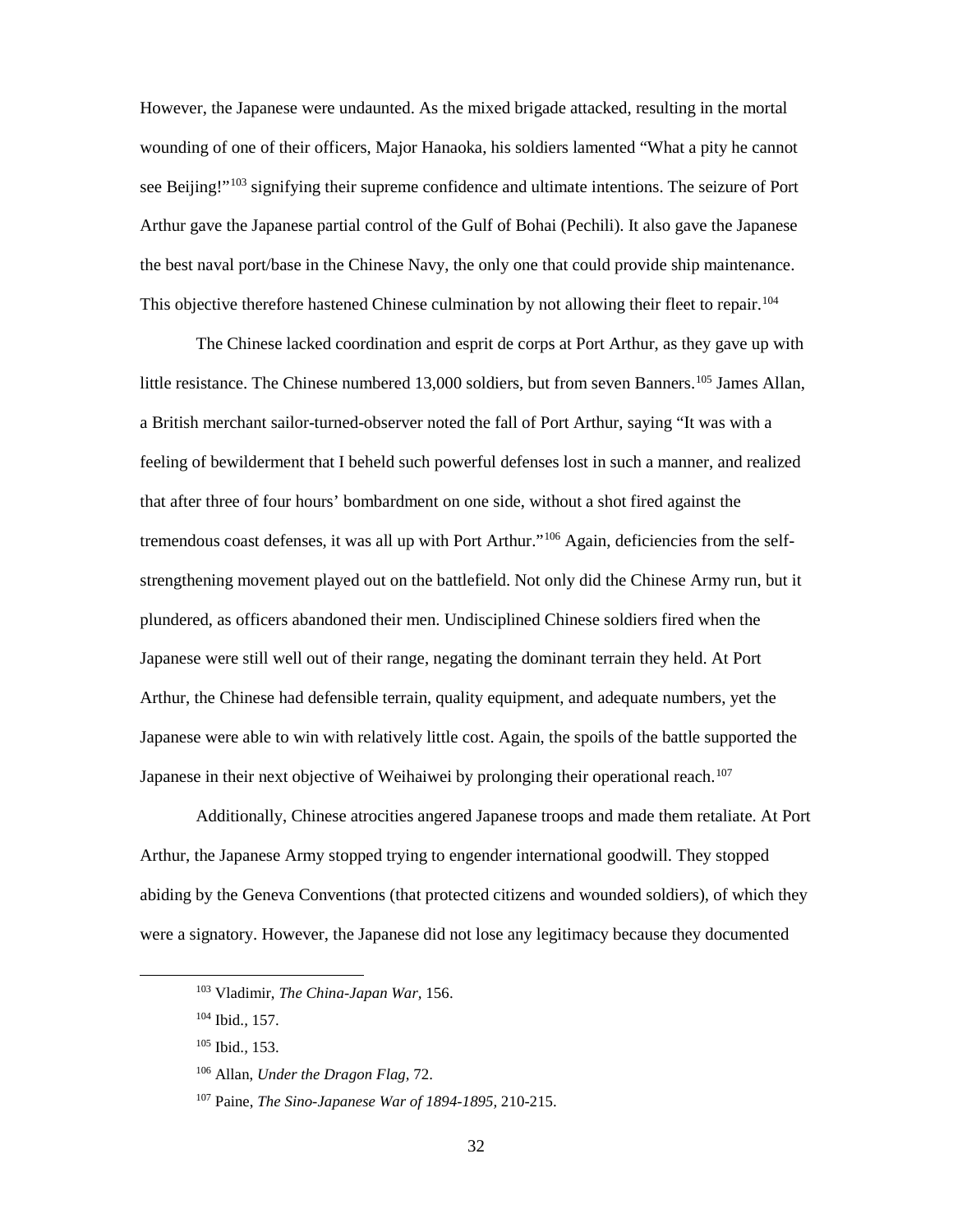that the Chinese executed atrocities first, appealing to the international community. Moreover, after the atrocities, the Japanese acknowledged their actions and condemned them after investigating, gaining more international credibility in relation to the Chinese.<sup>[108](#page-40-0)</sup>

After the Port Arthur Campaign, the Chinese sent a delegation to Japan to negotiate the end of the war on 26 November. The Japanese rebuffed and dismissed them for insufficient credentials. The calculated diplomatic move of underrepresentation was an effort by the Chinese to belittle the Japanese. The Chinese took face seriously, a concept that hinged on the idea that one's worth was based on another's perception. One could give, receive, lose, or preserve face. The unqualified Chinese delegation was meant to disrespect the Japanese and show them that they had no worth. This ended up backfiring against the Chinese, as they lost credibility within the international community. The Japanese discovery of Chinese atrocities did not help the diplomatic missions. In the end, Chinese leadership miscalculated the Japanese and lost political capital with its game of face.<sup>[109](#page-40-1)</sup>

After the seizure of Port Arthur, the Japanese simultaneously threatened Beijing and Mukden with the positions of the First and Second Japanese Armies during the Manchurian Campaign. The Manchurian Campaign was a series of battles that allowed the IJA to garrison combat power and reinforce their stressed lines of communications in mainland China. The Japanese planning and execution of the Manchurian Campaign is the most telling example of how they were able to not just win tactical battles with better training, but campaign on a large scale. The actions of the IJA highlighted what the Chinese could not do, as it sequenced and arranged two armies to threaten Mukden and Beijing along three major avenues that penetrated through Manchuria, deeper into mainland China. These fights along the dominant ground routes leading onto mainland China allowed the IJA to transition to their next phase of operations.

<span id="page-40-0"></span> <sup>108</sup> Paine, *The Sino-Japanese War of 1894-1895,* 209-215.

<span id="page-40-1"></span><sup>109</sup> Ibid.*,* 250-251.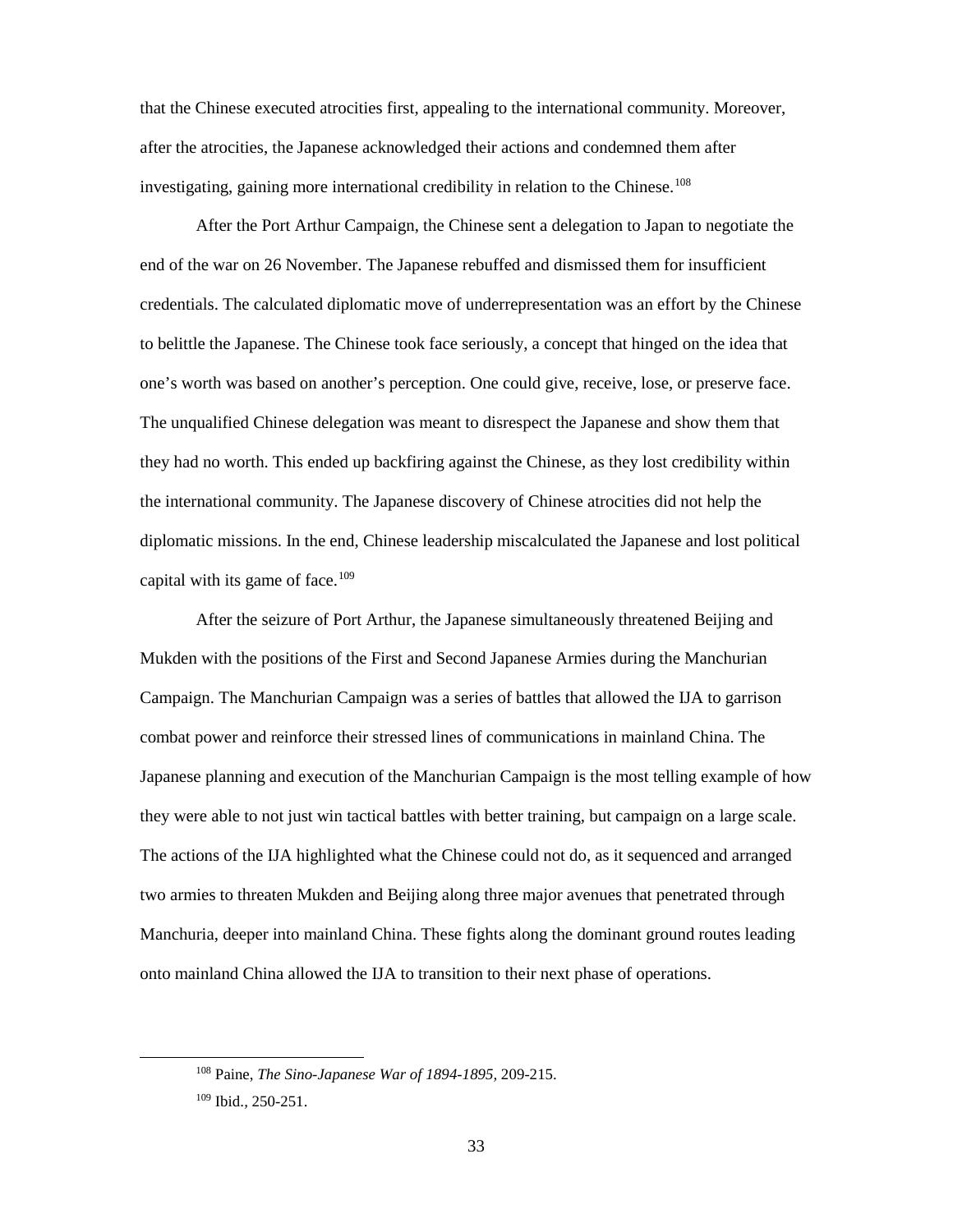There were three routes that led onto the Chinese mainland from the Liaodong Peninsula and the Yalu River. By controlling these approaches, the IJA presented multiple threats to the Chinese. The westernmost route hugged the west coast of the Liaodong Peninsula by way of Jinzhou (Chinchow), Gaiping (Kaiping), and Yingkou. The easternmost route extended from just across the Yalu River at Jiuliancheng to Fenghuangcheng and Motian Pass. This was the most arduous, but also the most direct route to Mukden. The center route between these two started at Fenghuangcheng and extended north to Haicheng.<sup>[110](#page-41-0)</sup>

The Japanese Second Army defended the western route on the Liaodong Peninsula because it had occupied Jinzhou (Chinchow) since early November 1894, while preparing for Port Arthur. Its presence threatened the Chinese as the closest Japanese element to Beijing, mobile on land or transportable by ships. The Fifth Division of the Japanese First Army, led by General Tachimi, occupied the easternmost route via Jiuliancheng and Motian Pass. The First Army unit previously cleared as far north as and Jiuliancheng (26 October) and Fenghuangcheng (30 October) to protect Japanese Second Army forces seizing Port Arthur.

The Chinese also realized the need to control the main roads leading to Mukden and did what they could to defend the main trunk lines. They divided the army to oppose the IJA on each route, starting with a garrison at Liaoyang, to defend Mukden via the Motian Pass (eastern route). A central army defended the main route at Nuizhang and Haicheng, connecting the army on the eastern route to General Song and his force on the western route at Gaiping. The Chinese defense formed a line from Motian to Gaiping, by way of Haicheng. <sup>[111](#page-41-1)</sup>

Opposing the Chinese defensive line, the Second Army and Fifth Division of the First Army feinted on the eastern and western approaches and allowed the Third Division of the First Army to strike the main blow. Field Marshal Yamagata directed Lieutenant General Katsura Taro, commander of the Third Division of the First Army, to attack up the center route to seize

<span id="page-41-1"></span><span id="page-41-0"></span> <sup>110</sup> Vladimir, *The China-Japan War,* 166-167.

<sup>111</sup> Paine, *The Sino-Japanese War of 1894-1895,* 222-223.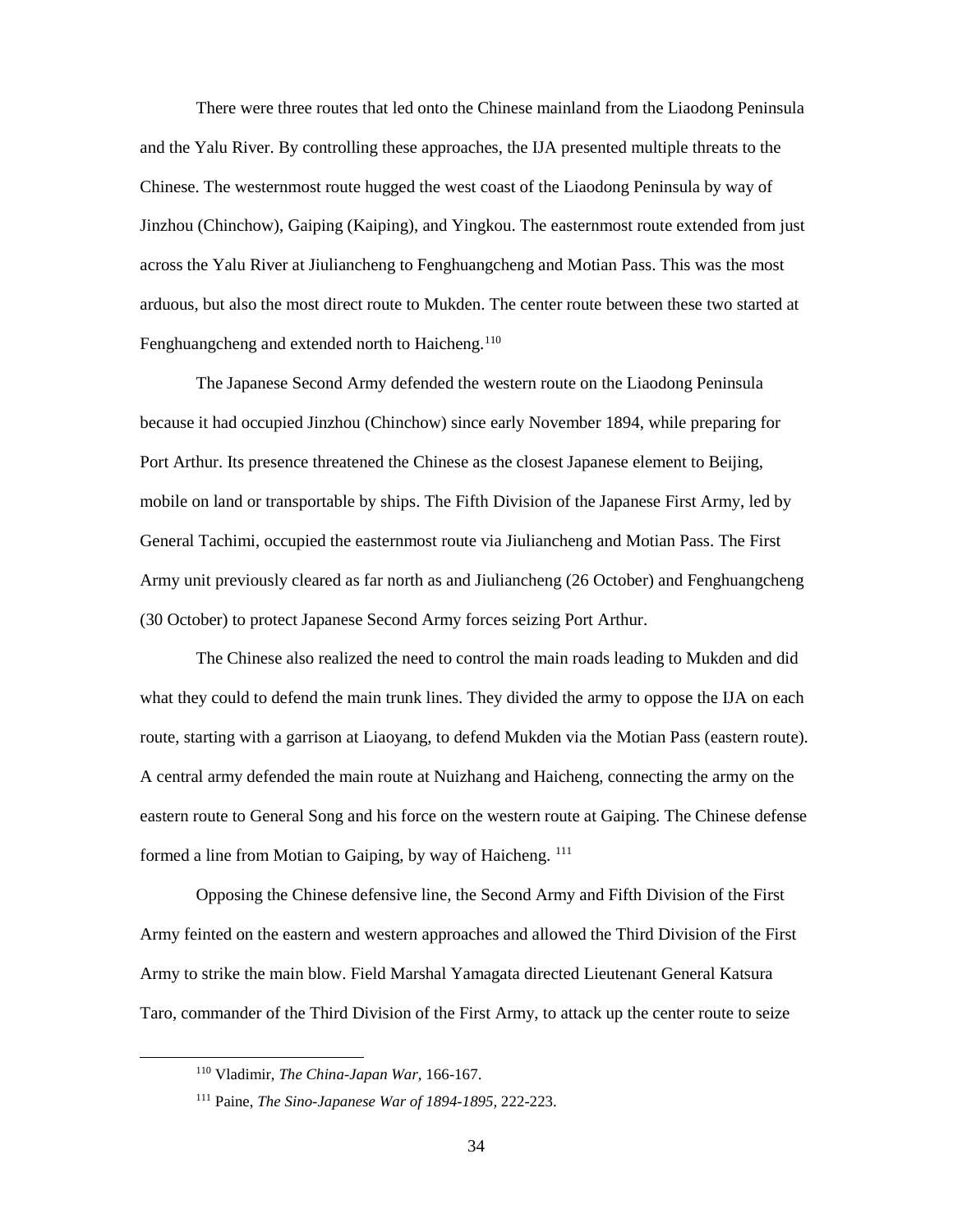Haicheng in mid-December, severing the Chinese line of defense from Motian Pass (eastern road) to Yingkou (western road). This threatened Mukden and Beijing simultaneously, which put the Qing Dynasty at direct risk. [112](#page-42-0)

After the fall of Haicheng on 13 December, the Chinese had an immediate opportunity to attack the Third Division while it was consolidating its forces. Initially, Lieutenant General Katsura advanced to Haicheng without the simultaneous advance of the Second Army because the Japanese had to build combat power at Jinzhou and needed logistical transports catch up. The Chinese could have cut off and surrounded the Third Division but did not. From the beginning of the war up until this point, China had not taken any offensive action, so the lone Third Division advance was a risk that worked. A month passed before the Major General Nogi Maresuke's mixed brigade from the Second Army seized Gaiping on 10 January. The Chinese had ample time to attack, but stayed inactive.<sup>[113](#page-42-1)</sup> This solidified Japanese gain, as "the fall of Giaping made a continuous line of Japanese troops stretching from Gaiping on the western coast of the Liaodong Peninsula northeast to Haicheng, [and] from there the line continued eastward back to the Korean border at Jiuliancheng."[114](#page-42-2)

The Manchurian Campaign demonstrated aggressive Japanese operations and their link to strategic aims. The seizure of Haicheng did not allow the Chinese to unite their forces for the winter. More importantly, it directly threatened the Qing capital of Beijing and the Empress's rule. Simultaneously, it threatened Mukden which was part of the Manchu Mandate of Heaven, thereby making this a "one of the most brilliant strategic operations of the war"<sup>[115](#page-42-3)</sup>

<span id="page-42-0"></span>In aggregate, Chinese combat power was comparable to that of the Japanese, but the problem was they had no mechanism for synchronization. There was also no central decisionmaking to respond to the aggressive Japanese campaign. What resulted was that the Chinese

 <sup>112</sup> Vladimir, *The China-Japan War,* 165-167.

<span id="page-42-1"></span><sup>113</sup> Ibid.*,* 175-178.

<span id="page-42-2"></span><sup>114</sup> Paine, *The Sino-Japanese War of 1894-1895,* 225.

<span id="page-42-3"></span><sup>115</sup> Vladimir, *The China-Japan War,* 166.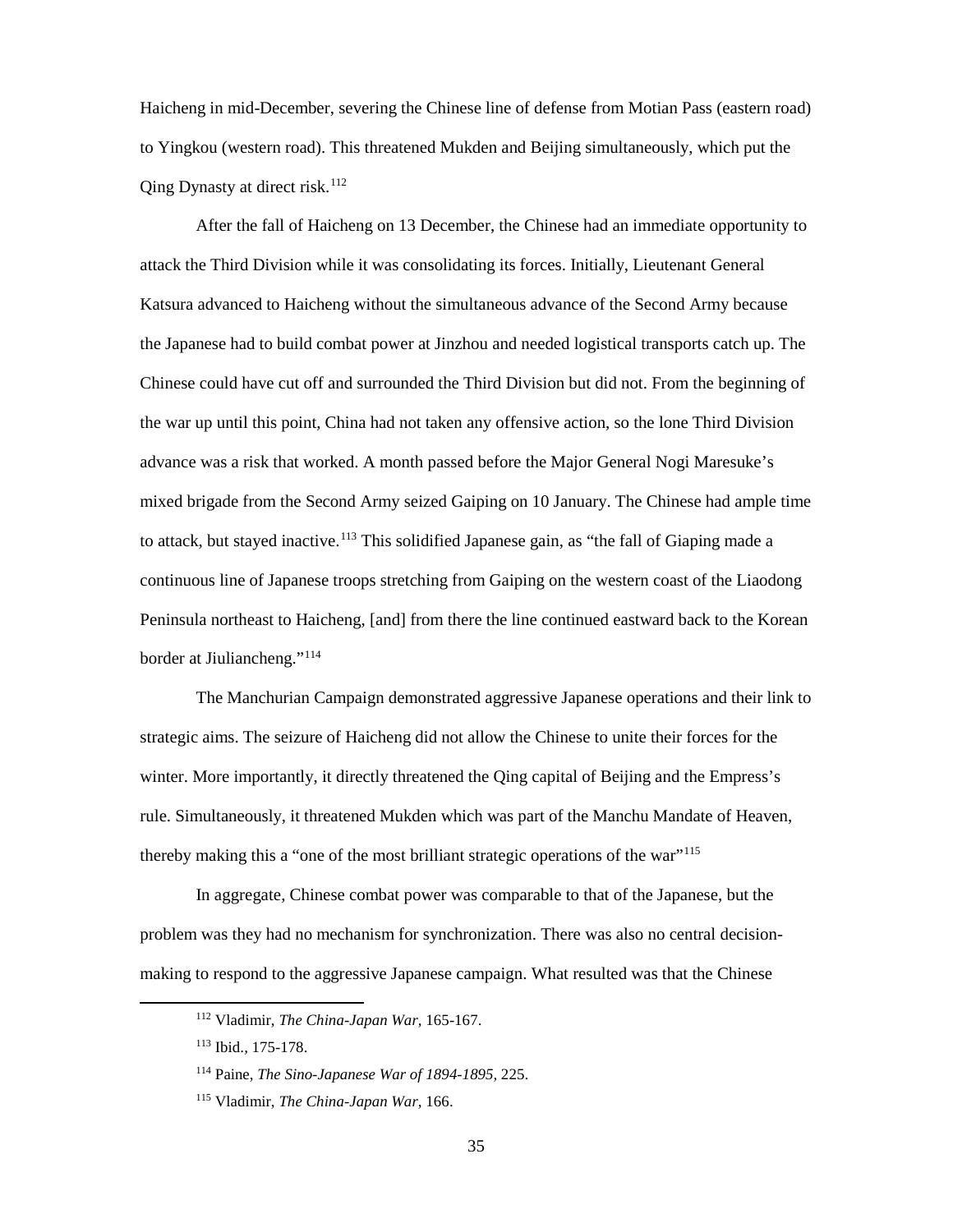Army tried to inflict a series of pin pricks on the Japanese, who brought their full force to bear. Furthermore, each Japanese strike achieved a purpose that traced back to the political aim. The Japanese transition from the operational defense to the operational offense demoralized the Chinese, as the Japanese feints deceived Chinese into thinking they could hold their garrisons for the winter. At the end of the campaign, the IJA was in position to destroy Chinese forces in piecemeal, commanding all the roads leading into China.

As the IJA stopped short of advancing toward Beijing on land, the IJN Japanese dealt the decisive blow to end the war. After Port Arthur, the Japanese controlled half of the what Li Hongzhang deemed the "gateway to China," in the form of the Liaodong Peninsula jutting into the Gulf of Bohai. The Chinese Navy base at Weihaiwei was the southern prong that controlled the "gateway." Weihaiwei also hosted the remnants of Li Hongzhang's Beiyang Squadron. After losing Port Arthur, Weihaiwei became even more important as the last refuge for the Chinese Navy to refit and rearm.

The Japanese deceived the Chinese with a feint on 18 January by attacking Dengzhou (Teng-chou), while the assault force landed the Second Division of the Second Army under Marshal Oyama Iwao at Rongcheng (Yung-cheng). The Second Division was to march and seize the port from inland. Meanwhile, a maritime force bombarded Weihaiwei from sea as the rest of the Second Army landed. The nearly unopposed landing was consistent with Chinese operational defense up until this point. It took between 19-26 January for the Second Army to land and marshal, but there were only 400 Chinese soldiers to defend the landing at Rongcheng. Most of the Chinese troops had massed to Dengzhou, a testament to Japanese deception. The main Port of Weihaiwei was defended with a series of forts and quick-firing guns, manned by a total of 10,000 men. However, because of the uneven training and poor discipline, some soldiers could not work the equipment and leaders could not keep cohesion.<sup>[116](#page-43-0)</sup>

<span id="page-43-0"></span> <sup>116</sup> Vladimir, *The China-Japan War,* 179-182.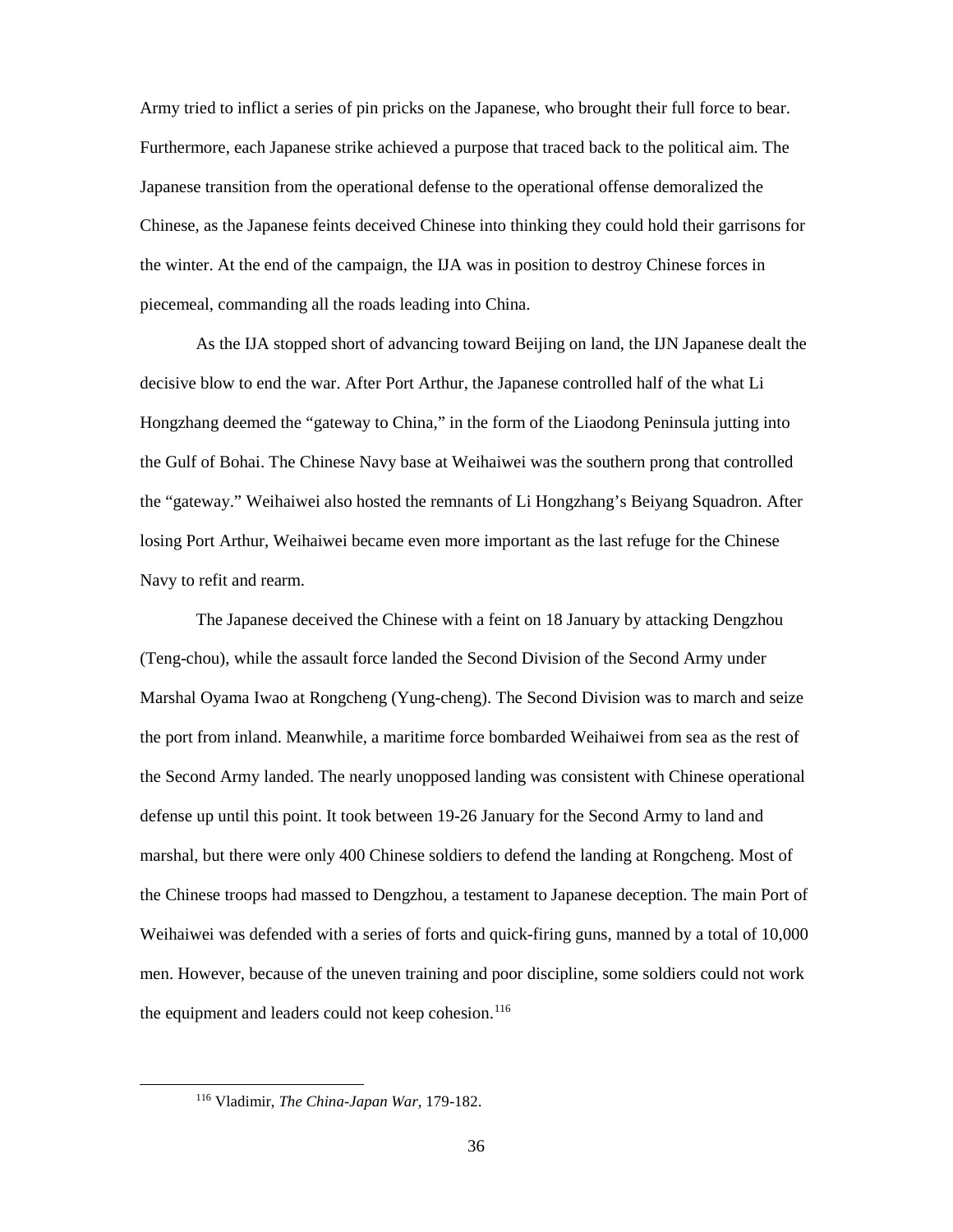Meanwhile, the remnants of the Beiyang Fleet, still commanded by Admiral Ding, remained idle, boxed in at Weihaiwei harbor. To prevent against attack from the sea, the Chinese blocked the entrance to Weihaiwei harbor with two booms held together by chains and anchors. Rather than disrupt the Japanese landings, the Chinese operational approach to cede the maritime domain and adherence to *guanxi* prioritized the preservation of the fleet. As the Japanese advanced into Weihaiwei harbor, Admiral Ding tried to sink his ships when Japanese victory was inevitable, but his crews refused.<sup>[117](#page-44-0)</sup> To his credit, Admiral Ding tried to convince the generals defending on land to use some of his sailors to operate the guns, but due to either pride or lack of familiarity among the units, the generals refused his help. Again, this pointed to the lack of coordination and training that preceded the war. This fatal decision aided the Japanese in seizing Chinese guns and turning them against their owners as the forts surrounding Weihaiwei fell, allowing them to be-siege the Chinese. The Chinese that did not flee held out for twelve days, but surrendered on 16 February.<sup>[118](#page-44-1)</sup> The result of the Weihaiwei land battle, sea bombardments, and siege spelled catastrophic defeat for the Chinese while strengthening the Japanese bargaining position. Materially, the capture of the key port, guns, four warships and six gunboats of the Beiyang Fleet allowed the Japanese to force Chinese culmination. [119](#page-44-2)

After the loss of Weihaiwei, the Chinese tried a last effort to create favorable terms for negotiation in mid-February 1895. Empress Cixi made leadership changes after Port Arthur, appointing General Wu Dacheng commander of the Hunan and Hubei Armies. Li Hongzhang had steadily lost favor after each defeat but was still useful as a scapegoat. Basing from Niuzhang, Yingkou, and Tianzhuangtai, General Wu and the remnants of the Chinese Army in Manchuria attacked Haicheng six times from mid-February to early March. These efforts could not penetrate the Japanese defensive line, as the IJA not only repelled these attacks but punished the Chinese

 <sup>117</sup> Paine, *The Sino-Japanese War of 1894-1895,* 234-235.

<span id="page-44-1"></span><span id="page-44-0"></span><sup>118</sup> Vladimir, *The China-Japan War,* 186.

<span id="page-44-2"></span><sup>119</sup> Paine, *The Sino-Japanese War of 1894-1895,* 235.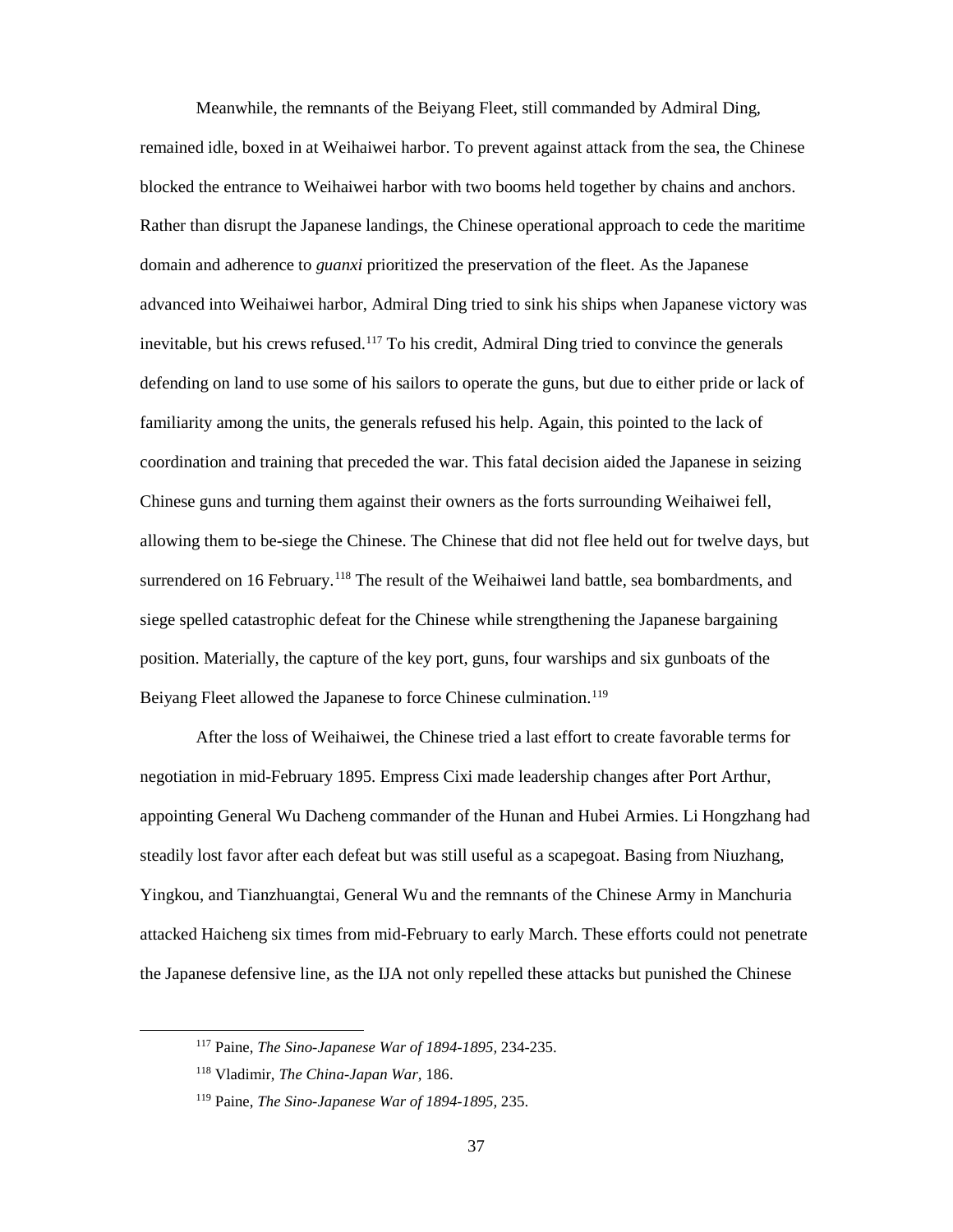by seizing these garrisons. In early March, the IJA occupied Port Arthur and Weihaiwei (controlling the Gulf of Bohai), and had a defensive line from Jiuliancheng to Tianzhuangtai, able to march on Mukden or Beijing. The Chinese had culminated on land and sea, and the only recourse was to negotiate from a disadvantage. [120](#page-45-1)

These conditions forced the Chinese to sue for peace, giving the Japanese favorable leverage. Li Hongzhang negotiated the resulting Treaty of Shimoneki on 8 May 1895. The terms of the treaty dictated that China give up the Liaodong Peninsula (this held until the intervention of Russia), Weihaiwei, and Formosa to Japan, while paying a war indemnity. Chinese influence in Korea was now gone. So was the end of one of the most critical events in Chinese history, one that not only capped a century of humiliation, but sent China further into political decline.<sup>121</sup>

#### The Sino-Japanese War's Implications for the Current Planner

<span id="page-45-0"></span>The Sino-Japanese War and its aftermath indelibly affected Chinese international and domestic politics, military development, and society. The current planner may examine this war and specific factors that led the Qing Dynasty to defeat to better understand the contemporary environment. These factors start with the hubris of the Middle Kingdom mentality and the dynamics of the Han Synthesis and its effects on the complicated Manchu-Han relationship. The current planner can learn from this example that Chinese culture has not always been as homogenous as one might think. Today, China's demographics show the same ethnic diversity that its government and military must account for, especially with nationalistic messaging.

These cultural principles drove how the government and military responded to Western imperialism with the self-strengthening movement. In turn, the self-strengthening movement produced the national strategic leadership, military relationships, and capability that the Chinese took into the war. As Chinese political aims and military operational approach influenced the execution of the war, distinct cultural concepts such as *guanxi* and face predominated Qing

<span id="page-45-2"></span><span id="page-45-1"></span> <sup>120</sup> Du Boulay, *An Epitome of the Chino-Japanese War,* 63-71.

<sup>121</sup> Ibid.*,* 71.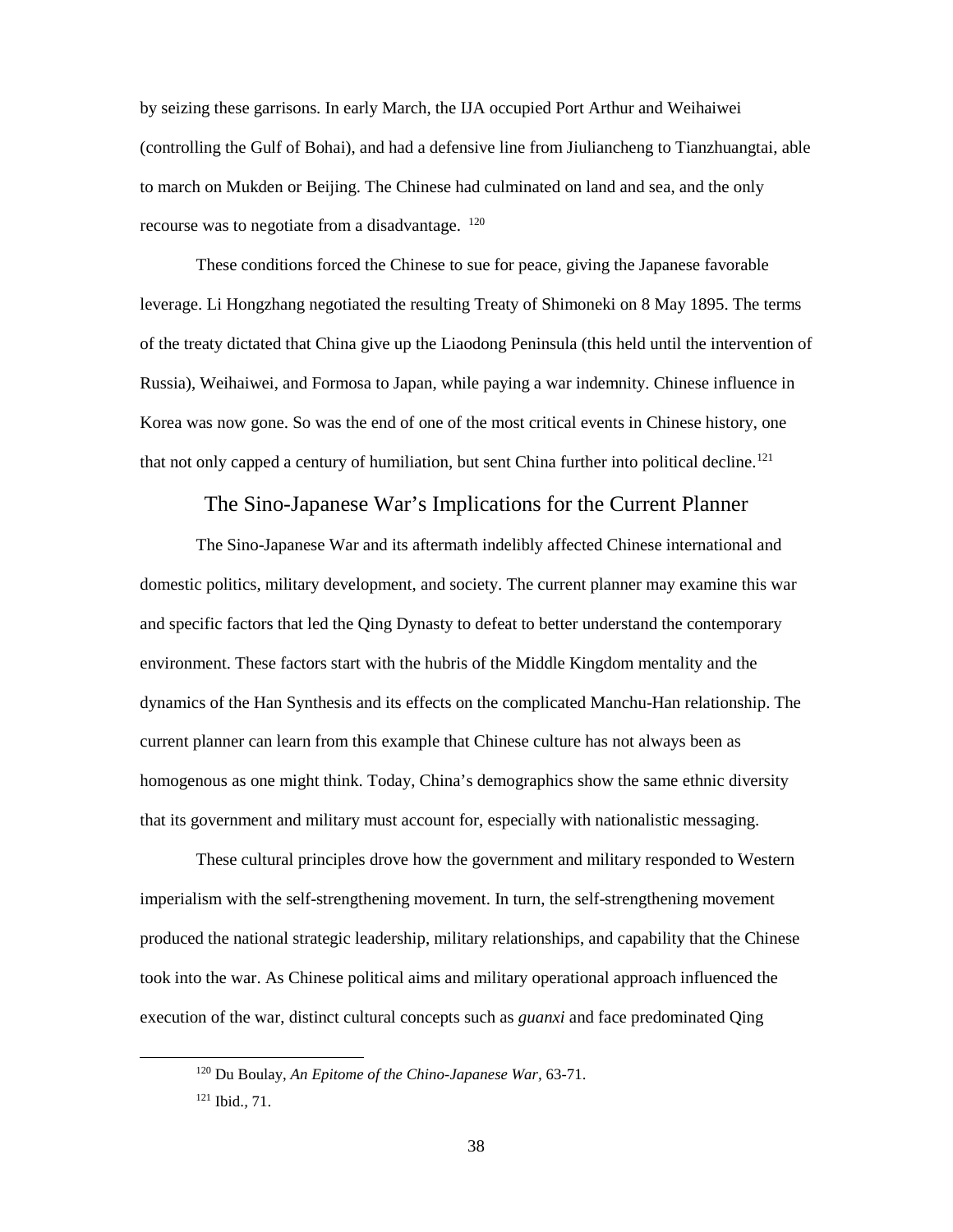decision-making and application of military power. Specifically, the Chinese viewed their capable navy as a lever for negotiation rather than as a tactical and operational maneuver force.

As the current Chinese military continues to develop capabilities, understanding *guanxi*  and face may help planners understand the connection of military prowess to Chinese national prestige. China's newfound economic power has accelerated military modernization and production. For example, the Peoples' Liberation Army (PLA) has 3,000 modern tanks today, while in 1990, it had none. The Peoples' Liberation Army Air Force (PLAAF) has upgraded to fourth-generation planes (on par with US technology, while fielding some fifth generation). Likewise, the Peoples' Liberation Army Navy (PLAN) now has diesel electric submarines and destroyers, all built in the last quarter century.<sup>[122](#page-46-0)</sup> Understanding China's military development as an indicator of its pursuit to restore national pride and international standing is a part of anticipating intentions for its military. Aside from recovering face, the old concept of *guanxi* explains how the Chinese may combine the threat of their military assets with ongoing operations and diplomacy.

Additionally, as current Chinese political and military leaders understand their history as a former subject of imperialism, they may be sensitive to foreign influence in China's domestic affairs. Whether justified or not, there is a continuity that stems from China's past as an imperial subject to its current desire to use the South China Sea as a buffer. John Mearsheimer, the maritime theorist, refers to the stopping power of water as a deterrence to invasion as it is inherently difficult to mass a naval and landing force to invade a hostile shore. [123](#page-46-1) Even as Chinese actions may reflect territorialism and not merely national defense, the Chinese may use their history and Mearsheimer's definition as an excuse for aggression. As a planner, it is important to understand this argument to refute it.

<span id="page-46-1"></span><span id="page-46-0"></span> <sup>122</sup> Eliot A. Cohen, *The Big Stick: The Limits of Soft Power and the Necessity of Military Force* (New York: Basic Books, 2016), 100-101.

<sup>123</sup> Kaplan, *Asia's Cauldron*, 7.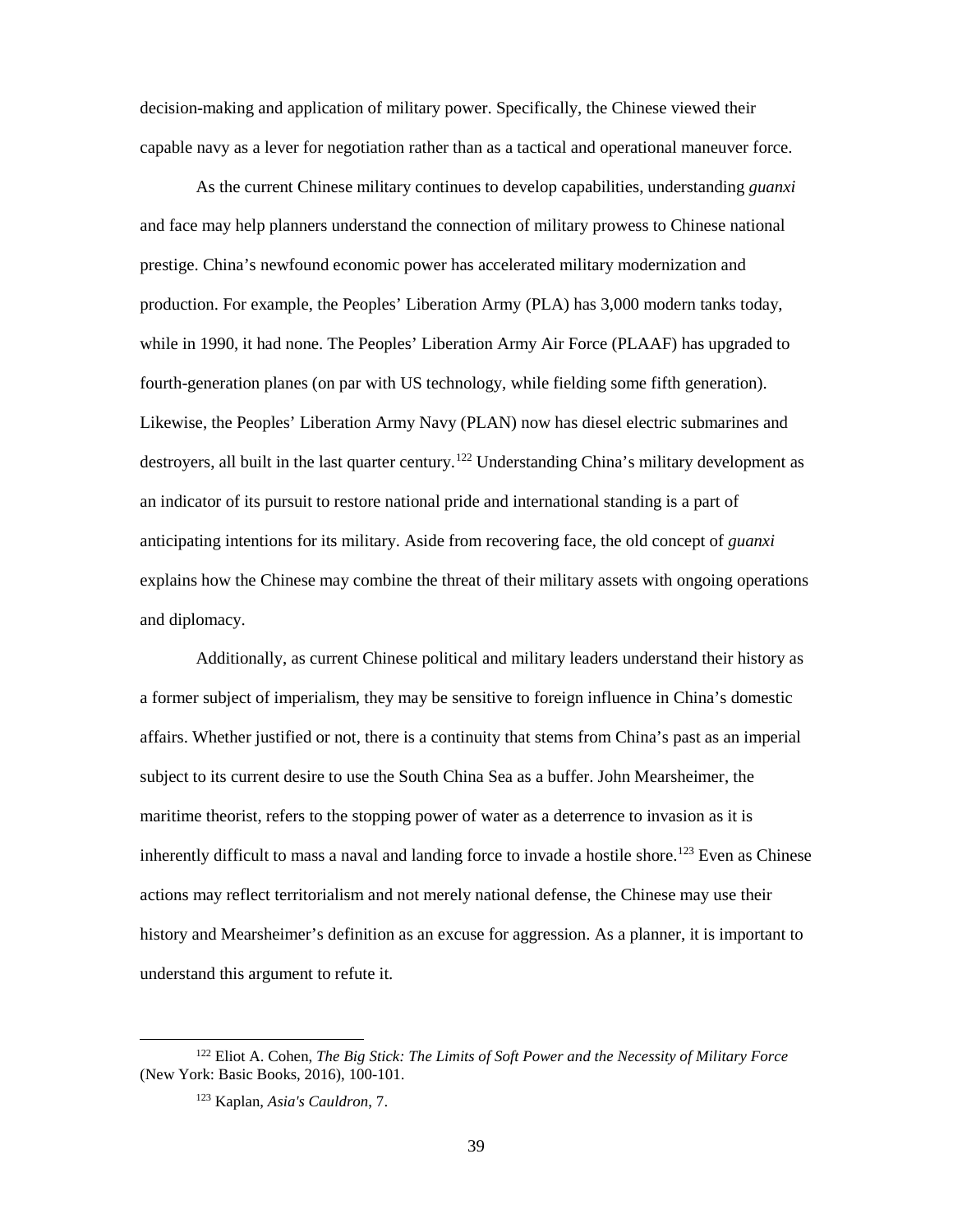Finally, in the Sino-Japanese War, the Chinese remember a shameful past in which a Western-influenced Japan used military compulsion to impose unfair economic transactions and political arrangements. Today, China's political, military, and economic powers are inter-related and reinforcing, as economic power has translated to military capability, and a potential to "reshape an international order in its image."<sup>[124](#page-47-0)</sup> With this emerging and restructured military power, China has established an Air Defense Identification Zone encompassing the South China Sea to defend its territorial claims. The base-building on artificial islands has elicited condemnation from the US government and demonstrations from the US Navy to enforce freedom of navigation operations.<sup>[125](#page-47-1)</sup> The degree to which the Sino-Japanese War informs contemporary decisions and actions is unclear, but it provides current planners a starting to understanding Chinese decision-making. At the very least it gives historical context to contemporary issues that echo the past. Given the potential of the escalation from dispute to militarized conflict between the world's two largest economies, any lens to understand a potential adversary is critical.

<span id="page-47-0"></span> <sup>124</sup> Cohen, *The Big Stick,* 99.

<span id="page-47-1"></span><sup>125</sup> Ibid.*,* 184-185.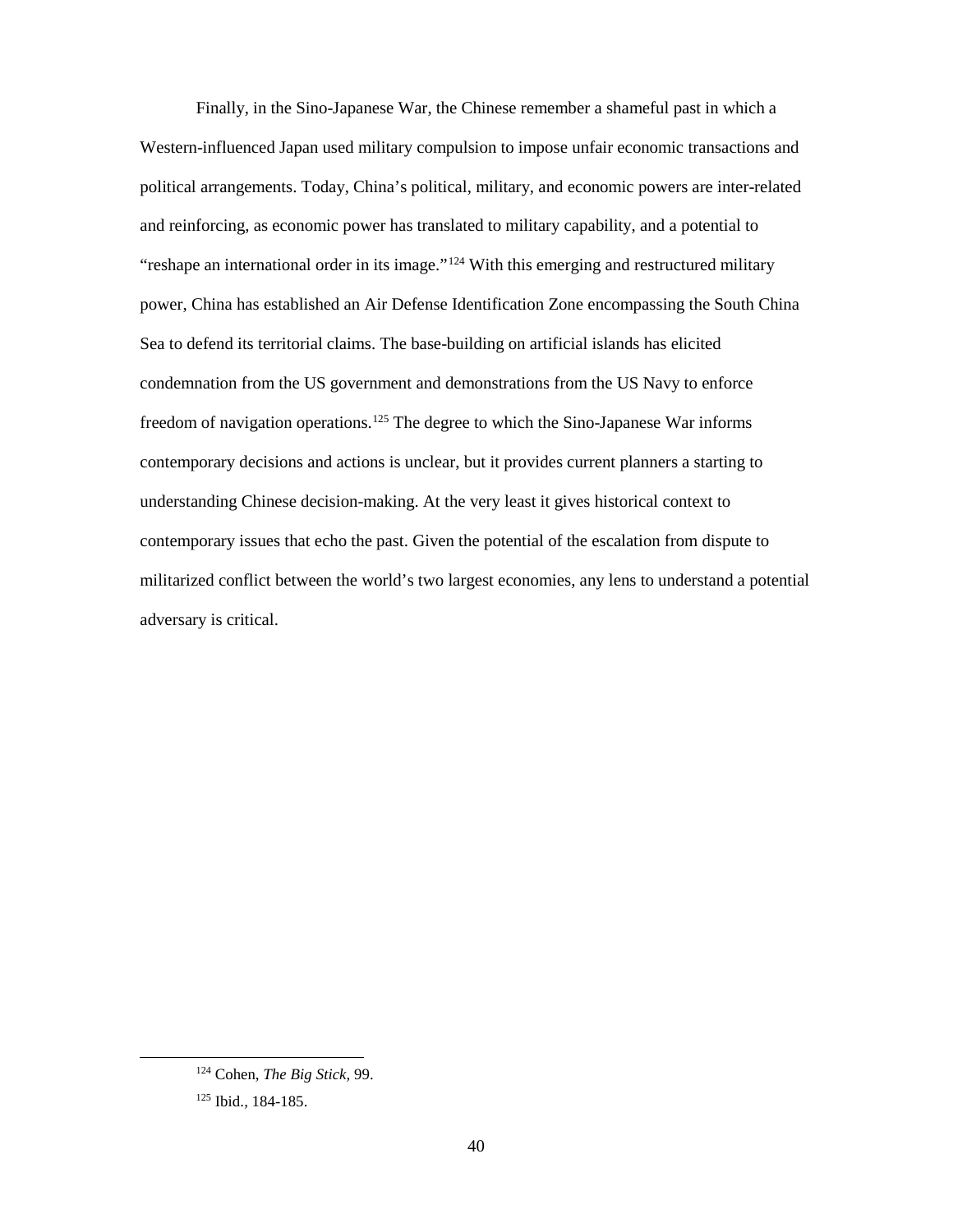## Bibliography

- <span id="page-48-0"></span>Allan, James. *Under the Dragon Flag. My Experiences in the Chino-Japanese War*. London: W. Heinemann, 1898.
- Berger, Peter L., and Thomas Luckmann. *The Social Construction of Reality: A Treatise in the Sociology of Knowledge*. New York: Irvington, 1980.
- Cohen, Eliot A. *The Big Stick: The Limits of Soft Power and the Necessity of Military Force*. New York: Basic Books, 2016.
- Crossley, Pamela Kyle. *The Manchus*. Cambridge, MA: Blackwell, 1997.
- Crowl, Philip A. "Alfred Thayer Mahan: The Naval Historian." In *Makers of Modern Strategy: From Machiavelli to the Nuclear Age,* edited by Peter Paret, 444-77. Princeton, NJ: Princeton University Press, 1986.
- Du Boulay, N.W.H*. An Epitome of the Chino-Japanese War, 1894-1895: Compiled in the Intelligence Division of the War Office by Captain N.W.H. Du Boulay, Royal British Army.* East Sussex, UK: Naval and Military Press, 2010.
- Fung, Allen. "Testing the Self-Strengthening: The Chinese Army in the Sino-Japanese War of 1894-1895." In *Warfare in China Since 1600,* edited by Kenneth Swope, 189-213. Wiltshire, UK: Ashgate, 2005.
- Gaddis, John Lewis. *The Landscape of History: How Historians Map the Past*. New York: Oxford University Press, 2002.
- Graff, David Andrew, and Robin D. S. Higham. *A Military History of China*. Lexington: University Press of Kentucky, 2012.
- Hayton, Bill. *The South China Sea: The Struggle for Power in Asia.* New Haven, CT: Yale University Press, 2014.
- Kaplan, Robert D. *Asia's Cauldron: The South China Sea and the End of a Stable Pacific*. New York: Random House, 2014.
- Latourette, Kenneth Scott. *The Chinese, their History and Culture*. New York: Macmillan, 1964.
- Paine, S. C. M. *The Sino-Japanese War of 1894-1895: Perceptions, Power, and Primacy*. New York: Cambridge University Press, 2003.
- Rawlinson, John Lang. *China's Struggle for Naval Development, 1839-1895*. Cambridge, MA: Harvard University Press, 1967.
- Spector, Stanley. *Li Hung-Chang and the Huai Army; a Study in Nineteenth-Century Regionalism*. Seattle: University of Washington Press, 1964.
- Trump, Donald J. *National Security Strategy of the United States of America December 2017,*  Washington, DC: The White House, 2017.